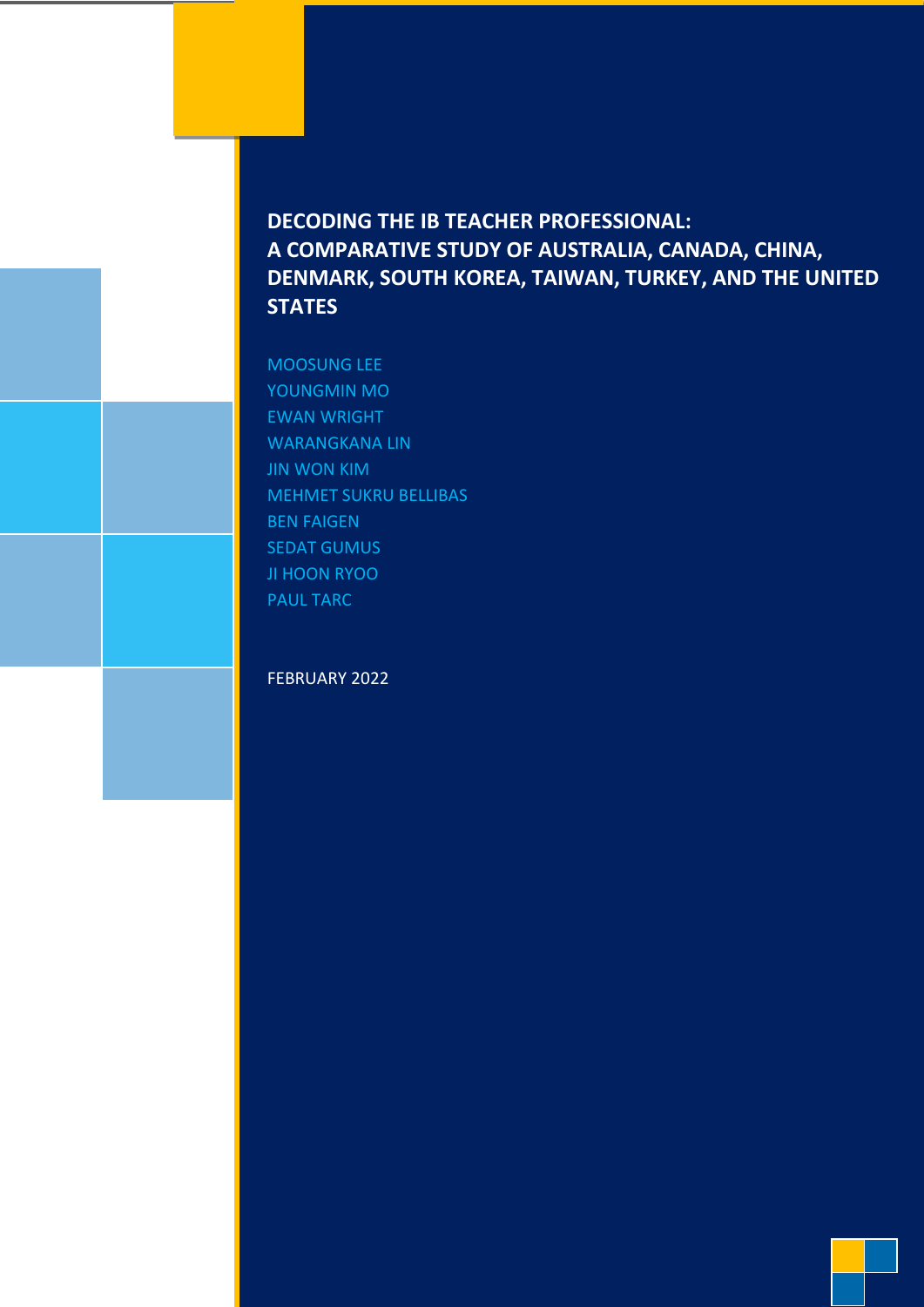THE RESEARCH TEAM APPRECIATES THE FINANCIAL SUPPORT OF THE INTERNATIONAL BACCALAUREATE FOR THIS RESEARCH PROJECT. THE RESEARCH TEAM ALSO THANKS MICHAEL THIER FOR HIS INSIGHTFUL COMMENTS AND SUGGESTIONS ON EARLIER DRAFTS OF THIS REPORT. THE TEAM ALSO APPRECIATES ALL PARTICIPATING IB TEACHERS FOR THEIR SUPPORT FOR THIS PROJECT. THE VIEWS EXPRESSED IN THIS REPORT ARE THE SOLE RESPONSIBILITY OF THE RESEARCH TEAM AND DO NOT NECESSARILY REFLECT THE VIEWS OF THE IB.

To cite this report: Lee, M., Mo, Y., Wright, E., Lin, W., Kim, J.W., Bellibas, M., Faigen, B., Gumus, S., Ryoo, J.H., & Tarc, P. (2022). *Decoding the IB teacher professional: A comparative study of Australia, Canada, China, Denmark, South Korea, Taiwan, Turkey, and the United States.* Bethesda, M.D., USA: International Baccalaureate Organization.

Corresponding researcher: Moosung Lee, Ph.D. Professor University of Canberra & Yonsei University Email: [leemoosung@gmail.com](mailto:leemoosung@gmail.com)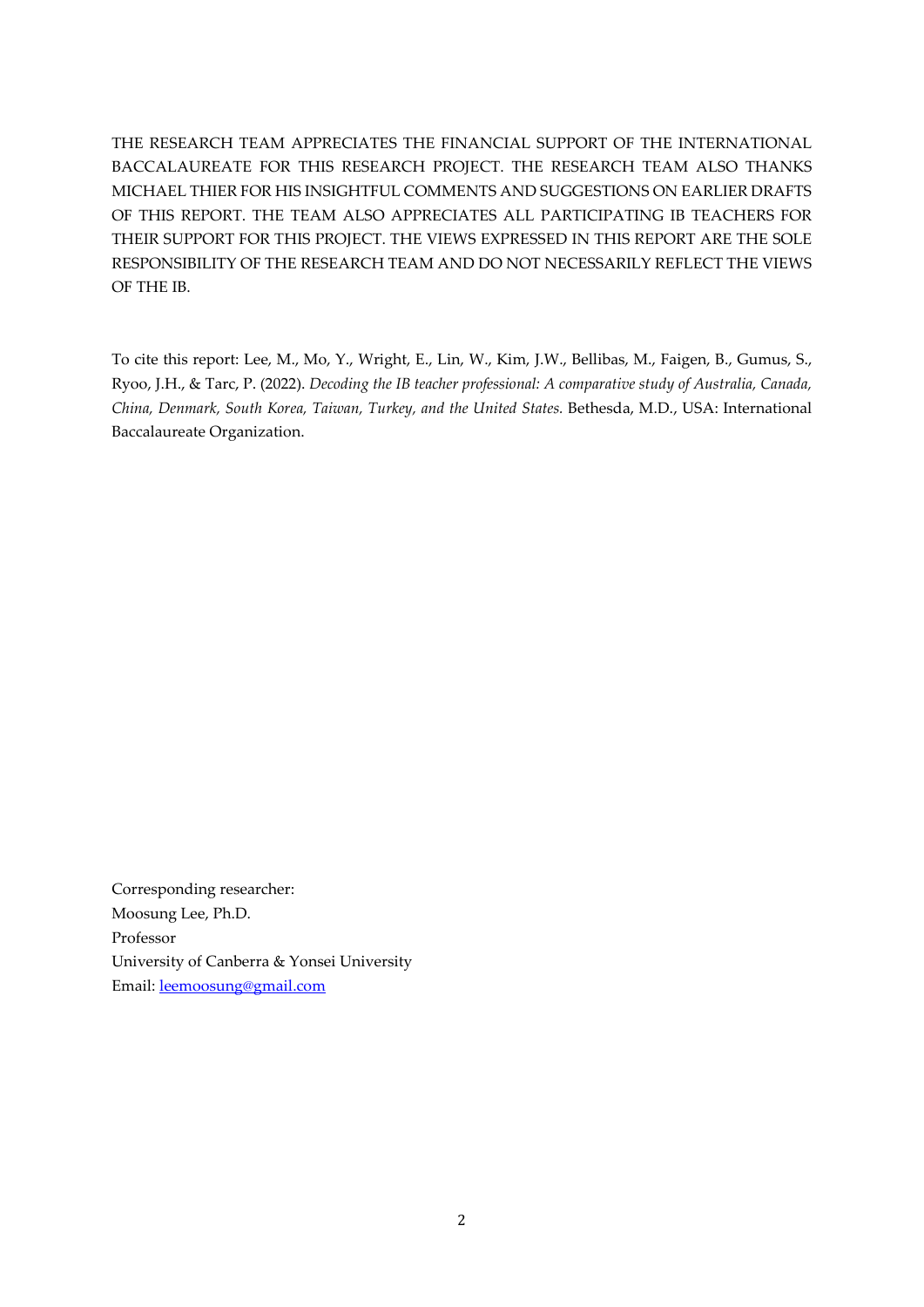# **GLOSSARY**

| <b>ANOVA</b> | Analysis of Variance                                   |
|--------------|--------------------------------------------------------|
| IB           | <b>International Baccalaureate</b>                     |
| CAS          | Creativity, Activity, Service                          |
| CP           | Career-related Programme                               |
| <b>CVR</b>   | Content Validity Ratio                                 |
| DP           | Diploma Programme                                      |
| EE           | <b>Extended Essay</b>                                  |
| <b>HLM</b>   | Hierarchical Linear Modeling                           |
| <b>MYP</b>   | Middle Years Programme                                 |
| <b>OECD</b>  | Organization for Economic Co-operation and Development |
| <b>PLC</b>   | Professional Learning Community                        |
| <b>PYP</b>   | Primary Years Programme                                |
| <b>TALIS</b> | Teaching and Learning International Survey             |
| <b>TOK</b>   | Theory of Knowledge                                    |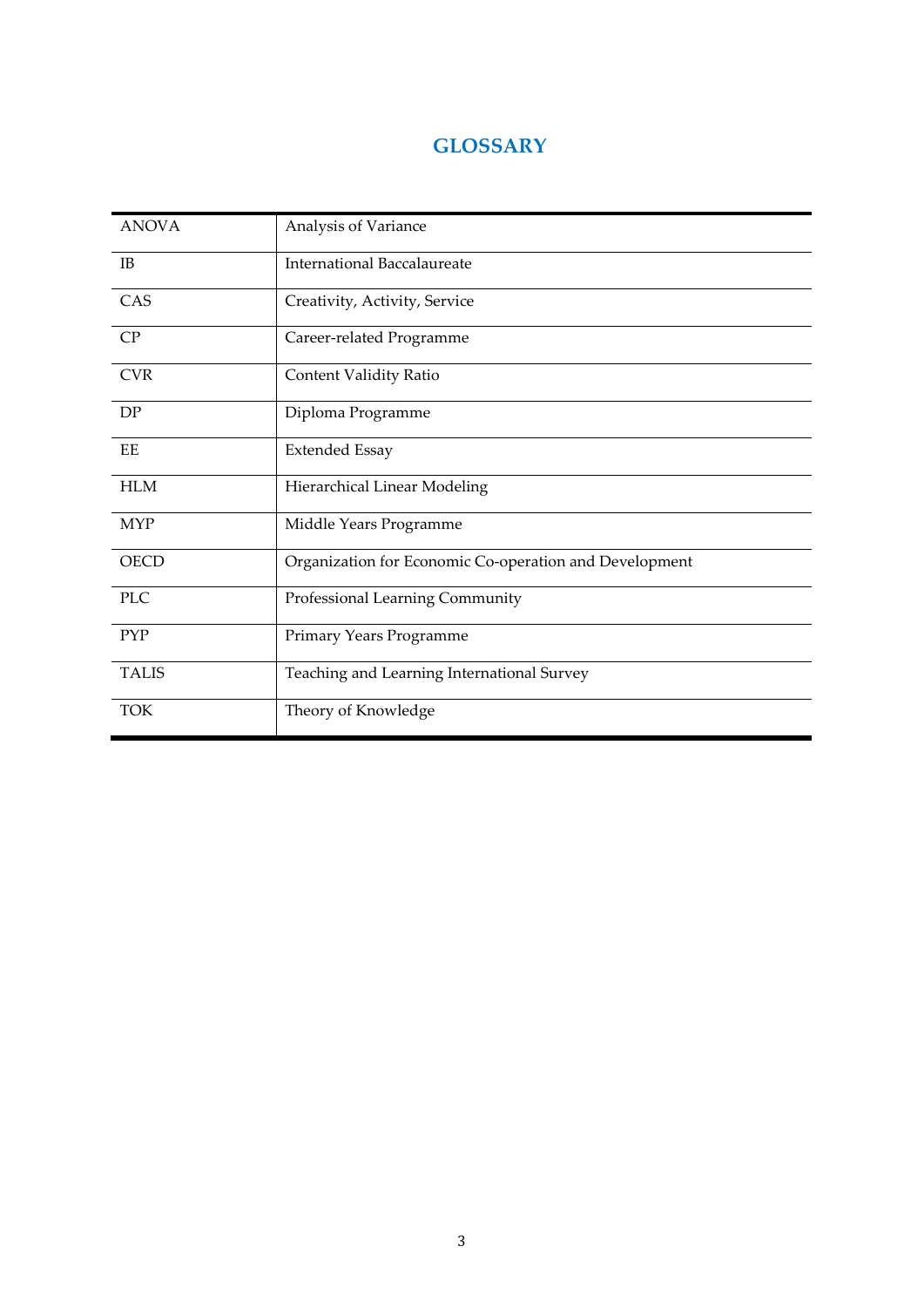# **EXECUTIVE SUMMARY**

# **CONTENTS**

| 2.3. Psychological Characteristics by Programme, Continuum, and School Type 11  |  |
|---------------------------------------------------------------------------------|--|
|                                                                                 |  |
|                                                                                 |  |
|                                                                                 |  |
|                                                                                 |  |
|                                                                                 |  |
| 2.9. School-Level Professional Characteristics: Comparisons among IB Schools 19 |  |
|                                                                                 |  |
|                                                                                 |  |
|                                                                                 |  |
|                                                                                 |  |
|                                                                                 |  |
|                                                                                 |  |
|                                                                                 |  |
|                                                                                 |  |
|                                                                                 |  |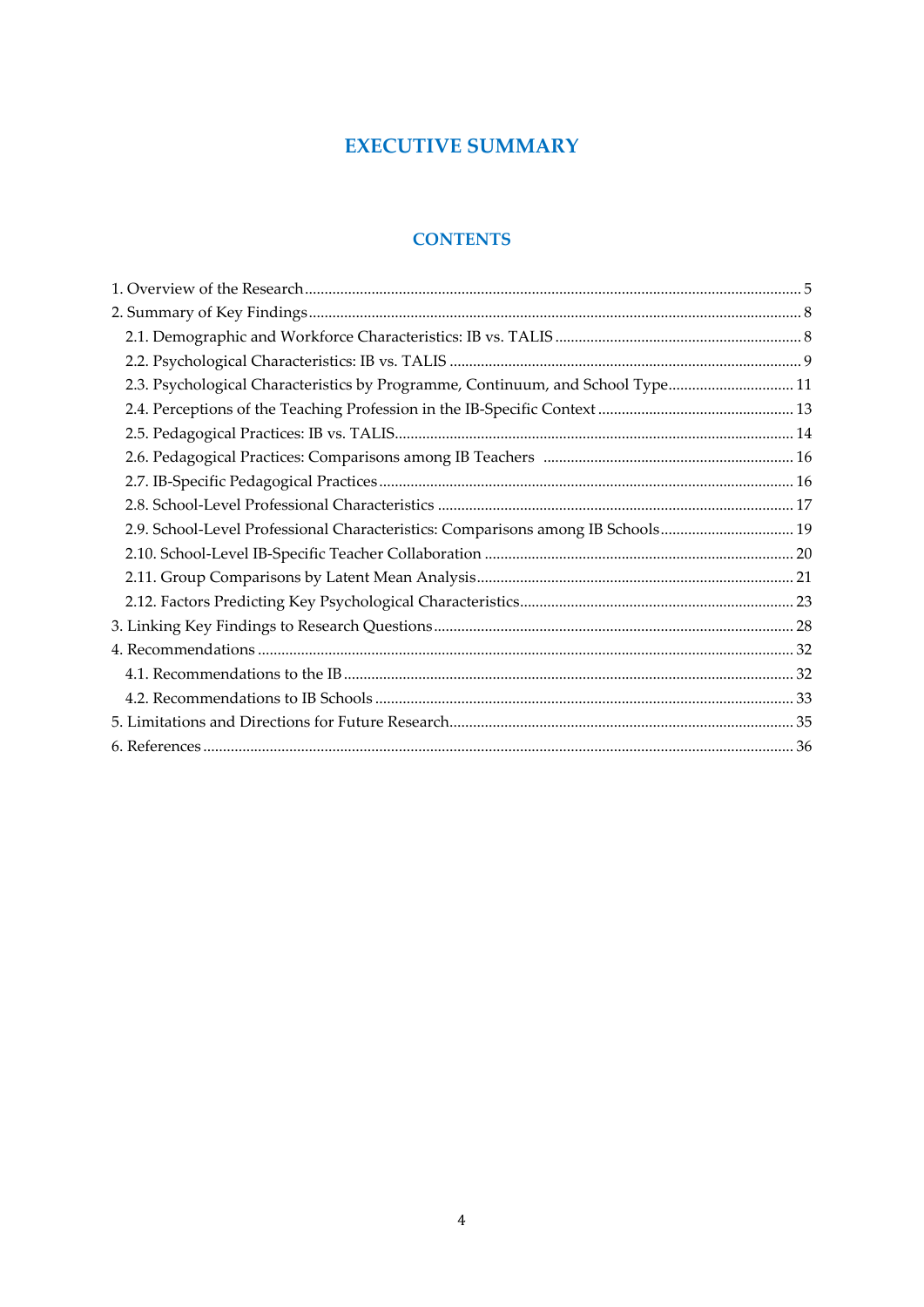#### **1. OVERVIEW OF THE RESEARCH**

Currently, there are 5,475 schools around the world authorized to offer IB programmes. Despite the fast growth of IB schools over the last two decades, empirical studies exploring the professional characteristics of IB teachers are scarce. The objective of this project was to decode the IB teacher professional by identifying the characteristics of IB teachers and how they compare with non-IB teachers. In accordance with the four quadrants in our conceptual framework (Figure 1), we compared IB teachers to non-IB teachers who responded to the Teaching and Learning International Survey (TALIS) in 2018. [1](#page-4-0) We used items from the TALIS instrument administered in 2018 to collect data from IB teachers in 2019-2020, comparing their data to non-IB teachers in the same jurisdictions. We also created additional items specifically designed to compare professional characteristics among IB teachers (i.e., IB-specific teaching collaboration). The study's main constructs included:

- demographic and workforce characteristics, psychological characteristics (e.g., motivation, work-related stress, self-efficacy, and job satisfaction),
- pedagogical practices (e.g., time use, professional development, autonomy, and assessment),
- school-level professional characteristics (e.g., practices for promoting diversity, professional learning communities [PLCs], institutional support, and school climate)



Figure 1. A Conceptual Framework for the IB Teacher Professional**[2](#page-4-1)**

<span id="page-4-0"></span><sup>1</sup> Administered by the Organization for Economic Co-operation and Development (OECD), TALIS is a large-scale international survey that asks teachers and school leaders about their working conditions and learning environments, providing a barometer of the profession every five years.

<span id="page-4-1"></span><sup>2</sup> Figure 1 is reconstructed from the Teaching and Learning International Survey (TALIS) 2018 (Ainley & Carstens, 2018).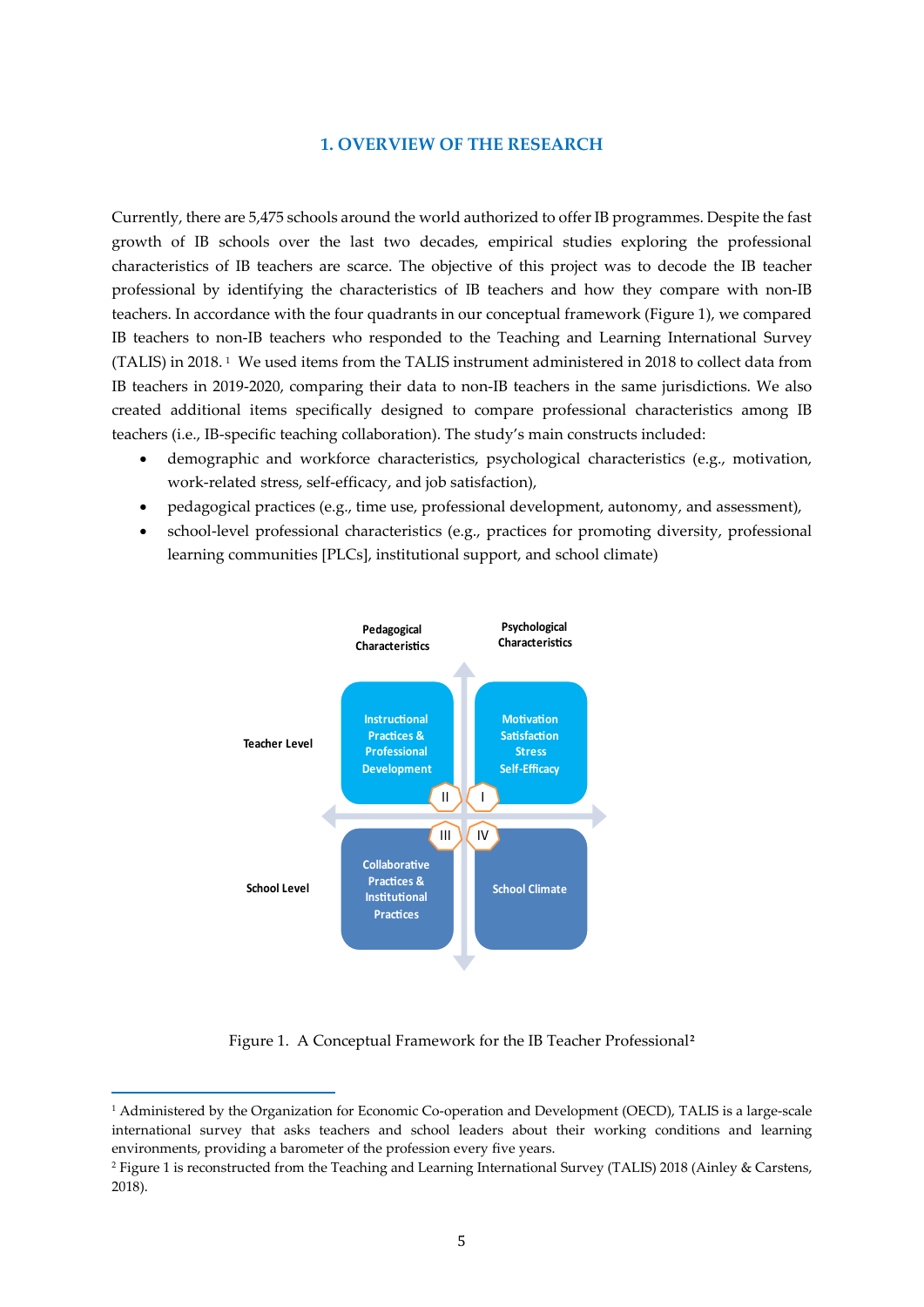For our study, we selected eight jurisdictions that had teacher participation in TALIS 2018 and numerous IB programmes: Australia (Australia Capital Territory & Victoria), Canada (Alberta), China (Shanghai), Denmark, South Korea, Taiwan, Turkey, and the United States (California). The selected jurisdictions present societies with socio-cultural and linguistic diversity (e.g., Anglo-Saxon, Scandinavian, Confucian, and straddling between Eastern Europe and Asia). For our comparative approaches, we used the analytical domains illustrated in Figure 2.



Figure 2. Analytical Domains

We employed a two-phase quantitative study, the phases of which were analytically separate but conceptually integrated: Phase One – Survey Development and Pilot Study and Phase Two – Main Study. First, we conducted a pilot study to test the content validity of our survey questionnaire in an IB school context before proceeding to the main study. Explicitly, we developed IB-specific survey questions to evaluate content validity based upon responses from 110 IB teachers in one IB continuum school (i.e., a K-12 continuum of IB programmes of education covering the Primary Years [PYP], Middle Years [MYP], and Diploma Programmes  $[DP]$ <sup>[3](#page-5-0)</sup>, in East Asia. The survey questions addressed the following content domains of IB teachers' professional characteristics: reasons for becoming an IB teacher, professional development, professional collaboration, benefits from IB teaching, IB teacher profile, and IB-specific teaching and learning. We tested the content validity of the items with multiple methods, including Lawshe's content validity ratio (CVR) and Aiken's V coefficient. Overall, the combined results of CVR and Aiken's V coefficients showed good content validity.[4](#page-5-1) 

Our main study gathered online survey data from 1,179 IB teachers from 173 schools in the eight jurisdictions. Approximately one-third of all the IB schools in those jurisdictions participated in our study. A majority of IB schools in our sample offered a single programme (128 schools, 74%). Slightly more than half of the IB schools were public schools (90 schools, 52%), and 83 were private schools. We distinguished between two types of private schools: private-national schools that offer IB programmes to the local population in the host society's language and private-international schools that primarily

<span id="page-5-1"></span><span id="page-5-0"></span><sup>&</sup>lt;sup>3</sup> Note that some of our sample schools also offered the Career-related Programme (CP), which is a recently developed IB curriculum framework for students aged 16 to 19 who wish to engage in career-related studies. <sup>4</sup> Details about content validity are available upon request to the project leader.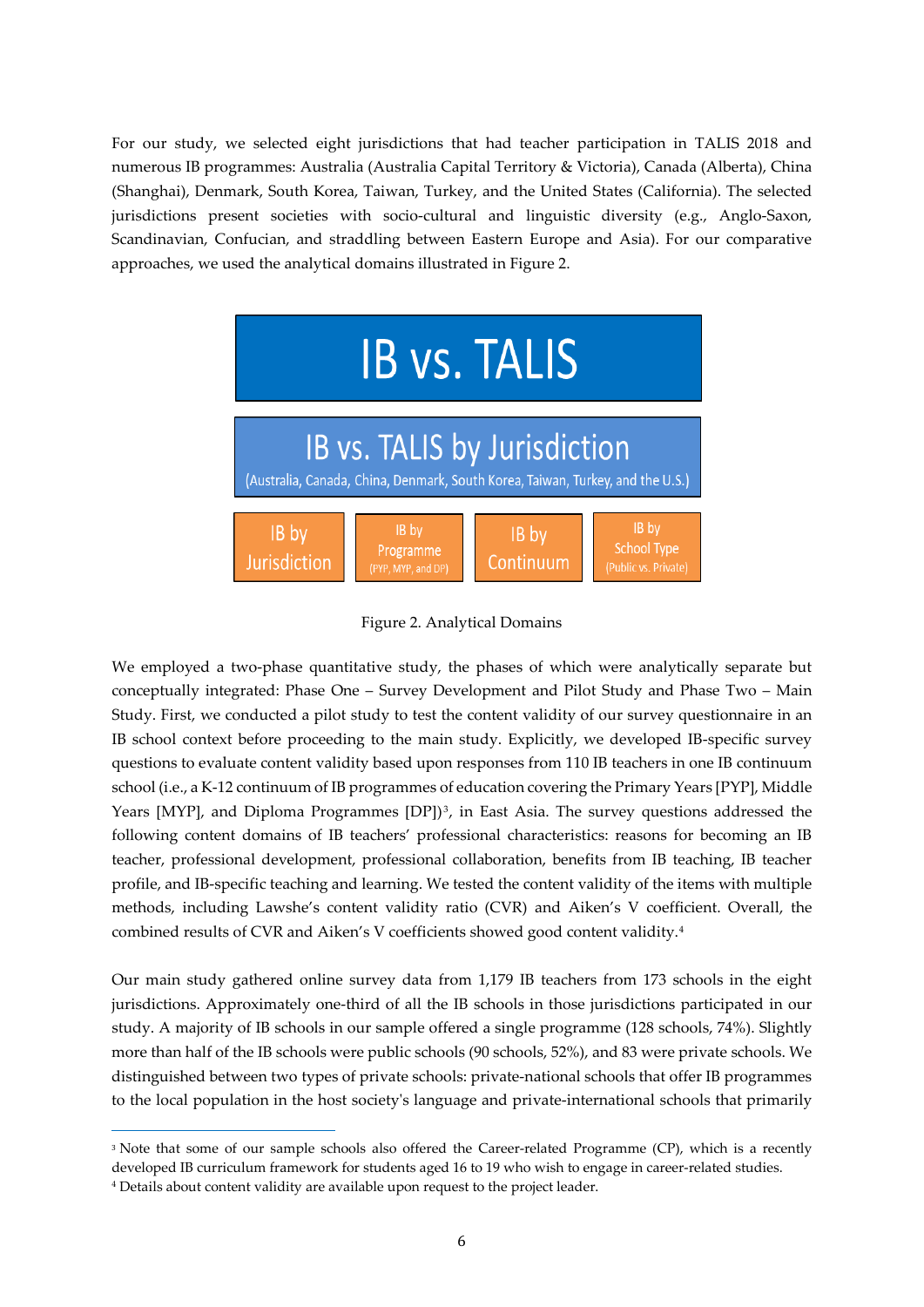cater to globally mobile families and instruct in English or other languages that are foreign to the host country. Most private-international schools were from non-English majority countries. Additionally, to compare IB and non-IB teachers, we extracted TALIS 2018 survey data from the same jurisdictions, including 53,338 non-IB teachers from 3,165 non-IB schools. Our analytical strategies included descriptive analysis, group comparisons (*t*-tests, chi-square analyses, analyses of variance (ANOVA), and latent mean analyses), and hierarchical linear modelling (HLM).<sup>[5](#page-6-0)</sup>

<span id="page-6-0"></span><sup>5</sup> *t*-tests are used to determine differences in means between two groups. Chi-square tests are used to compare the proportional distributions of certain properties/characteristics between groups. Analyses of variance are used to determine differences in means for more than two groups. Latent mean analyses are used to measure group differences in means of certain constructs with multidimensional properties/characteristics (e.g., motivation, wellbeing). HLM is an extended form of regression analysis, estimating relations between independent variables and one or more dependent variables, that is used when data have a nested structure (e.g., students within schools).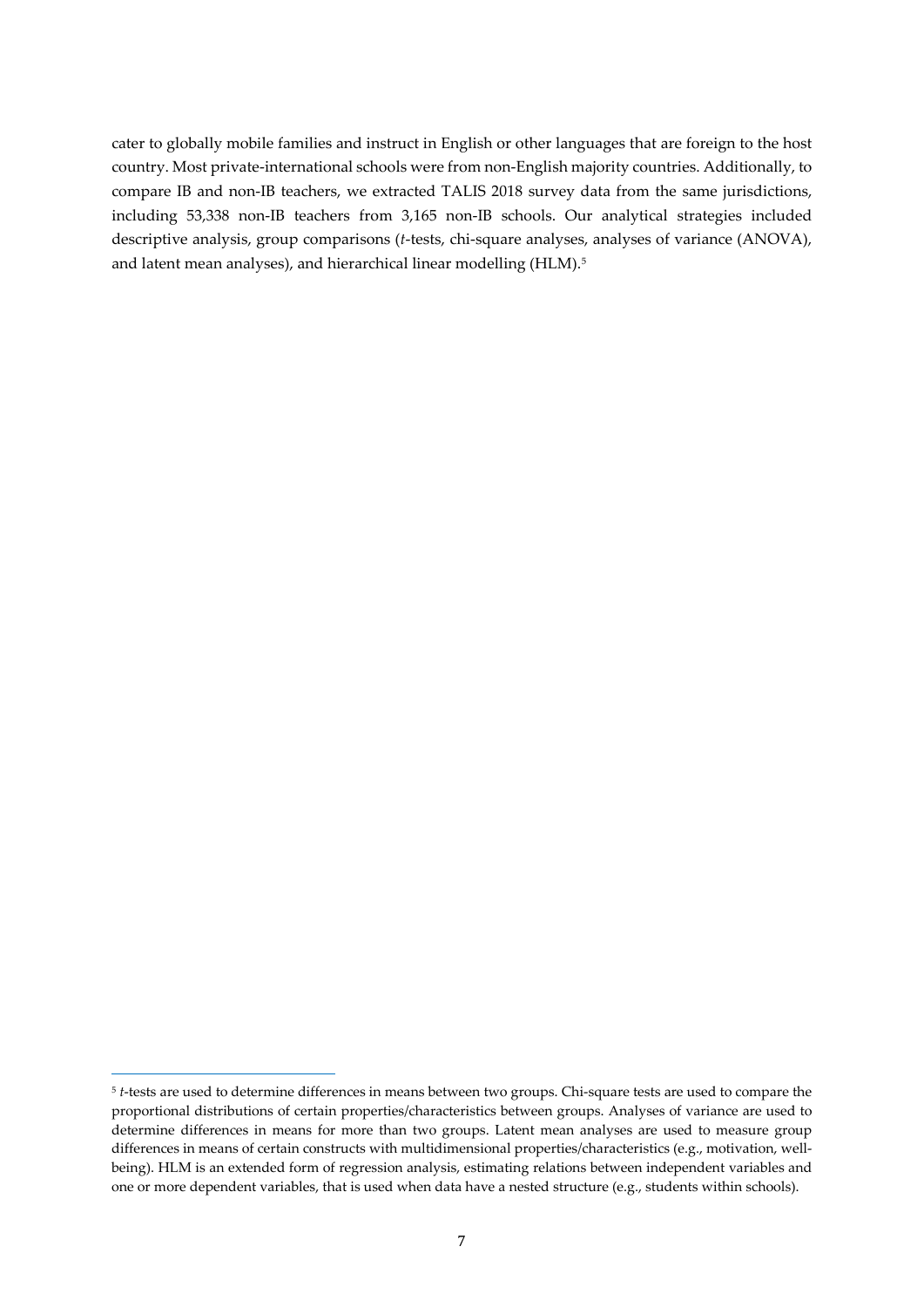### **2. SUMMARY OF KEY FINDINGS**

## **2.1. Demographic and Workforce Characteristics: IB vs. TALIS**

We first delved into the demographic and workforce characteristics of IB teachers compared to those of TALIS teachers. We have presented the key findings in Table 1.

|                                                                                                             |                         | <b>IB vs. TALIS</b>     |                           |                                                                                                                                                                                                                                                                                                                                                                                                                                                                                                                                                                                                                                                                                                                             |
|-------------------------------------------------------------------------------------------------------------|-------------------------|-------------------------|---------------------------|-----------------------------------------------------------------------------------------------------------------------------------------------------------------------------------------------------------------------------------------------------------------------------------------------------------------------------------------------------------------------------------------------------------------------------------------------------------------------------------------------------------------------------------------------------------------------------------------------------------------------------------------------------------------------------------------------------------------------------|
| <b>Variables</b>                                                                                            | <b>IB</b>               | <b>TALIS</b>            | $\boldsymbol{p}$<br>value | <b>Key Points</b>                                                                                                                                                                                                                                                                                                                                                                                                                                                                                                                                                                                                                                                                                                           |
| Gender<br>(% of female<br>teachers)                                                                         | 68.70%                  | 64.30%                  | $***$                     | • Across the eight jurisdictions, females were the<br>reported majority.                                                                                                                                                                                                                                                                                                                                                                                                                                                                                                                                                                                                                                                    |
| Age (in years)                                                                                              | 30 to 39<br>$(37.40\%)$ | 40 to 49<br>$(34.20\%)$ | $***$                     | • The largest reported age group among IB<br>teachers was 30 to 39, whereas the largest reported<br>age group among TALIS teachers was 40 to 49.<br>· This pattern held across all eight jurisdictions.                                                                                                                                                                                                                                                                                                                                                                                                                                                                                                                     |
| Educational<br>Attainment<br>(% of teachers<br>holding master's<br>and/or doctoral<br>degrees)              | 56.40%                  | 29.70%                  | $***$                     | • IB teachers consistently reported higher levels of<br>holding master's and/or doctoral degrees compared<br>to TALIS counterparts. The majority of IB teachers<br>reported holding master's degrees.<br>• Conversely, most TALIS teachers reportedly held<br>bachelor's degrees, a pattern observed in all<br>jurisdictions except Taiwan.                                                                                                                                                                                                                                                                                                                                                                                 |
| Study Abroad<br>(% of 'yes'<br>response)                                                                    | 66.80%                  | 28.60%                  | $***$                     | • IB teachers reported considerably more study-<br>abroad experience than TALIS teachers did.<br>• The most frequent channel IB teachers reported<br>toward international experiences was "as a teacher<br>by his/her own initiative" (48.90%), which<br>occurred prior to in-service teacher professional<br>development programs that a school or school<br>district arranged (31.50%).                                                                                                                                                                                                                                                                                                                                   |
| Qualification<br>Pathway (% of<br>teachers choosing<br>the path through<br>concurrent teacher<br>education) | 40.30%                  | 69.70%                  | ***                       | • IB teachers reportedly had diverse channels to<br>become teachers, whereas the vast majority of<br>TALIS teachers reported choosing a more<br>traditional pathway to become teachers (i.e.,<br>concurrent teacher education).<br>• A higher proportion of IB teachers reportedly<br>were trained through consecutive teacher<br>education, fast-track/specialized teacher education,<br>education in another pedagogical profession, and<br>subject-specific education only.<br>· Differences between the IB and TALIS groups<br>were most salient in China, South Korea, Turkey,<br>and Taiwan, where traditional teacher education<br>programs are centralized, regulated, and preferred<br>by educational authorities. |

Table 1. Demographic and Workforce Characteristics: IB vs. TALIS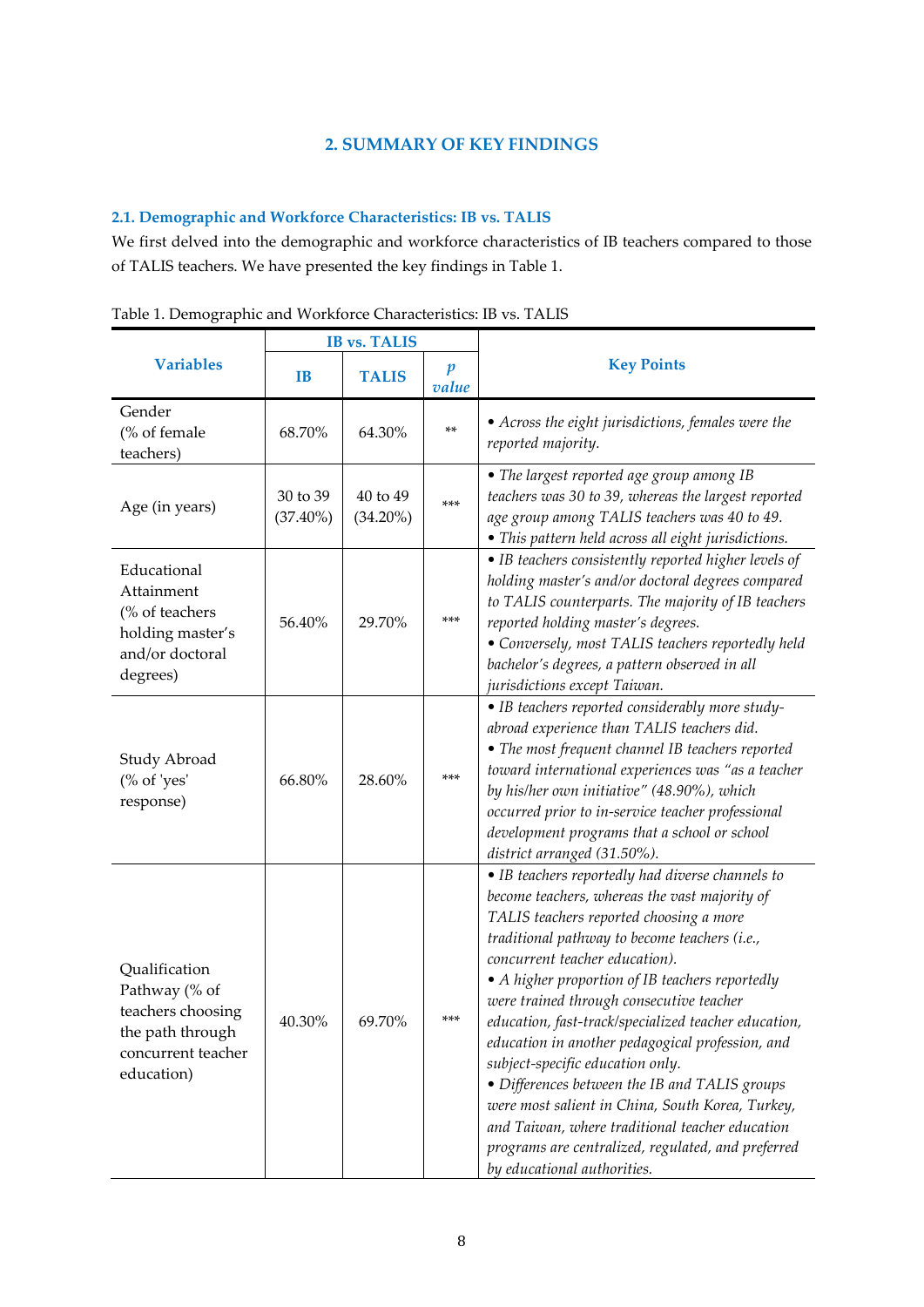| Teaching as a<br>Career Choice                                      | 65.70% | 69.80% | $***$ | • Teaching was less often the reported first career<br>choice for IB teachers compared to TALIS teachers.<br>• The same pattern existed in most jurisdictions,<br>except for Australia, Canada, and the United<br>States, where many IB schools are state-funded. |
|---------------------------------------------------------------------|--------|--------|-------|-------------------------------------------------------------------------------------------------------------------------------------------------------------------------------------------------------------------------------------------------------------------|
| Year(s) Working as<br>a Teacher in Total                            | 14.11  | 15.20  | $***$ | • IB teachers reported fewer years of teaching<br>experience than TALIS teachers.                                                                                                                                                                                 |
| Year(s) Working as<br>a Teacher at This<br>School                   | 6.59   | 7.88   | $***$ | • While there was some variation, overall, IB<br>teachers indicated relatively fewer years of working<br>at the "current" school compared to TALIS                                                                                                                |
| Year(s) Working in<br>Other Education<br>Roles, Not as a<br>Teacher | 2.80   | 1.15   | $***$ | counterparts. This pattern was most salient in<br>China, Denmark, and Taiwan, where most IB<br>schools are international schools.<br>• However, IB teachers reportedly had more years                                                                             |
| Year(s) Working in<br>Other Non-<br><b>Education Roles</b>          | 4.03   | 2.33   | $***$ | of working experience in various other education<br>roles and non-education roles.                                                                                                                                                                                |

*Notes. \*\*\*p < .001, \*\*p < .01, \*p < .05. In tables that include these asterisks (\*), the p value shows the significance of statistical differences in means between the two groups (e.g., IB vs. TALIS teachers). For example, \*\*\*p < .001 indicates a significant statistical difference in the means between groups, suggesting that the null hypothesis (i.e., there is no difference in means between groups) should be rejected. Put simply, the probability of mistakenly rejecting the null hypothesis is 0.001, producing a 99.9% chance that the analysis found a real difference between group means. Correspondingly, p values of .01 (99% chance) and .05 (95% chance) are still statistically significant but give slightly less confidence of finding a real difference.*

#### **2.2. Psychological Characteristics: IB vs. TALIS**

We explored teachers' psychological characteristics focusing on their perceptions of the teaching profession, including motivation to join the profession, work-related stress, self-efficacy in a multicultural classroom, and job satisfaction.[6](#page-8-0) We have presented the key findings in Table 2.

<span id="page-8-0"></span><sup>6</sup> We defined "motivation to join the profession" as reasons for choosing teaching as a career. TALIS (OECD, 2019) measured motivation with two sub-dimensions: personal (four items; e.g., teaching for a steady career path) and social utility (three items; e.g., teaching for influencing the development of children and young people). Specifically, personal utility refers to the value and/or benefit (e.g., steady career pathway, job security, and stable income) which teachers think they can obtain from joining the teaching profession for their own sake. We measured the items with a 4-point rating scale  $(1 = not important at all, 4 = of high importance)$ . "Work-related stress" refers to the level of stress among teachers in terms of workload (five items; e.g., having too much lesson preparation) and student behavior (three items; e.g., maintaining classroom discipline). We used a 4-point rating scale to measure the work-related stress level  $(1 = not at all, 4 = a lot)$ . We defined "self-efficacy in a multicultural classroom" as teachers' beliefs in their capability to enact teaching practices related to culturally responsive teaching when teaching in a multicultural classroom (Bandura, 1997; Choi & Lee, 2020; Siwatu, 2007). We explored teachers' self-efficacy in a multicultural classroom setting using five items from the TALIS survey questionnaire (e.g., coping with the challenges of a multicultural classroom). We measured each question on a 4-point rating scale  $(1 = not at all, 4 = a lot).$  "Job satisfaction" represents the feeling teachers have about the teaching profession and their current work environment. The "job satisfaction with the profession" scale included four items (e.g., "The advantages of being a teacher outweigh the disadvantages."). We measured satisfaction with work environment using four items (e.g., "I enjoy working at this school."), all with a 4-point Likert-type scale (1 = strongly disagree, 4 = strongly agree). We reverse coded items with negative statements.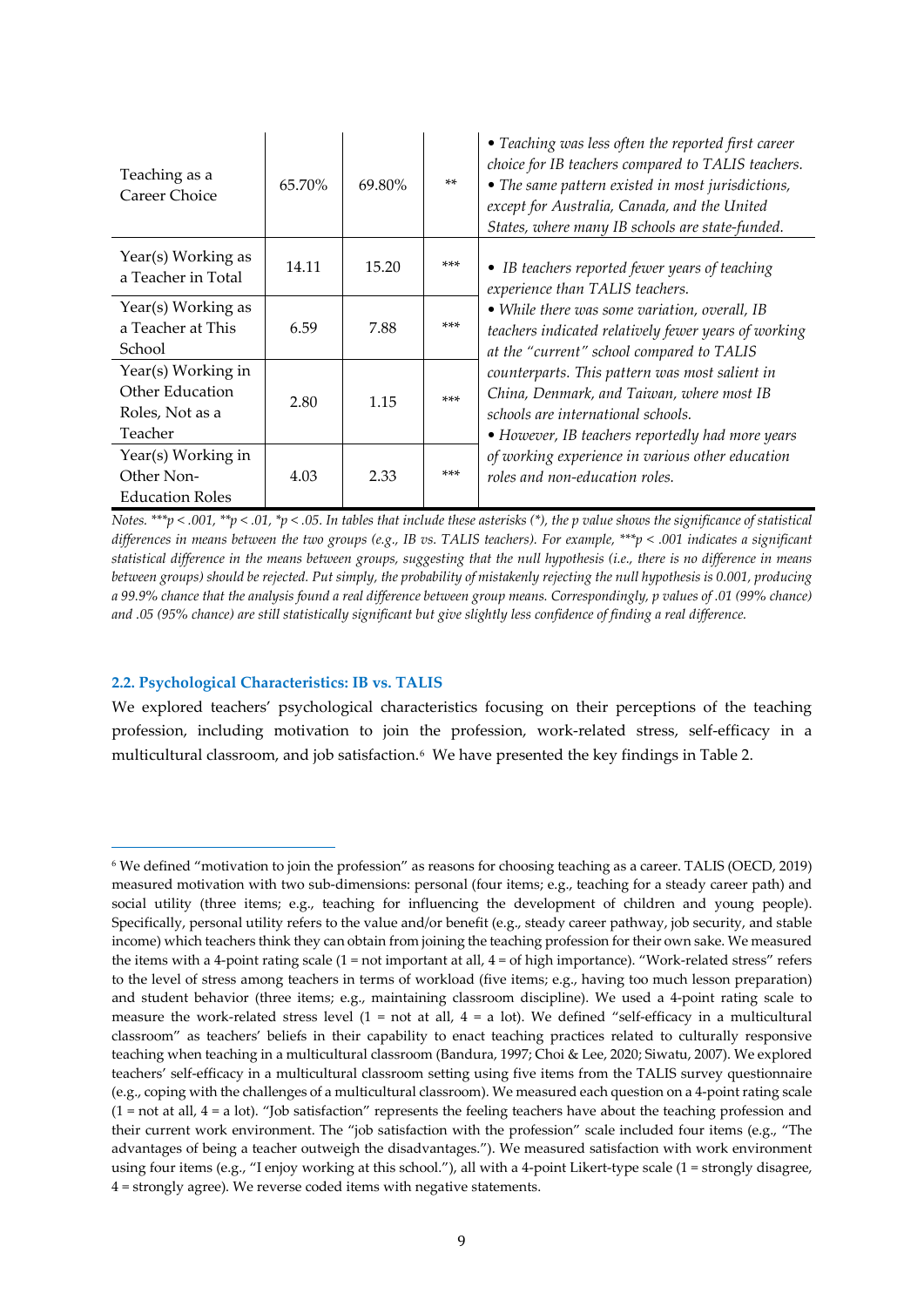|                                               |                     |           | <b>IB vs. TALIS</b> |                           |                                                                                                                                                                                                                                                                                                                                                                                                                                                                                                                                                                                                                                                                                                        |
|-----------------------------------------------|---------------------|-----------|---------------------|---------------------------|--------------------------------------------------------------------------------------------------------------------------------------------------------------------------------------------------------------------------------------------------------------------------------------------------------------------------------------------------------------------------------------------------------------------------------------------------------------------------------------------------------------------------------------------------------------------------------------------------------------------------------------------------------------------------------------------------------|
| <b>Variables</b>                              |                     | <b>IB</b> | <b>TALIS</b>        | $\boldsymbol{p}$<br>value | <b>Key Points</b>                                                                                                                                                                                                                                                                                                                                                                                                                                                                                                                                                                                                                                                                                      |
|                                               | Personal<br>utility | 3.01      | 3.15                | $***$                     | • IB teachers' reported personal utility<br>motivation was lower than that of<br>TALIS teachers across all programmes.                                                                                                                                                                                                                                                                                                                                                                                                                                                                                                                                                                                 |
| Motivation to<br>Join the<br>Profession       | Social utility      | 3.46      | 3.47                |                           | • Overall, there was no significant<br>difference in reported social utility<br>between IB and TALIS teachers.<br>• However, IB teachers in the PYP and<br>the MYP reported higher social utility<br>motivation than their counterparts<br>from the TALIS data. In contrast, IB<br>teachers in the DP and the CP reported<br>lower levels of social utility motivation<br>than TALIS teachers reported.                                                                                                                                                                                                                                                                                                |
|                                               | Workload            | 2.25      | 2.06                | $***$                     | • IB teachers reported higher levels of<br>workload stress than TALIS teachers                                                                                                                                                                                                                                                                                                                                                                                                                                                                                                                                                                                                                         |
| Work-Related<br><b>Stress</b>                 | Student<br>behavior | 1.83      | 1.98                | $***$                     | did, but lower levels of student behavior<br>stress.                                                                                                                                                                                                                                                                                                                                                                                                                                                                                                                                                                                                                                                   |
| Self-Efficacy in a Multicultural<br>Classroom |                     | 3.07      | 2.76                | $***$                     | • IB teachers reported higher levels of<br>self-efficacy in multicultural classroom<br>settings than TALIS teachers did. This<br>pattern held across the eight<br>jurisdictions.<br>• A significant group difference existed<br>across all programme or levels between<br>IB and TALIS teachers (i.e., PYP vs.<br>TALIS primary, MYP vs. TALIS<br>junior secondary, DP/CP vs. TALIS<br>senior secondary).<br>• Variation in self-efficacy among IB<br>teachers was relatively small compared<br>to variation among TALIS teachers,<br>suggesting that IB teachers consistently<br>exercised multicultural practices in<br>their classrooms despite any potential<br>national and cultural differences. |
| Job Satisfaction                              | Work<br>environment | 3.20      | 3.01                | $***$                     | • IB teachers reported more satisfaction<br>with both their profession and current                                                                                                                                                                                                                                                                                                                                                                                                                                                                                                                                                                                                                     |

# Table 2. Psychological Characteristics: IB vs. TALIS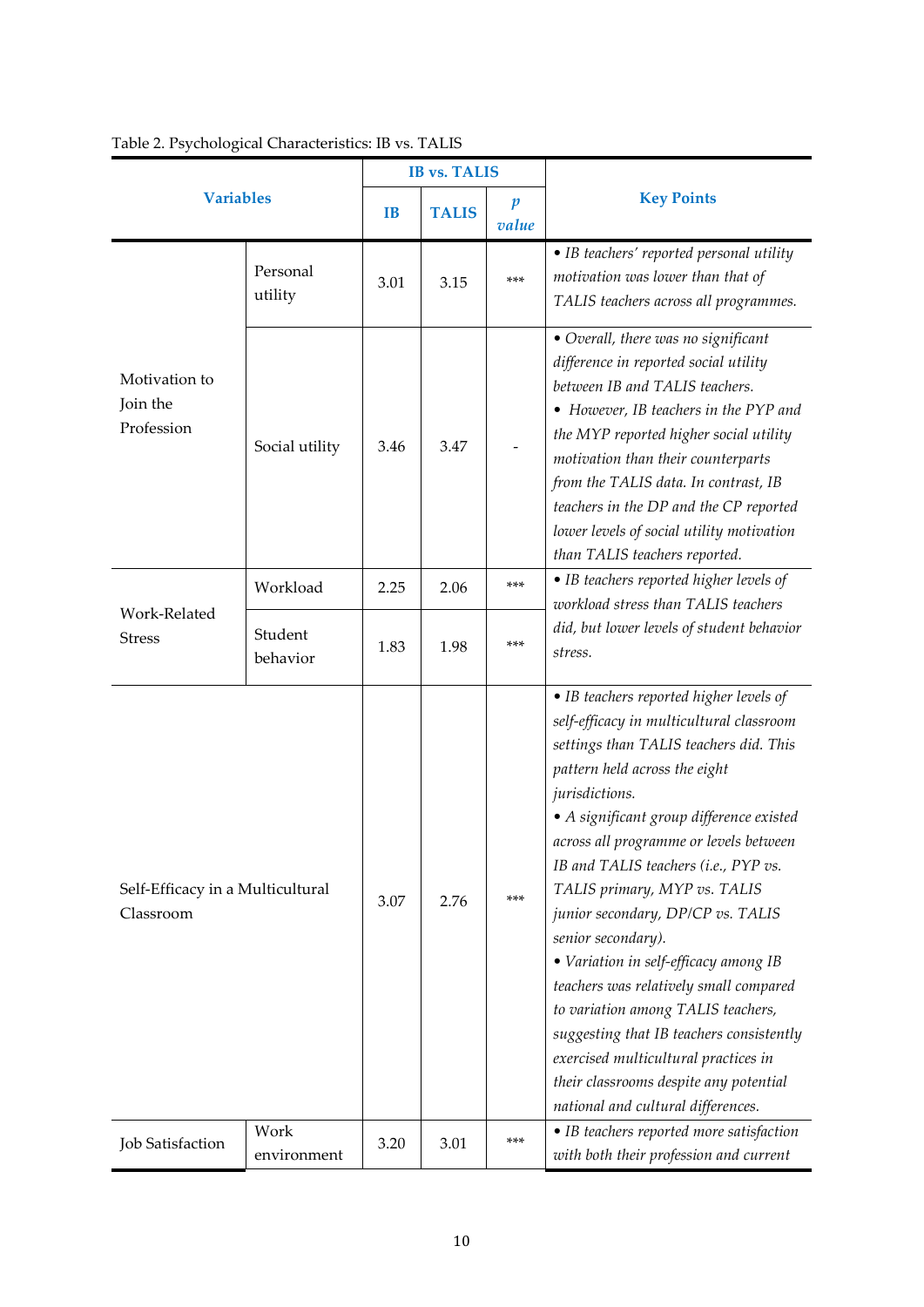| The<br>ה ה<br>3.33 -<br>profession |  | *** | work environment than TALIS teachers<br>did across the eight jurisdictions. |
|------------------------------------|--|-----|-----------------------------------------------------------------------------|
|------------------------------------|--|-----|-----------------------------------------------------------------------------|

*Notes. \*\*\*p < .001, \*\*p < .01, \*p < .05. "-" indicates no statistical difference between groups.* 

While most of the findings in Table 2 were interesting to us, we pay special attention to an ambivalent finding from IB teachers – i.e., more work but more satisfaction. Compared to TALIS teachers, IB teachers reported higher satisfaction about the teaching profession and work environment, but higher stress about workload issues. The confluence of work-related stress and job satisfaction can be interpreted by IB teachers having higher job satisfaction, given that, in many contexts, they tend to teach more academically able students in content-engaging classes with professional development opportunities (see findings of IB teachers' active participation in professional development activities in the full report). At the same time, however, such working environments could come with extra stress (e.g., pressure or excessive expectation of high student achievement from parents or administrators) and workload issues (e.g., extra planning/administration). [7](#page-10-0) This interpretation parallels previous research that IB teachers are generally satisfied with the design of the IB curriculum (Doherty & Shield, 2012), but are under stress in the operation of the IB programme (Culross & Tarver, 2007; Dickson et al., 2018; Halicioğlu, 2008).

#### **2.3. Psychological Characteristics by Programme, Continuum, and School Type**

We further explored teachers' psychological characteristics by programme, continuum status, and school type. We have presented the key findings in Table 3.

| <b>Variables</b>                        |                     | <b>Programme</b> or<br>Continuum  | p value | <b>School Type</b>                 | <i>p</i> value |
|-----------------------------------------|---------------------|-----------------------------------|---------|------------------------------------|----------------|
|                                         |                     | PYP < TALIS primary               | $***$   |                                    |                |
| Motivation<br>to Join the<br>Profession | Personal<br>utility | MYP < TALIS junior<br>secondary   | $**$    | Public > Private-<br>national      | $**$           |
|                                         |                     | DP/CP < TALIS senior<br>secondary | $**$    | Public > Private-<br>international | $***$          |
|                                         | Social utility      | PYP > TALIS primary               | $***$   |                                    |                |
|                                         |                     | MYP > TALIS junior<br>secondary   | $**$    | Public > Private-<br>national      | $**$           |
|                                         |                     | DP/CP < TALIS senior<br>secondary | $**$    | Public > Private-<br>international | ×.             |

Table 3. Psychological Characteristics by Programme, Continuum, and School Type

<span id="page-10-0"></span><sup>7</sup> In addition, our investigation of teachers' time use showed that IB teachers spent a larger proportion of class time on the non-core parts of classroom activities, such as administrative tasks. In fact, IB teachers are often required to take on extra administrative tasks, such as co-ordination of planning and assessment and participating in schools' responses to IB's accreditation cycle.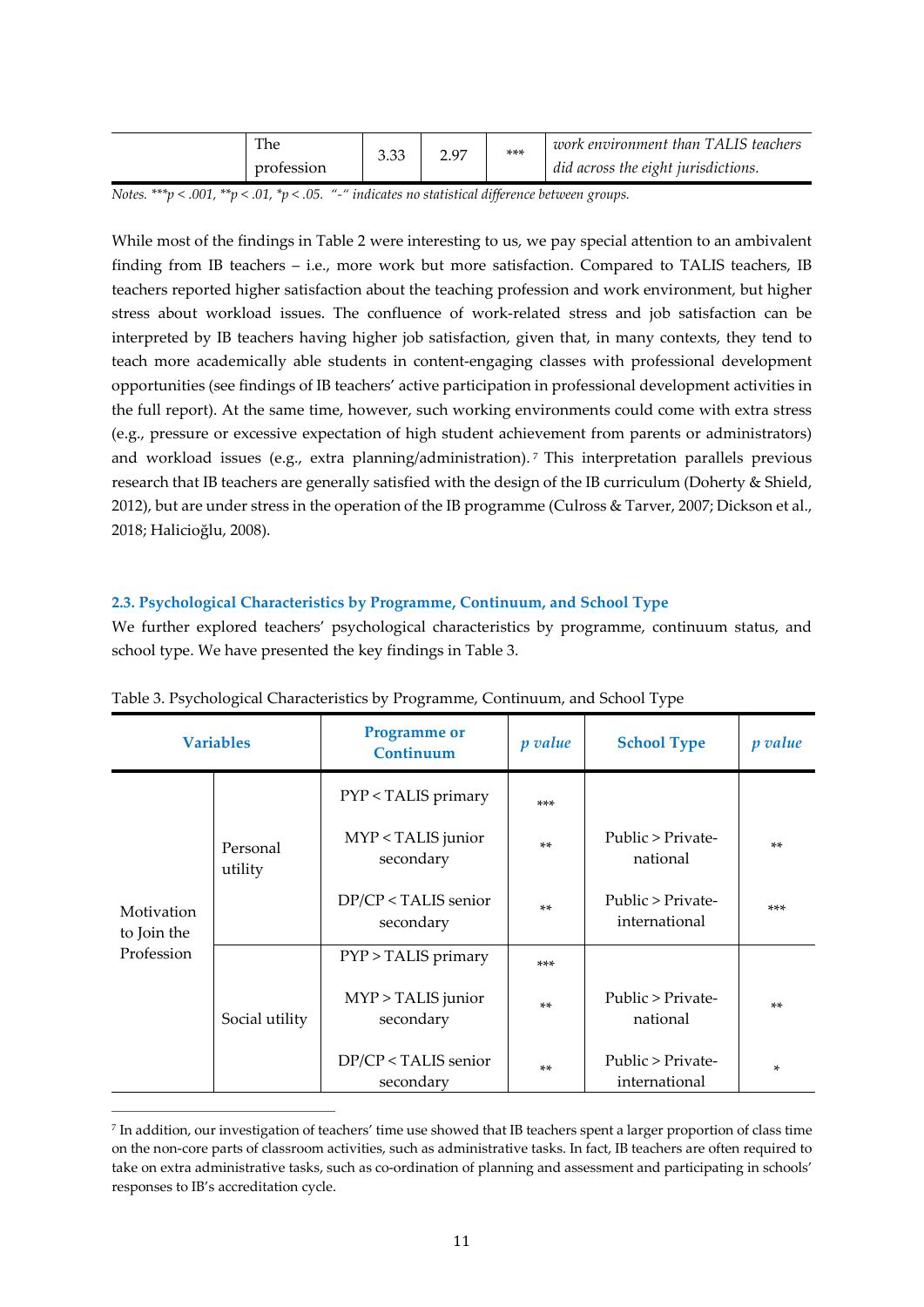| Work-<br>Related                              | Workload                                                                     | Continuum $>$ One or<br>two IB programmes               | ×     | Public > Private-<br>national, Private-<br>international | $**$  |
|-----------------------------------------------|------------------------------------------------------------------------------|---------------------------------------------------------|-------|----------------------------------------------------------|-------|
| <b>Stress</b>                                 | Student<br>behavior                                                          | Continuum > One or<br>two IB programmes                 | ×     | Public > Private-<br>national, Private-<br>international | ×     |
|                                               |                                                                              | PYP > TALIS primary                                     | $***$ |                                                          |       |
| Self-Efficacy in a<br>Multicultural Classroom |                                                                              | MYP > TALIS junior<br>secondary                         | $***$ |                                                          |       |
|                                               |                                                                              | DP/CP > TALIS senior<br>secondary                       | $***$ |                                                          |       |
| Work<br>environment<br>Job                    |                                                                              | Two IB programmes ><br>One IB programme or<br>Continuum | $***$ | Public > Private-<br>national, Private-<br>international | $***$ |
| Satisfaction                                  | Two IB programmes ><br>The<br>One IB programme or<br>profession<br>Continuum |                                                         | $**$  | Public > Private-<br>national, Private-<br>international | ×     |

*Notes. \*\*\*p < .001, \*\*p < .01, \*p < .05.* "*-" indicates no statistical difference between groups*

We wish to further discuss some of the findings in Table 3 since they were somewhat unexpected.

- IB teachers in public schools indicated a higher level of job satisfaction, and especially satisfaction with the work environment, compared to their fellow teachers in private-national or private-international schools. We speculate that this finding might relate to IB teachers in public schools having higher personal and social utility motivation to join the teaching profession, which could offset their higher work-related stress. Another plausible explanation would be that IB teachers in private-international schools might feel more pressure due to high expectations regarding student academic performance (e.g., admission to top universities) and diverse parental expectations (Blandford & Shaw, 2001; Wright & Lee, 2014), although many enjoy well-resourced working environments and higher salaries.
- IB teachers in continuum schools (i.e., offering PYP, MYP, and DP) reported a higher level of work-related stress than counterparts in schools offering one or two IB programmes. We note that teachers in continuum schools are often required to align their teaching to the adjacent programme(s) to ensure programmatic articulation, continuity, and transition for student learning (Hallinger et al., 2010). Despite the conceptual coherence of the three IB programmes, in terms of their pedagogical approaches centered on the big idea (concepts), inquiry, and reflection, the requirements to establish coherence among the three programmes, such as teaching preparation, unit planning, and assessment design, are somewhat discrete (Hallinger et al., 2010; Walker & Lee, 2018). As a result, teachers often put more time and effort into aligning their teaching plan with the adjacent programme(s) in the form of cross-programme collaboration (Lee et al., 2012). In addition, in small and medium-sized schools with continuum programmes, teachers often teach across programmes (e.g., MYP and DP). As the pedagogical practices and assessment of MYP and DP differ somewhat (Hallinger et al., 2010), teachers need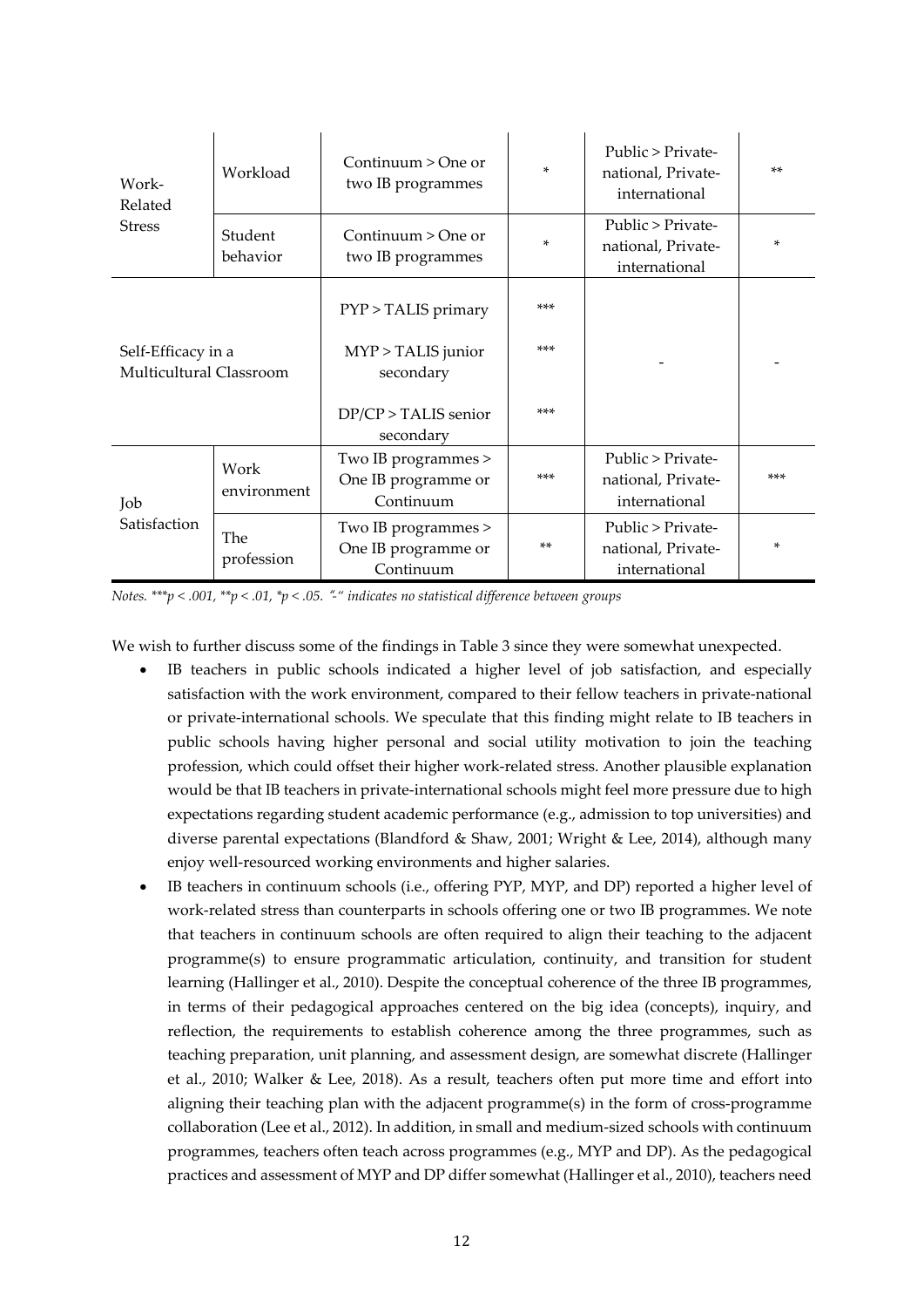to spend more time to become familiar with various formats of unit planning and to design assessment tasks for both MYP and DP. Furthermore, teachers involved in both MYP and DP are often required to attend subject meetings in each programme or MYP-DP collaborative meetings. In this regard, cross-programme teachers collaborate with teachers both vertically and horizontally in their schools. While these structural features offer opportunities for being a part of a PLC (Lee et al., 2012; Lin et al., 2018), our findings suggest that it can also impose more workload stress.

#### **2.4. Perceptions of the Teaching Profession in the IB-Specific Context**

We explored IB teachers' perceptions of the teaching profession in the IB-specific context with a focus on "major benefits from IB teaching" and our conceptualization of an "IB Teacher Profile."

- In terms of major benefits from IB teaching, [8](#page-12-0) 41% of IB teachers chose IB's progressive pedagogy as the most important benefit of IB teaching, followed by high-quality professional development (32%). They rated involvement in global networks and international school communities as the least important (6%).
- While teachers perceived the IB's progressive pedagogy as the major benefit across all the jurisdictions, this was most salient in Anglo-Saxon countries (Australia, Canada, and the U.S.). However, IB teachers in East Asia (South Korea, Taiwan, and Shanghai) more frequently chose global recognition as an IB teacher as an important benefit. The greater weight placed on global recognition might relate to the role of IB schools in East Asia as providing internationally validated credentials to students as a pathway to global mobility for higher education (Lee & Wright, 2016; Wright & Lee, 2019).
- In parallel with the IB Learner Profile, we identified a set of attributes as desired capacities and responsibilities to become an IB teacher. We conceptualized this as the IB Teacher Profile in this study. Specifically, the research team built the IB Teacher Profile as an instrument to have IB teachers rank the importance of seven attributes (internationally minded, open-minded, flexibility, inquiry concepts and real work learning in pedagogy, collaboration, good teaching, and love teaching) from most to least beneficial. IB teachers chose the following attributes as the most important traits for an IB teacher: love teaching (32%), good teaching (23%), openminded (14%), internationally minded (14%), inquiry concepts and real-world learning in pedagogy (8%), collaboration (5%), and flexibility (5%).
- We found variations across the jurisdictions. IB teachers in China, Turkey, Denmark more frequently chose "internationally minded" as an important attribute than did their peers in Canada, the U.S., and Australia. Put differently, the IB teachers in Anglo-Saxon countries relatively under-prioritized international mindedness, which might relate to the high proportion of public and private-national IB schools in these contexts that primarily cater to local populations.

<span id="page-12-0"></span><sup>8</sup> IB teachers were asked to rank five items related to the major benefits from IB teaching (e.g., global recognition as an IB teacher).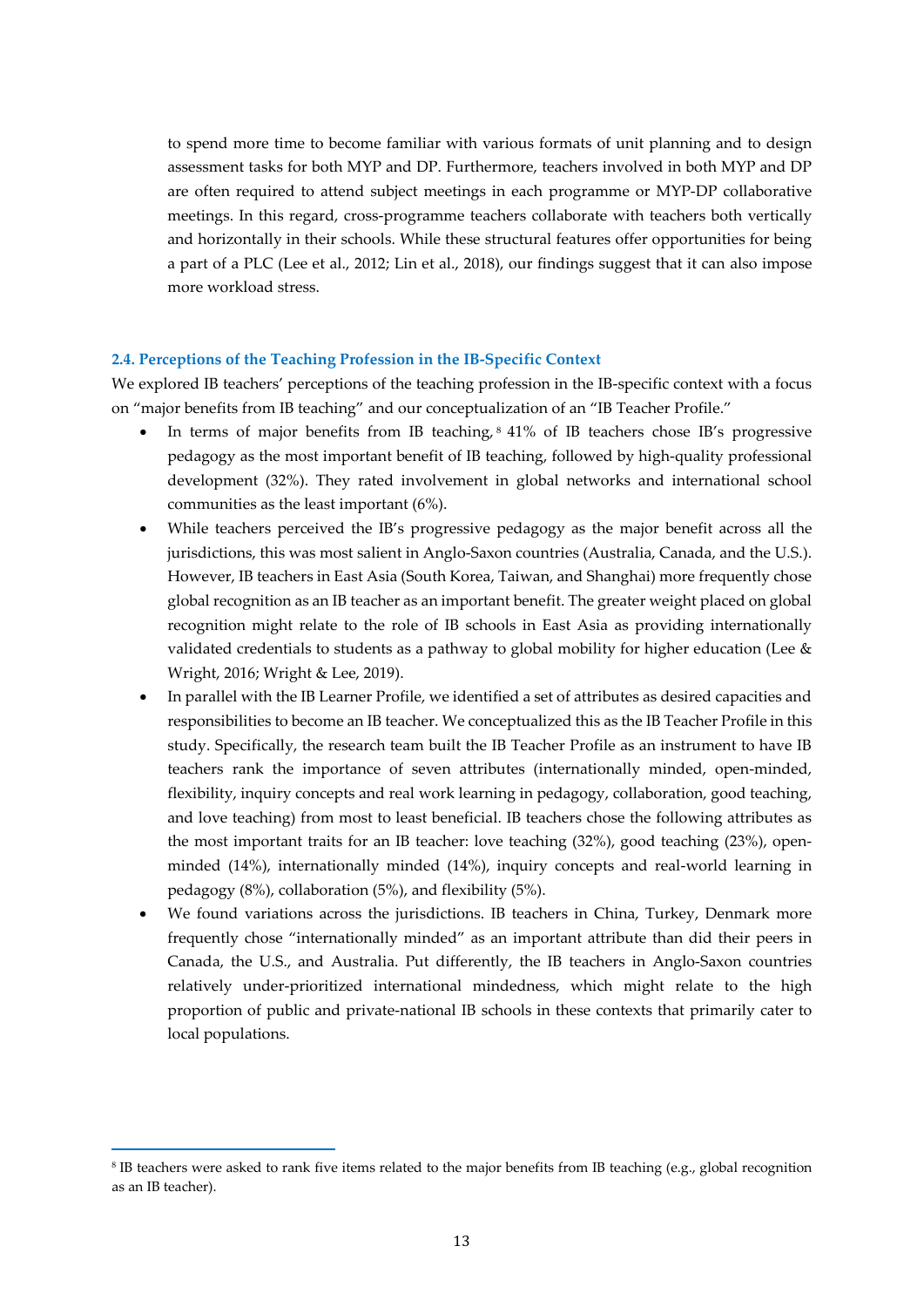#### **2.5. Pedagogical Practices: IB vs. TALIS**

We explored teachers' pedagogical practices with a focus on teachers' 1) work patterns through their time use; 2) involvement in professional development; and 3) teaching, comprising pedagogical autonomy in the classroom, variety of assessment practices, and core teaching practices.<sup>[9](#page-13-0)</sup> We have presented the key findings in Table 4.

| <b>Variables</b>            |                                                                   |           | <b>IB</b> vs. TALIS (mean) |                           |                                                                                                                                                                                            |
|-----------------------------|-------------------------------------------------------------------|-----------|----------------------------|---------------------------|--------------------------------------------------------------------------------------------------------------------------------------------------------------------------------------------|
|                             |                                                                   | <b>IB</b> | <b>TALIS</b>               | $\boldsymbol{p}$<br>value | <b>Key Points</b>                                                                                                                                                                          |
|                             | Administrative<br>tasks                                           | 11.05%    | 8.08%                      | $***$                     | • IB teachers reportedly tended to<br>spend higher portions of their<br>classroom time on administrative<br>tasks and less on keeping order in<br>the classroom. This finding              |
| <b>Time Use</b>             | Keeping order in<br>the classroom                                 | 12.47%    | 14.66%                     | $***$                     | resonates with IB teachers showing<br>higher levels of workload stress than<br>TALIS teachers, but lower levels of<br>student behavior stress.<br>• The pattern existed across the         |
|                             | Actual teaching and<br>learning                                   | 76.48%    | 76.74%                     |                           | jurisdictions, except China and<br>Taiwan where IB teachers reported<br>spending a greater proportion of<br>their classroom time on keeping<br>order than their TALIS<br>counterparts did. |
|                             | Student assessment<br>practices                                   | 77.50%    | 72.50%                     | ***                       | • Of the eleven domains of<br>professional development, IB                                                                                                                                 |
| Professional<br>Development | Knowledge of the<br>curriculum                                    | 77.20%    | 83.0%                      | ***                       | teachers reported primarily<br>involving themselves in the                                                                                                                                 |
|                             | Knowledge and<br>understanding of<br>my subject field(s)          | 72.20%    | 80.60%                     | $***$                     | following three domains of<br>professional development: Student<br>assessment practices (77.5%),                                                                                           |
|                             | Pedagogical<br>competencies in<br>teaching my subject<br>field(s) | 70.60%    | 78.30%                     | ***                       | Knowledge of the curriculum<br>(77.2%), and Knowledge and<br>understanding of my subject field $(s)$<br>$(72.2\%).$                                                                        |

Table 4. Pedagogical Practices: IB vs. TALIS

<span id="page-13-0"></span><sup>9</sup> We defined pedagogical autonomy in the classroom as teachers' feeling of control over deciding what to teach and how to teach it in their classroom. We measured the IB teachers' pedagogical autonomy in classroom with a 4-point Likert-type scale (1 = strongly disagree, 4 = strongly agree). We also measured variety of assessment practices with four survey items of the frequency of teachers' practices related to assessing student learning with a 4-point rating scale for each item: (1) administering own assessment, (2) providing written feedback on student work in addition to scores or grades, (3) letting students evaluate their own progress, and (4) observing students when working on particular tasks and providing immediate feedback (OECD, 2019) (1 = never or almost never, 4 = always). We measured core teaching practices with 7-of-16 items from the TALIS questionnaire (e.g., "I explain how new and old topics are related.") to explore the key features of teaching practices. We used a 4-point scale to measure teachers' frequency of employing core teaching practices (1 = never or almost never, 4 = always).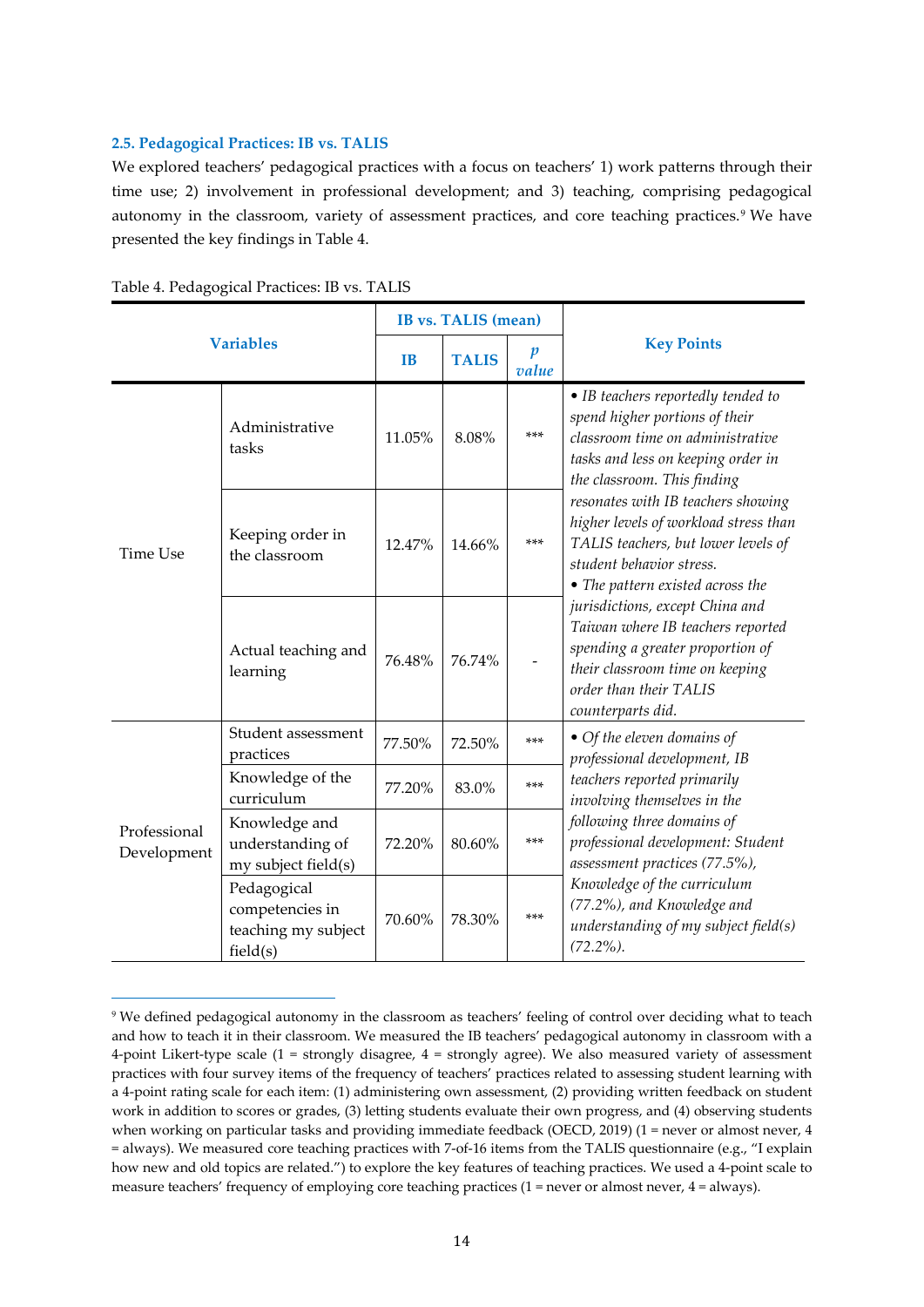|                                          | Analysis and use of<br>student<br>assessments                           | 63.30% | 57.90% | $***$ | • Compared to TALIS teachers, IB<br>teachers more frequently reported<br>participation in the following                                                                                                                                                                                                                                                                                                                                                                                            |
|------------------------------------------|-------------------------------------------------------------------------|--------|--------|-------|----------------------------------------------------------------------------------------------------------------------------------------------------------------------------------------------------------------------------------------------------------------------------------------------------------------------------------------------------------------------------------------------------------------------------------------------------------------------------------------------------|
|                                          | Teaching cross-<br>curricular skills                                    | 62.80% | 54.60% | ***   | domains of professional<br>development: Student assessment                                                                                                                                                                                                                                                                                                                                                                                                                                         |
|                                          | Approaches to<br>individualized<br>learning                             | 61.00% | 58.00% | ×     | practices, Approaches to<br>individualized learning, Analysis<br>and use of student assessments,<br>Teaching cross-curricular skills,                                                                                                                                                                                                                                                                                                                                                              |
|                                          | Teaching in a<br>multicultural or<br>multilingual setting               | 51.10% | 31.40% | $***$ | Teaching in a multicultural or<br>multilingual setting, and<br>communication with people from                                                                                                                                                                                                                                                                                                                                                                                                      |
|                                          | Student behavior<br>and classroom<br>management                         | 45.60% | 63.70% | ***   | different cultures or countries.<br>• Conversely, IB teachers reported<br>less frequent participation in the                                                                                                                                                                                                                                                                                                                                                                                       |
|                                          | Communicating<br>with people from<br>different cultures or<br>countries | 39.10% | 23.50% | $***$ | following domains of professional<br>development: Knowledge of the<br>curriculum, knowledge and<br>understanding of my subject                                                                                                                                                                                                                                                                                                                                                                     |
|                                          | Teacher-<br>parent/guardian co-<br>operation                            | 30.30% | 47.40% | $***$ | field(s), pedagogical competencies in<br>teaching my subject field(s), student<br>behavior and classroom<br>management, and teacher-<br>parent/guardian co-operation.                                                                                                                                                                                                                                                                                                                              |
| Pedagogical Autonomy in the<br>Classroom |                                                                         | 3.32   | 3.36   |       | • Both IB and TALIS teachers<br>reported positive perceptions of<br>their pedagogical autonomy in the<br>classroom.                                                                                                                                                                                                                                                                                                                                                                                |
| Variety of Assessment Practices          |                                                                         | 3.05   | 2.74   | $***$ | • IB teachers reported more<br>frequent use of a variety of<br>assessment practices than TALIS<br>teachers did.<br>• Variation in use of assessments<br>among IB teachers was relatively<br>smaller than that among TALIS<br>teachers.                                                                                                                                                                                                                                                             |
| <b>Core Teaching Practices</b>           |                                                                         | 2.88   | 2.63   | $***$ | • IB teachers reported a greater<br>frequency than TALIS teachers did<br>in exercising core teaching practices<br>characterized as 1) student-centered<br>teaching and learning practices and<br>2) constructivist approaches to<br>teaching, learning, and curriculum.<br>• We found the same result when<br>comparing IB teachers to TALIS<br>teachers by programme or level<br>(e.g., IB PYP vs. TALIS primary<br>school).<br>• Furthermore, IB teachers<br>consistently reported more frequent |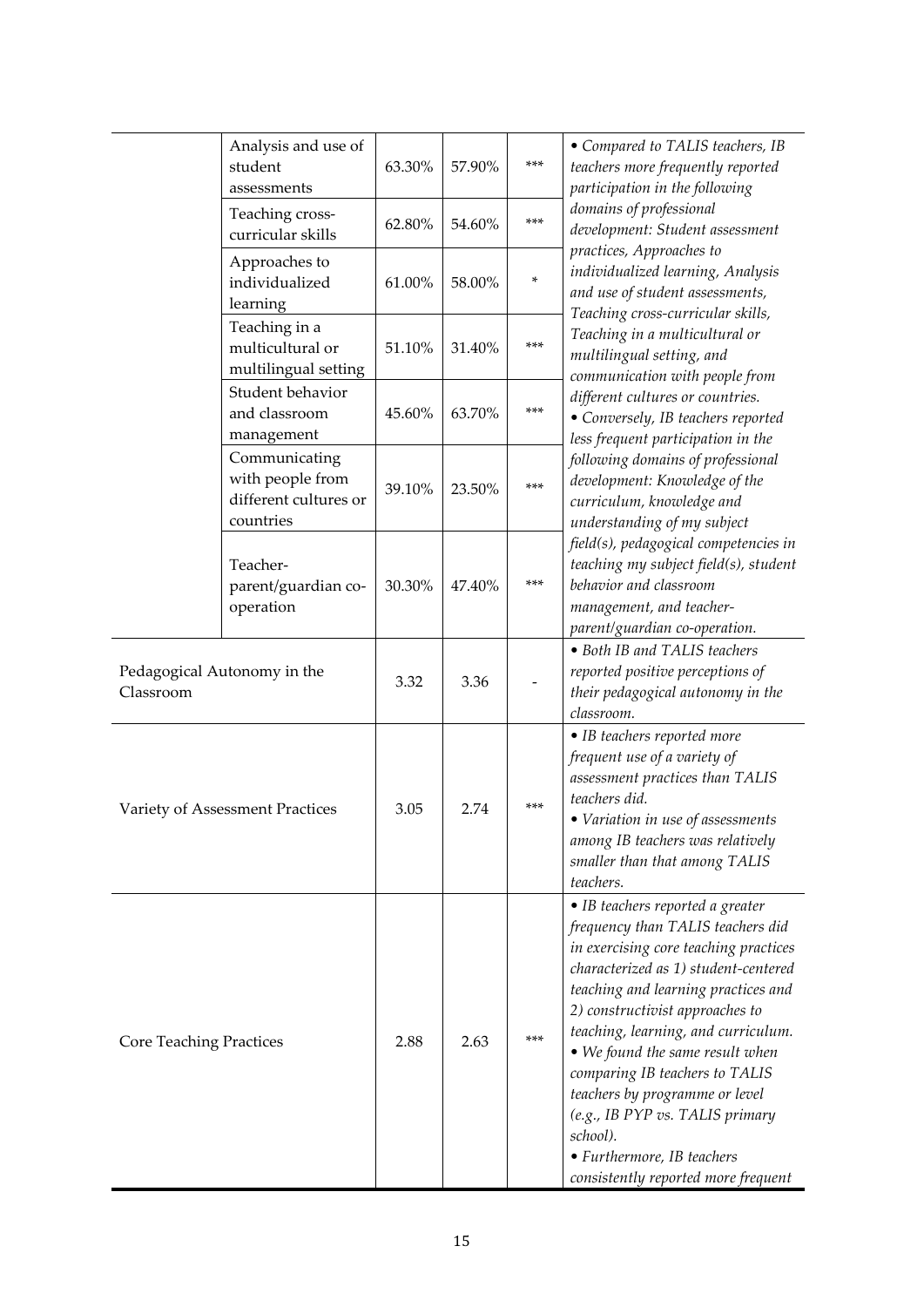*Notes. \*\*\*p < .001, \*\*p < .01, \*p < .05.* "*-" indicates no statistical difference between groups.* 

#### **2.6. Pedagogical Practices: Comparisons among IB Teachers**

Alongside comparing IB and TALIS teachers, we also conducted comparisons among IB teachers. While there were more similarities than differences among IB teachers' pedagogical practices, we wish to report the following notable finding. IB teachers working at continuum schools reported lower levels of pedagogical autonomy in the classroom than their counterparts working in schools running two IB programmes. We speculate that this finding might associate with how IB teachers in continuum schools sometimes confront challenges related to programme transitions by adjusting their pedagogical practices to align with practices of their colleagues working in other programmes to improve curriculum coherence among IB programmes. Lee and colleagues' (2012) study in continuum schools reported that "staff faced the challenge of ensuring that the learning goals of discrete IB program[mes] implemented in different organizational units (i.e., primary, middle, and secondary schools) would cohere into an effective educational program[me] for students as they moved through the [full] continuum IB program[mes]" (p. 666).

#### **2.7. IB-Specific Pedagogical Practices**

We also explored teachers' pedagogical practices in terms of "IB-specific" pedagogical practices. We investigated three areas: cross-programme involvement, IB-specific professional development, and IBspecific teaching practices. Key findings include:

- Cross-Programme Involvement: Approximately 85% of IB teachers reportedly taught in just one IB programme at their school. They reported being occasionally involved in teaching other adjacent programmes as a subject teacher or a supporting role (e.g., MYP teachers' advisory role in the PYP's Exhibition or co-ordinating collaborative activities/meetings).
- IB-Specific Professional Development: Across the DP core (Theory of Knowledge [TOK], Extended Essay [EE], and CAS), $10$  more than half of DP teachers reported having attended professional development activities in TOK (53%) and EE (52%) in the past year. For CAS, slightly more than one-third of IB teachers had reportedly participated in professional development activities (34%). IB teachers in Turkey reported the highest level of professional development participation in TOK (68%), EE (69%), and CAS (57%), followed by South Korea and Taiwan. More than half of IB PYP teachers (58%) had reportedly participated in professional development for the PYP Exhibition in the past year. IB teachers noted that they attend IB professional development activities about once every 2-3 years. IB teachers in

<span id="page-15-0"></span><sup>10</sup> IBDP students are required to complete three core components over the course of their DP study: TOK, EE, and CAS. TOK aims to cultivate students' ability to think critically by providing students with core philosophical issues and debates (IB, 2021). EE is a 4,000-word essay that is based on students' academic study and research investigation. CAS is designed to provide opportunities for students' whole-person development through creative activities and community service (Lee et al., 2017).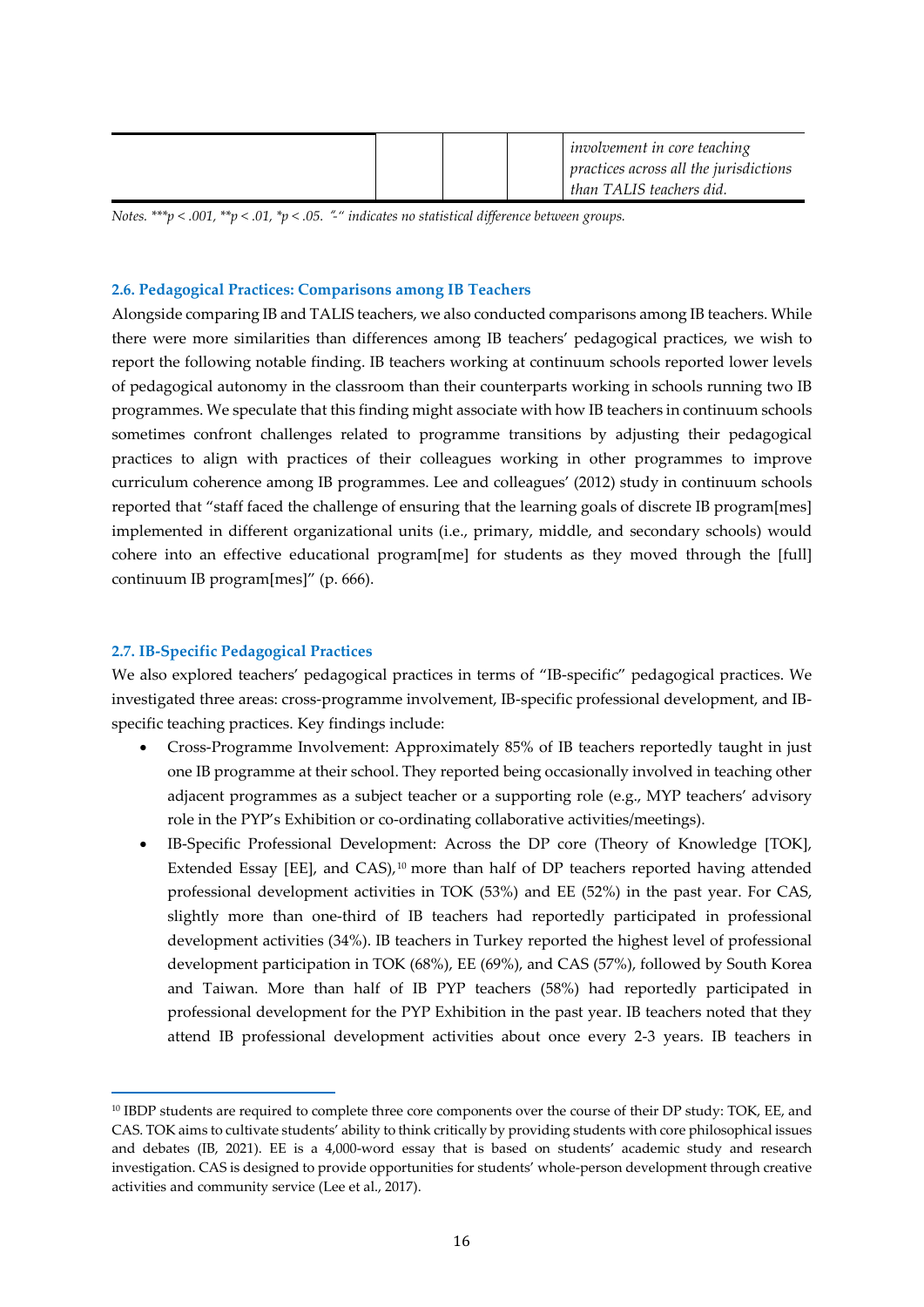Australia reported the highest frequency of participation, and IB teachers in Canada reported the lowest.

IB-Specific Teaching Practices: We asked IB teachers how frequently they exercise IB-specific teaching practices (e.g., I place a strong emphasis on students' finding their own information). Overall, IB teachers showed moderately positive responses to nine statements about IB-specific teaching practices. In particular, IB teachers agreed most with the following two statements: "I use real-life contexts and examples in my teaching" and "I emphasize a collaborative relationship between teachers and students."

#### **2.8. School-Level Professional Characteristics**

We investigated four domains of school-level professional characteristics: 1) school-level practices for promoting diversity; 2) PLC,<sup>[11](#page-16-0)</sup> which we measured by combining organizational learning, professional collaboration in lessons, and exchange/co-ordination for teacher collaboration; 3) institutional support; and 4) school climate. [12](#page-16-1) We have presented the key findings in Table 5.

|                         |                                                         |           | <b>IB vs. TALIS</b> |                           |                                                                                                                 |  |
|-------------------------|---------------------------------------------------------|-----------|---------------------|---------------------------|-----------------------------------------------------------------------------------------------------------------|--|
| <b>Variables</b>        |                                                         | <b>IB</b> | <b>TALIS</b>        | $\boldsymbol{p}$<br>value | <b>Key Points</b>                                                                                               |  |
|                         | Teaching and<br>learning practices<br>on global issues  | 89.20%    | 63.10%              | $***$                     | • According to IB teachers, IB<br>schools promoted educational<br>practices for diversity much more             |  |
| School<br>Practices for | Supporting diverse<br>ethnic and cultural<br>identities | 81.80%    | 59.00%              | $***$                     | widely, compared to reports from<br>TALIS teachers about their schools.<br>• Variation in educational practices |  |
| Promoting<br>Diversity  | Organizing<br>multicultural<br>events                   | 75.50%    | 48.20%              | $***$                     | among IB schools across<br>jurisdictions was smaller than that<br>of TALIS schools.                             |  |
|                         | Teaching how to<br>deal with<br>ethnic/racial           | 70.80%    | 62.40%              | $***$                     | • "Adopting teaching and learning<br>practices that integrate global<br>issues throughout the curriculum"       |  |

Table 5. School-Level Professional Characteristics: IB vs. TALIS

<span id="page-16-0"></span><sup>&</sup>lt;sup>11</sup> Since teachers' professional collaboration is highlighted as a sustainable way of improving schools (Lee & Louis, 2019), we explored teachers' engagement in a PLC within their schools. We measured PLC with three components. The first component was organizational learning, referring to teachers' collective efforts to search, develop, support, and accept new ideas to solve problems and change their practices in school (e.g., "Most teachers in this school are open to change"). We conceptualized these features as "organizational learning" as informed by Louis and Lee's (2016) work. We drew the other two components of PLC from TALIS 2018, focusing on teachers' engagement in activities related to professional community: 1) professional collaboration in lessons (four items) and 2) exchange and co-ordination among teachers (four items). For the survey items, we used a 6-point scale of frequency  $(1 = never, 6 = once a week or more).$ 

<span id="page-16-1"></span><sup>&</sup>lt;sup>12</sup> The TALIS measures of school climate in our analysis focused on to what extent teachers perceive 1) shared beliefs, responsibilities, and practices (three items) and 2) participation in decision-making processes (five items). Therefore, we explored two aspects of school climate: the overall school climate, including all eight items, and school climate regarding participation in decision-making (five items). We used a 4-point Likert-type scale to measure school climate (1 = strongly disagree, 4 = strongly agree).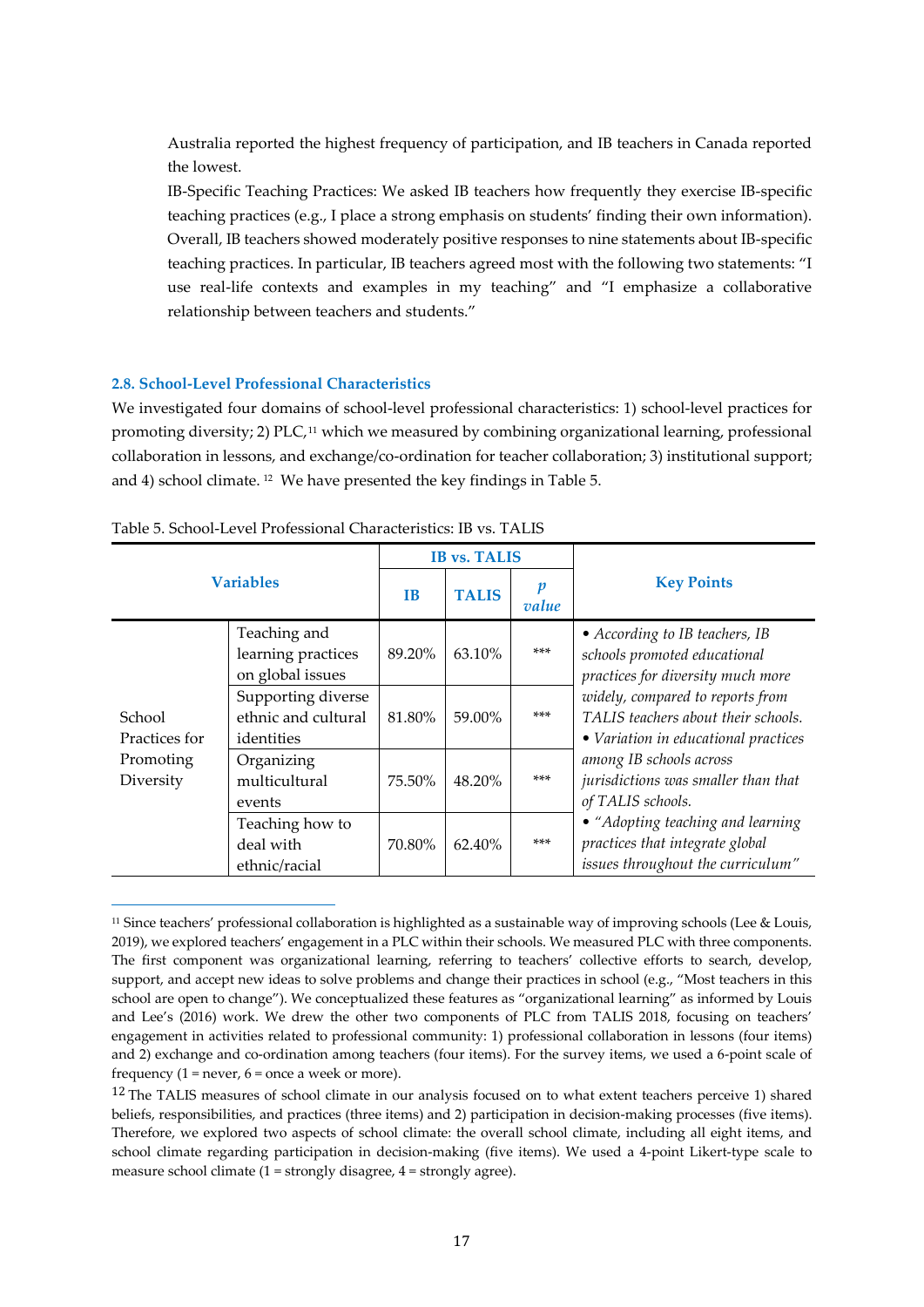|               | discrimination                                                 |        |        |     | seemed particularly salient in IB<br>schools.                                                                                                                                                                                                                                                                                                                                                                                                                                                                                                                                                                                                                                                  |
|---------------|----------------------------------------------------------------|--------|--------|-----|------------------------------------------------------------------------------------------------------------------------------------------------------------------------------------------------------------------------------------------------------------------------------------------------------------------------------------------------------------------------------------------------------------------------------------------------------------------------------------------------------------------------------------------------------------------------------------------------------------------------------------------------------------------------------------------------|
| <b>PLC</b>    | Organizational<br>learning                                     | 3.18   | 2.97   | *** | · IB teachers perceived a higher<br>level of their colleagues' capacity for<br>organizational learning than<br>TALIS teachers, except for those in<br>China and South Korea.<br>• PYP teachers agreed more<br>frequently that their fellow teachers<br>had the capacity for organizational<br>learning, compared to TALIS<br>primary school teachers.                                                                                                                                                                                                                                                                                                                                          |
|               | Professional<br>collaboration in<br>lessons                    | 3.16   | 2.87   | *** | • IB teachers reportedly engaged in<br>activities related to professional<br>community, including professional<br>collaboration in lessons and<br>exchange/co-ordination for teacher<br>collaboration, approximately 5 to<br>10 times a year.<br>• By contrast, TALIS teachers<br>reported that they engaged in<br>professional community activities<br>more than 2 to 4 times but under 5<br>to 10 times per year.<br>• IB teachers reported a higher level<br>of engagement in professional<br>community activities across all<br>jurisdictions, except Denmark.<br>• The difference between IB and<br>TALIS teachers was most salient in<br>the PYP (primary school for TALIS<br>teachers). |
|               | Exchange and co-<br>ordination for<br>teacher<br>collaboration | 4.59   | 3.89   | *** | • IB teachers reported being much<br>more active on "exchange and co-<br>ordination among fellow teachers"<br>in school than TALIS teachers,<br>while the group difference in<br>"exchange and co-ordination" was<br>significant across the IB<br>programmes or levels of schooling<br>in the TALIS data.                                                                                                                                                                                                                                                                                                                                                                                      |
| Institutional | Formal induction<br>during the first<br>employment             | 48.00% | 53.20% | *** | • IB teachers reported receiving a<br>formal induction "at the current                                                                                                                                                                                                                                                                                                                                                                                                                                                                                                                                                                                                                         |
| Support       | Formal induction<br>at the current<br>school                   | 52.40% | 30.10% | *** | school" more frequently than<br>TALIS teachers did.                                                                                                                                                                                                                                                                                                                                                                                                                                                                                                                                                                                                                                            |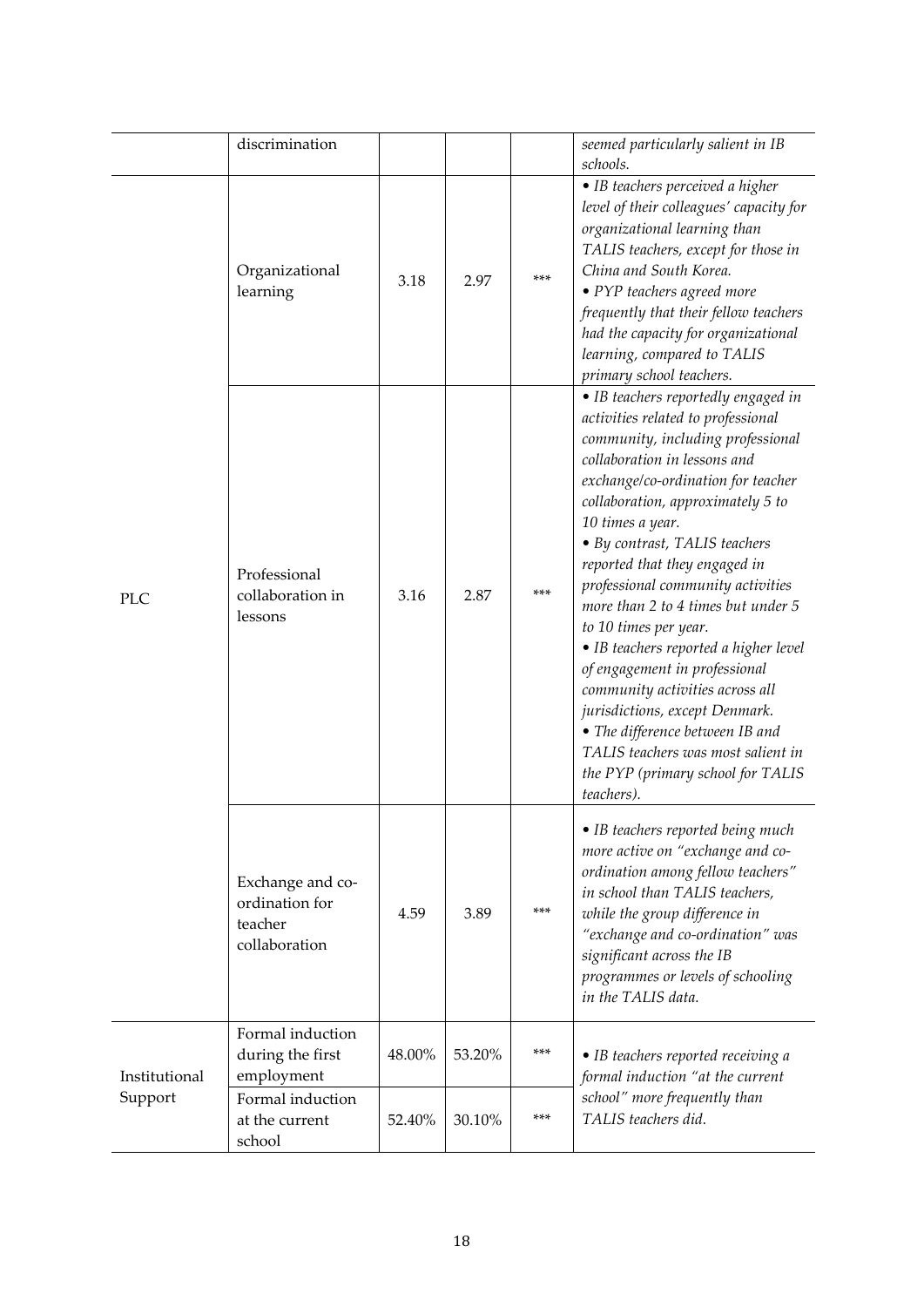|         | Informal induction<br>during the first<br>employment | 36.80% | 27.20% | $***$ | • IB teachers reported participation<br>in informal induction activities<br>during their first employment and                                                                                                            |
|---------|------------------------------------------------------|--------|--------|-------|--------------------------------------------------------------------------------------------------------------------------------------------------------------------------------------------------------------------------|
|         | Informal induction<br>at the current<br>school       | 50.30% | 29.40% | $***$ | at the current school more<br>frequently than TALIS teachers<br>did.                                                                                                                                                     |
|         | Presence of<br>assigned mentor                       | 19.80% | 9.70%  | $***$ | • IB teachers reported being more<br>actively engaged in mentor-mentee<br>relationships in school than TALIS<br>teachers did.<br>• Approximately 1-in-5 IB teachers<br>reported having their school assign               |
|         | Presence of<br>assigned mentee(s)                    | 26.20% | 12.10% | $***$ | them a mentor, whereas about 1-in-<br>10 TALIS teachers reported having<br>a school-assigned mentor.<br>• More than twice as many IB than<br>TALIS teachers reported serving as<br>mentors for teachers in their school. |
| School  | Overall school<br>climate                            | 2.85   | 2.87   |       | • Both IB and TALIS teachers                                                                                                                                                                                             |
| Climate | Participation in<br>decision-making                  | 2.83   | 2.85   |       | perceived school climate as<br>moderately positive.                                                                                                                                                                      |

*Notes. \*\*\*p < .001, \*\*p < .01, \*p < .05. "-" indicates no statistical difference between groups.* 

### **2.9. School-Level Professional Characteristics: Comparisons among IB Schools**

We investigated the same four domains of school-level professional characteristics noted above among IB schools. We have presented key findings in Table 6.

| <b>Variables</b>                                  |                                                                                                                                                         | Continuum                                               | $\boldsymbol{p}$<br>value | <b>School Type</b>                                       | п<br>value |
|---------------------------------------------------|---------------------------------------------------------------------------------------------------------------------------------------------------------|---------------------------------------------------------|---------------------------|----------------------------------------------------------|------------|
| School<br>Practices for<br>Promoting<br>Diversity | Teaching and<br>learning practices on<br>global issues<br>Supporting diverse<br>ethnic and cultural<br>identities<br>Organizing<br>multicultural events |                                                         |                           |                                                          |            |
|                                                   | Teaching how to deal<br>with ethnic/racial<br>discrimination                                                                                            |                                                         |                           |                                                          |            |
| <b>PLC</b>                                        | Organizational<br>learning                                                                                                                              | One IB programme ><br>Two IB programmes<br>or Continuum | $***$                     | Public > Private-<br>national, Private-<br>international | $**$       |

| Table 6. School-Level Professional Characteristics: Comparisons among IB Schools |  |  |  |
|----------------------------------------------------------------------------------|--|--|--|
|----------------------------------------------------------------------------------|--|--|--|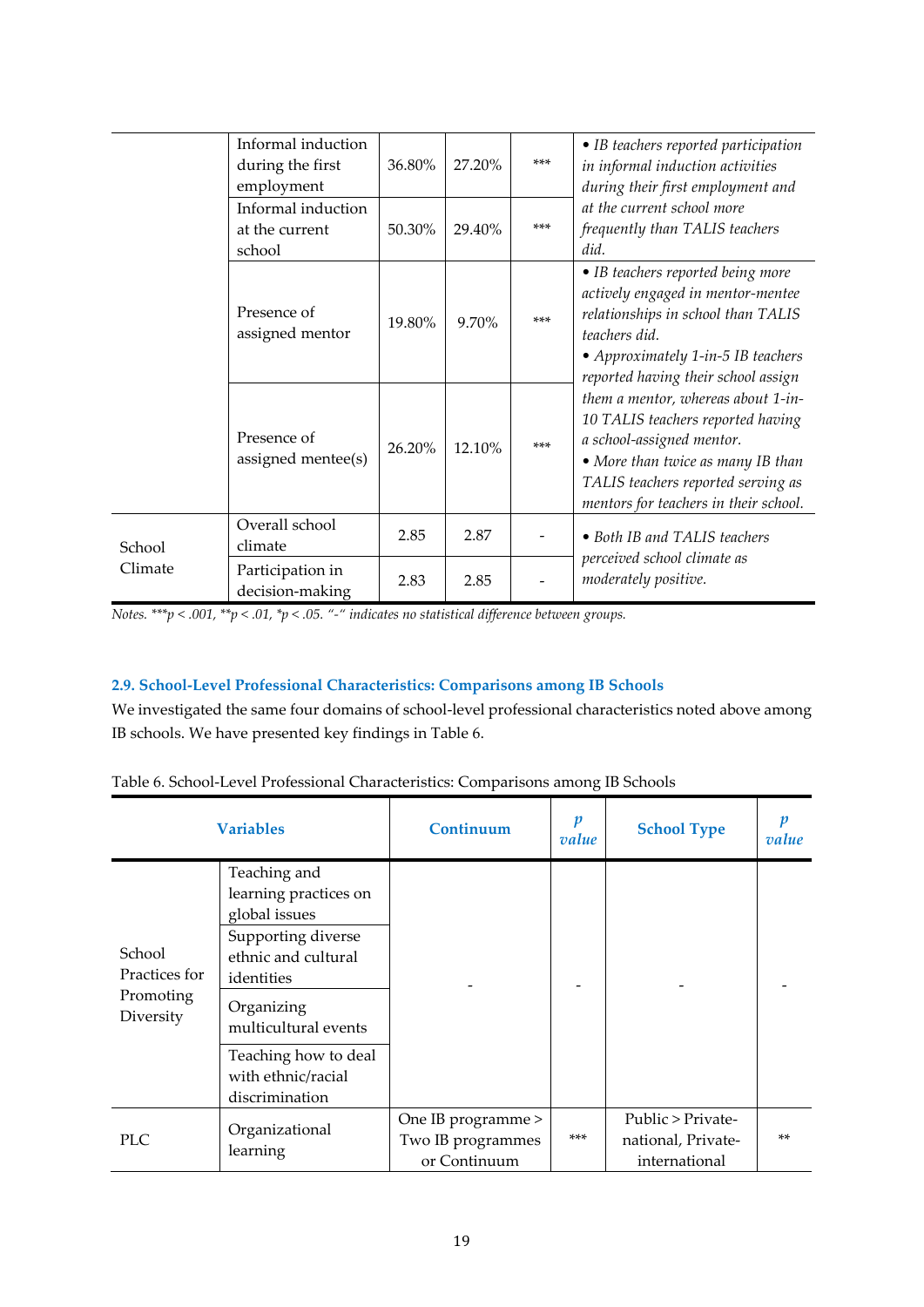|                          | Professional<br>collaboration in<br>lessons                 | Continuum > One or<br>two IB programmes                | *     | Private-national ><br>Public                                | ***   |
|--------------------------|-------------------------------------------------------------|--------------------------------------------------------|-------|-------------------------------------------------------------|-------|
| <b>PLC</b>               | Exchange and co-<br>ordination for teacher<br>collaboration | Two IB programmes<br>> One IB programme                | ×.    | Private-national ><br>Private-<br>international             | *     |
|                          | Formal induction<br>during the first<br>employment          |                                                        |       | Private-<br>international ><br>Public, Private-<br>national | x.    |
| Institutional<br>Support | Formal induction<br>at the current school                   | Continuum > Two IB<br>programmes > One<br>IB programme | ***   | Private-national ><br>Public, Private-<br>international     | ***   |
|                          | Informal induction<br>during the first<br>employment        |                                                        |       |                                                             |       |
|                          | Informal induction at<br>the current school                 |                                                        |       | Private-<br>international ><br>Private-national,<br>Public  | $***$ |
|                          | Presence of assigned<br>mentor                              | Continuum > One or<br>two IB programmes                | ×.    | Private-national ><br>Private-<br>international,<br>Public  | $**$  |
|                          | Presence of assigned<br>mente(s)                            |                                                        |       |                                                             |       |
| School                   | Overall school climate                                      | One IB programme ><br>Continuum                        | ***   | Public > Private-<br>national, Private-<br>international    | ***   |
| Climate                  | Participation in<br>decision-making                         | One IB programme ><br>Continuum                        | $***$ | Public > Private-<br>national, Private-<br>international    | $***$ |

*Notes. \*\*\*p < .001, \*\*p < .01, \*p < .05. "-" indicates no statistical difference between groups.* 

## **2.10. School-Level IB-Specific Teacher Collaboration**

Alongside PLC, we explored teachers' collaboration at the school level. We asked IB teachers how often they engage in IB-specific collaborative activities, including:

- Share ideas about effective teaching with teachers in the same IB programme.
- Share teaching materials or learning activities with teachers in the same IB programme.
- Discuss IB programme standards and assessment with teachers in the same IB programme.
- Share what I learned at workshops or conferences [taking place outside of the school] with teachers in the same IB programme.
- Discuss the educational philosophy and values embedded in the Learner Profile with teachers in the same IB programme.

Below is a list of key findings.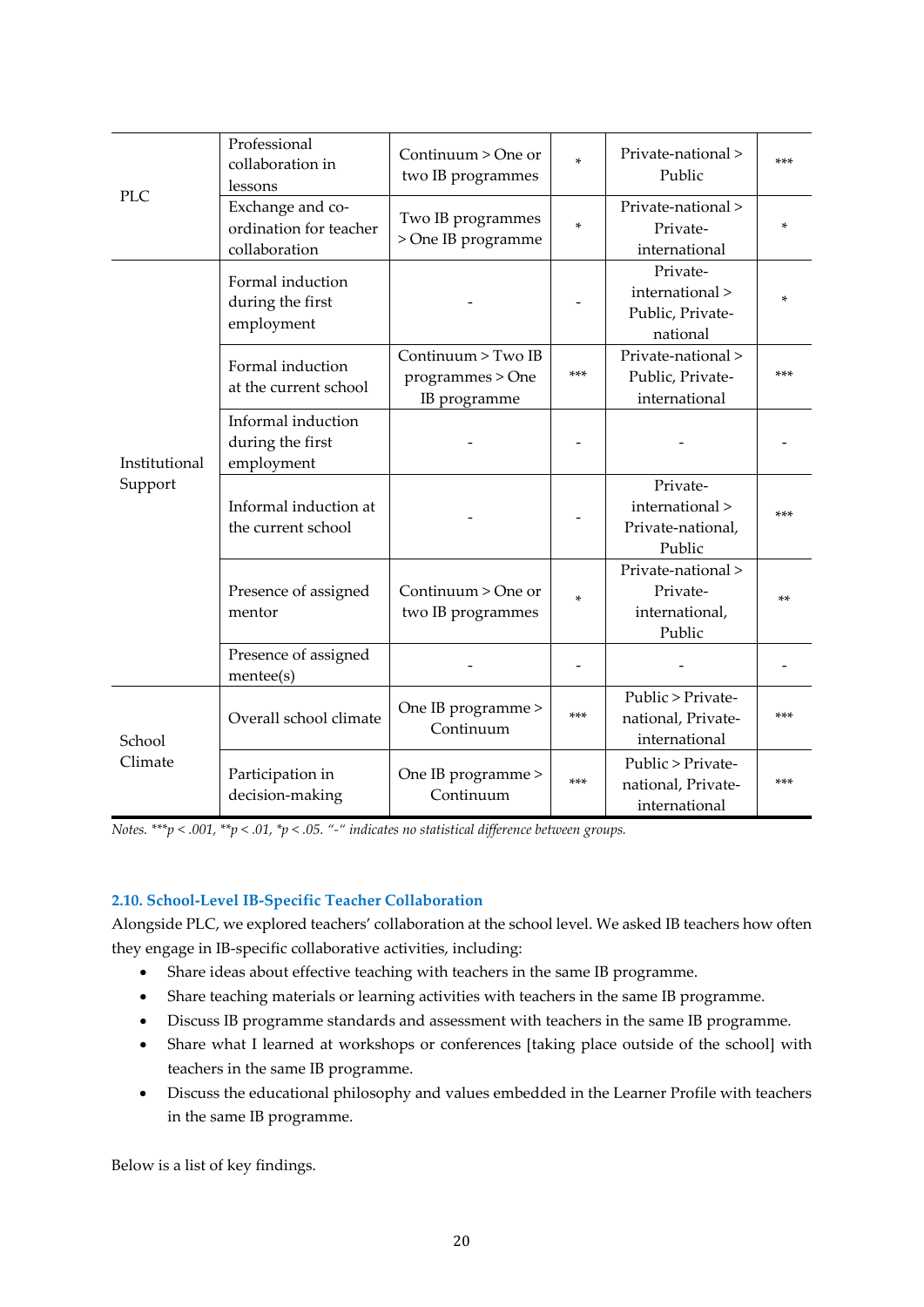- On average, IB-specific collaboration activities occurred 5-10 times a year in schools. While the IB teachers tended to share their ideas and teaching materials relatively frequently, they were less frequently involved in sharing what they learned at workshops or conferences outside the school. This result echoes Chadwick et al.'s study (2019).
- In terms of cross-jurisdictional comparison, IB teachers in Turkey reported the highest level of involvement in IB-specific teachers' collaboration (4.32 on a 6-point scale of frequency), followed by IB teachers in China (4.19) and Australia (4.14)[13.](#page-20-0)
- IB teachers in continuum schools reported more frequent involvement in IB-specific teacher collaboration than their counterparts in single-programme IB schools. This result echoes Hallinger et al.'s study (2010).
- On average, IB teachers in private-national schools reported more involvement in IB-specific teacher collaboration than those in public schools.

### **2.11. Group Comparisons by Latent Mean Analysis**

In Table 7, we have summarized results from a series of latent mean analysis.[14](#page-20-1) There are two objectives for us to present these results, despite some of the results already being shown in previous tables. First, latent mean analysis is a more rigorous way of comparing groups than *t*-tests and ANOVAs due to its superior ability to detect measurement error (Aiken et al., 1994; Cole et al., 1993; Hancock, 1997). Second, since latent mean analysis provides specific effect sizes (i.e., Cohen's *d*) to contextualize group differences, it is more intuitive to understand the magnitude of differences between groups. As Cohen (1990) highlighted, statistical significance such as *p* value is in-and-of itself useful, but the primary product of statistical analysis is a measure of effect size.

In Table 7, we have presented a series of comparisons in group means. Group I indicated a higher mean level than that of Group II. The effect sizes can be understood as small (*d*  =  0.2), medium (*d*  =  0.5), and large  $(d \ge 0.8)$ .

| <b>Variables</b>                                               |  | <b>Group I</b>            | <b>Group II</b>         | <b>Latent Mean</b><br><b>Difference</b><br>$(I-II)$ | <b>Effect</b><br><b>Size</b><br>d | р<br>value |
|----------------------------------------------------------------|--|---------------------------|-------------------------|-----------------------------------------------------|-----------------------------------|------------|
|                                                                |  | <b>TALIS</b>              | IB                      | 0.138                                               | 0.193                             | $***$      |
| Motivation<br>Personal<br>to Join the<br>utility<br>Profession |  | <b>TALIS</b><br>primary   | <b>PYP</b>              | 0.163                                               | 0.218                             | $***$      |
|                                                                |  | TALIS junior<br>secondary | <b>MYP</b>              | 0.130                                               | 0.188                             | $**$       |
|                                                                |  | TALIS senior<br>secondary | DP & CP                 | 0.100                                               | 0.145                             | $**$       |
|                                                                |  | IB public                 | IB private-<br>national | 0.146                                               | 0.224                             | $**$       |

#### Table 7. Group Comparisons by Latent Mean Analysis

<span id="page-20-0"></span><sup>&</sup>lt;sup>13</sup> We measured IB-specific teachers' collaboration on a 6-point scale of frequency of occurrence (1 = Never, 6 = Once a week or more).

<span id="page-20-1"></span><sup>&</sup>lt;sup>14</sup> We used latent mean analysis to measure group differences in means of certain constructs with multidimensional properties/characteristics (e.g., motivation, well-being).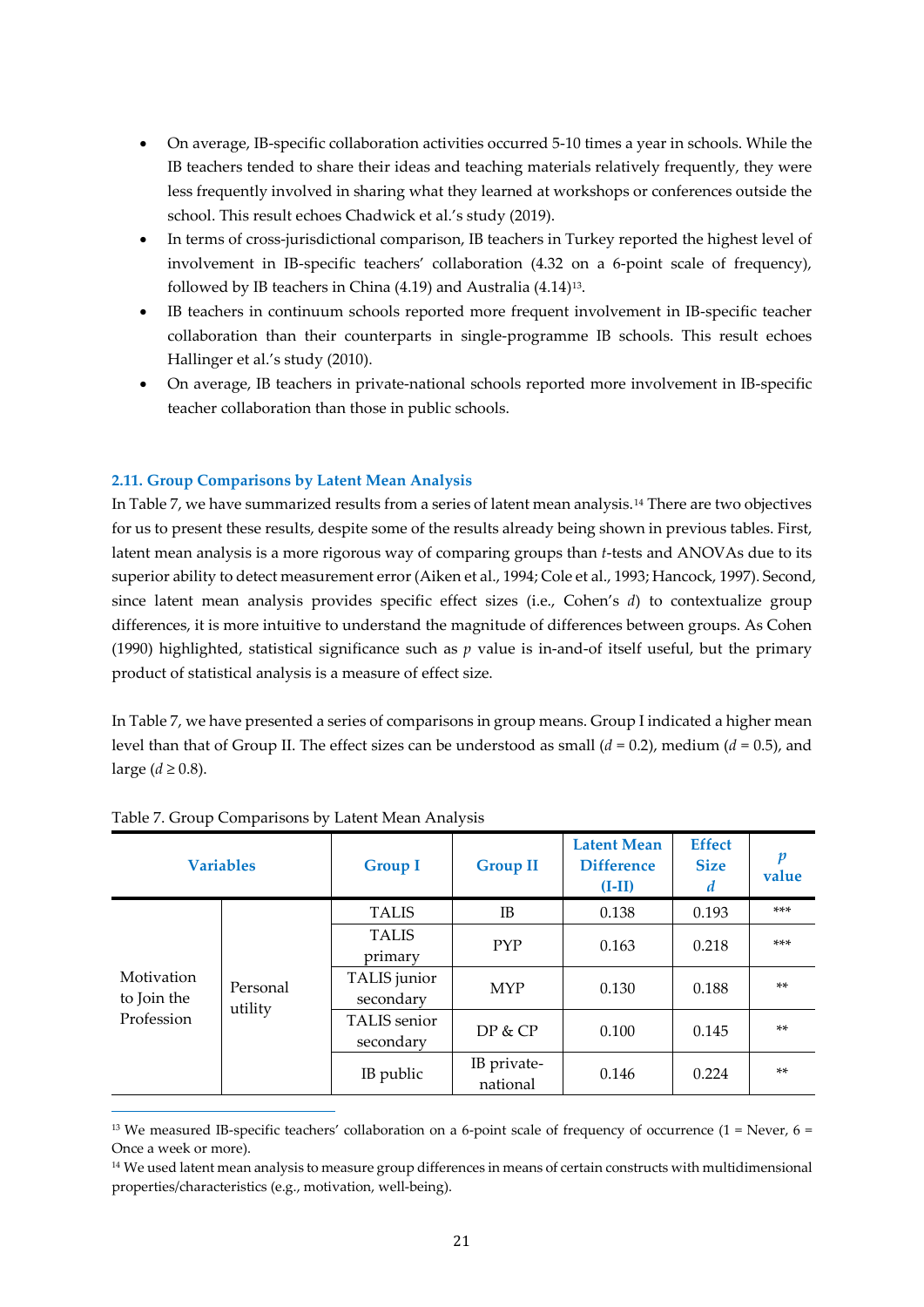|                                      |                               | IB public                 | IB private-<br>international     | 0.236 | 0.356 | ***   |
|--------------------------------------|-------------------------------|---------------------------|----------------------------------|-------|-------|-------|
|                                      |                               | <b>PYP</b>                | <b>TALIS</b><br>primary          | 0.087 | 0.206 | ***   |
|                                      |                               | <b>MYP</b>                | TALIS junior<br>secondary        | 0.065 | 0.150 | **    |
|                                      | Social utility                | TALIS senior<br>secondary | DP & CP                          | 0.103 | 0.246 | ***   |
|                                      |                               | IB public                 | IB private-<br>national          | 0.077 | 0.249 | **    |
|                                      |                               | IB public                 | IB private-<br>international     | 0.075 | 0.260 | ×     |
|                                      |                               | IB                        | <b>TALIS</b>                     | 0.301 | 0.533 | ***   |
| Self-Efficacy in a                   |                               | PYP                       | <b>TALIS</b><br>primary          | 0.320 | 0.555 | ***   |
| Multicultural Classroom              |                               | <b>MYP</b>                | TALIS junior<br>secondary        | 0.249 | 0.435 | ***   |
|                                      |                               | DP & CP                   | <b>TALIS</b> senior<br>secondary | 0.338 | 0.627 | ***   |
| Pedagogical Autonomy in<br>Classroom |                               | Two IB<br>programmes      | Continuum                        | 0.088 | 0.284 | ×     |
|                                      |                               | IB                        | <b>TALIS</b>                     | 0.154 | 0.675 | ***   |
|                                      |                               | PYP                       | <b>TALIS</b><br>primary          | 0.200 | 0.721 | ***   |
| <b>Core Teaching Practices</b>       |                               | <b>MYP</b>                |                                  | 0.136 | 0.648 | ***   |
|                                      |                               | DP & CP                   | <b>TALIS</b> senior<br>secondary | 0.150 | 0.715 | ***   |
|                                      |                               | IB                        | <b>TALIS</b>                     | 0.198 | 0.323 | ***   |
|                                      |                               | <b>PYP</b>                | <b>TALIS</b><br>primary          | 0.235 | 0.400 | ***   |
|                                      |                               | <b>MYP</b>                | TALIS junior<br>secondary        | 0.143 | 0.242 | ***   |
| Organizational Learning              |                               | DP & CP                   | TALIS senior<br>secondary        | 0.205 | 0.307 | ***   |
|                                      |                               | One IB<br>programme       | Continuum                        | 0.144 | 0.268 | **    |
|                                      |                               | IB public                 | IB private-<br>national          | 0.101 | 0.191 | $***$ |
|                                      |                               | IB public                 | IB private-<br>international     | 0.188 | 0.390 | ***   |
|                                      |                               | IB                        | <b>TALIS</b>                     | 0.375 | 0.338 | ***   |
| Professional                         | Professional<br>collaboration | PYP                       | <b>TALIS</b><br>primary          | 0.997 | 0.838 | ***   |
| Community                            | in lessons                    | <b>MYP</b>                | TALIS junior<br>secondary        | 0.241 | 0.232 | ***   |
|                                      |                               |                           |                                  |       |       |       |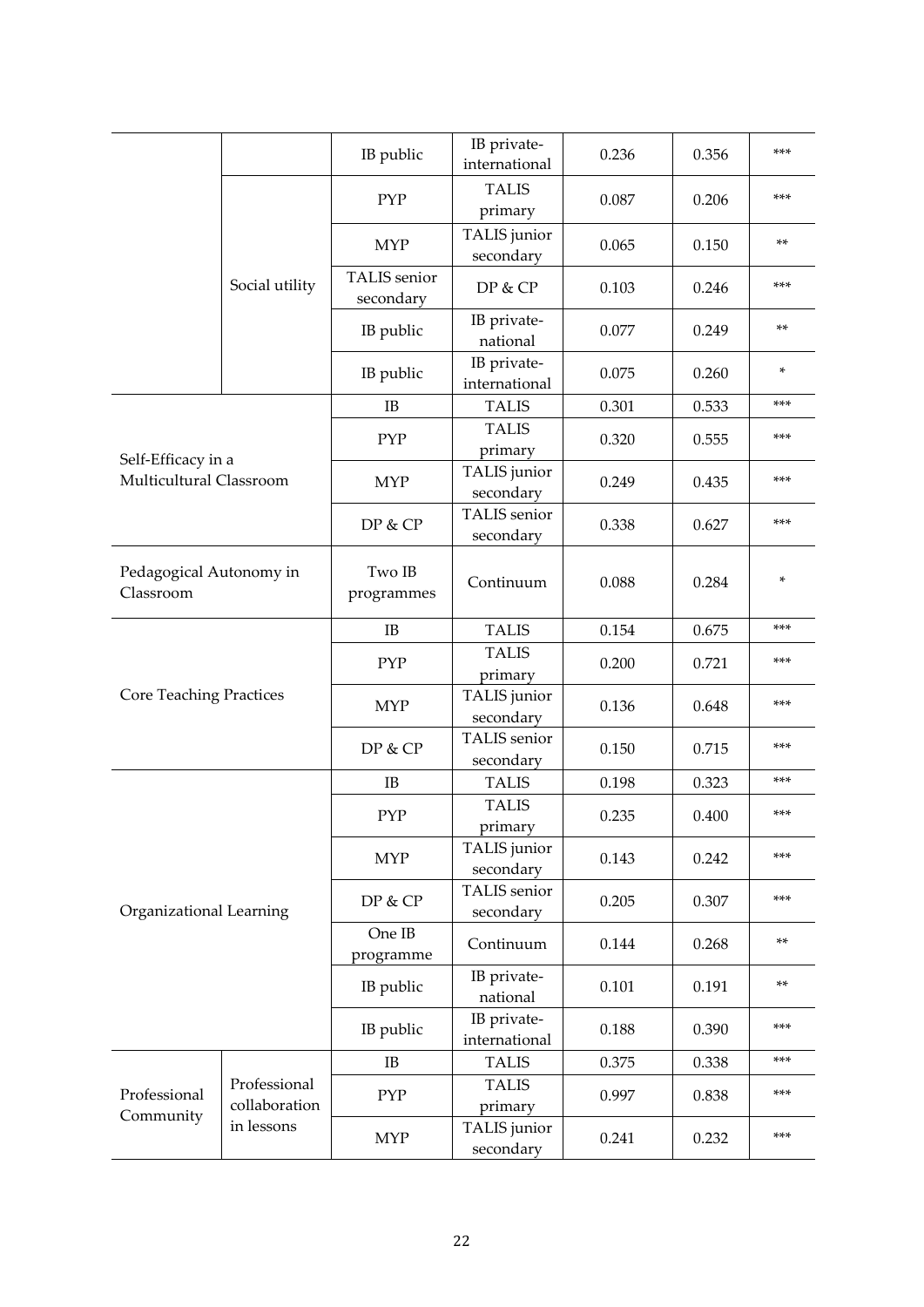|                                             |                               | DP & CP                              | <b>TALIS</b> senior<br>secondary | 0.106 | 0.098 | ×     |
|---------------------------------------------|-------------------------------|--------------------------------------|----------------------------------|-------|-------|-------|
|                                             |                               | IB                                   | <b>TALIS</b>                     | 0.734 | 0.670 | ***   |
|                                             | Exchange                      | <b>PYP</b>                           | <b>TALIS</b><br>primary          | 0.829 | 0.804 | $***$ |
|                                             | and co-<br>ordination         | <b>MYP</b>                           | TALIS junior<br>secondary        | 0.642 | 0.576 | $***$ |
|                                             |                               | DP & CP                              | TALIS senior<br>secondary        | 0.703 | 0.690 | ***   |
| <b>IB-Specific Teacher</b><br>Collaboration |                               | Continuum                            | One IB<br>programme              | 0.268 | 0.242 | $***$ |
|                                             |                               | IB private-<br>IB public<br>national |                                  | 0.294 | 0.268 | ***   |
|                                             | Overall<br>school             | One IB<br>programme                  | Continuum                        | 0.298 | 0.458 | ***   |
|                                             |                               | IB public                            | IB private-<br>national          | 0.203 | 0.312 | ***   |
| School                                      | climate                       | IB public                            | IB private-<br>international     | 0.325 | 0.535 | ***   |
| Climate                                     |                               | One IB<br>programme                  | Continuum                        | 0.316 | 0.463 | ***   |
|                                             | Participation<br>in Decision- | IB public                            | IB private-<br>national          | 0.247 | 0.363 | ***   |
|                                             | Making                        | IB public                            | IB private-<br>international     | 0.363 | 0.569 | ***   |

*Notes. \*\*\*p < .001, \*\*p < .01, \*p < .05. We found no statistical difference between groups for the following analyses: 1) Motivation to join the profession (personal utility) - Continuum vs. One or two IB programmes, 2) Motivation to join the profession (social utility) – TALIS vs. IB, Continuum vs. One or two IB programmes, 3) Pedagogical autonomy in the classroom - TALIS vs. IB, IB continuum vs. One IB programme, 4) Organizational learning - Continuum vs. Two IB programmes, 5) IB-specific teacher collaboration - Continuum vs. Two IB programmes, IB public vs. IB private-international,* 6) School climate (overall) - TALIS vs. IB, Continuum vs. Two IB programmes and 7) School climate (participation in *decision-making) - TALIS vs. IB, Continuum vs. Two IB programmes.*

#### **2.12. Factors Predicting Key Psychological Characteristics**

One of our research objectives was to examine traits (psychological and pedagogical characteristics) that would enable an IB teacher to feel professionally satisfied and efficacious. To this end, we explored what teacher- and school-level characteristics associated significantly with three psychological characteristics of IB teachers: work-related stress, self-efficacy in a multicultural classroom, and job satisfaction. In Table 8, we have presented key findings from a series of HLM analyses.[15](#page-22-0) Table 8. Factors Predicting Key Psychological Characteristics

<span id="page-22-0"></span><sup>&</sup>lt;sup>15</sup> HLM is an extended form of regression analysis, estimating relations between independent variables and one or more dependent variables, that is used when data has a nested structure (e.g., students within schools).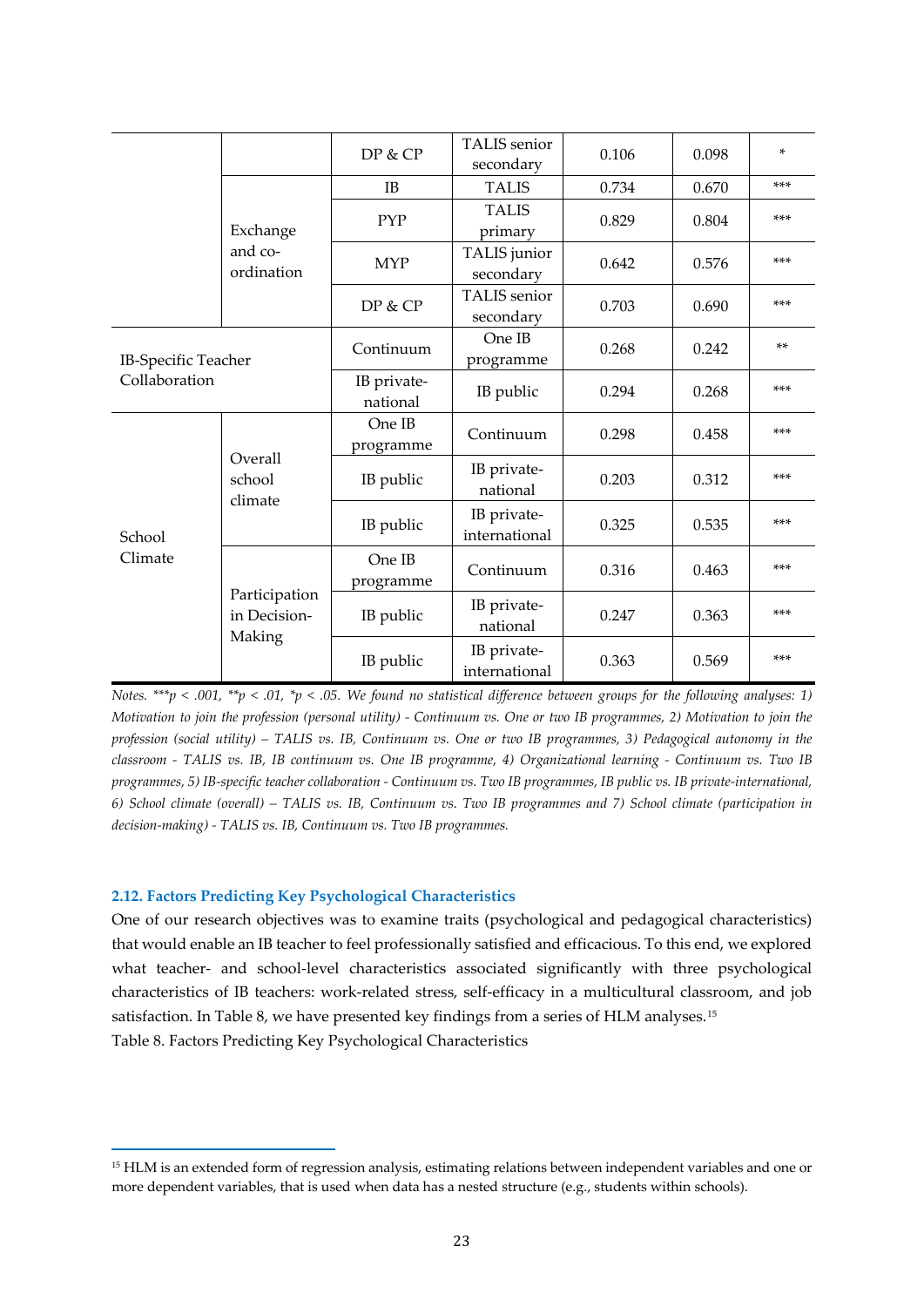| <b>Dependent</b>                     | <b>Workload</b> | <b>Student</b>  | <b>Self-Efficacy</b> | Job                  | Job                 |
|--------------------------------------|-----------------|-----------------|----------------------|----------------------|---------------------|
| <b>Variables</b>                     | <b>Stress</b>   | <b>Behavior</b> | in a                 | <b>Satisfaction</b>  | <b>Satisfaction</b> |
| Independent                          |                 | <b>Stress</b>   | <b>Multicultural</b> | (Work                | (Profession)        |
| Variables <sup>16</sup>              |                 |                 | <b>Classroom</b>     | <b>Environment</b> ) |                     |
| Teacher-level Independent Variables  |                 |                 |                      |                      |                     |
| Demographics                         |                 |                 |                      |                      |                     |
| Gender                               |                 |                 |                      |                      |                     |
| (reference $group^{17} = male)$      |                 |                 |                      |                      |                     |
| Age group                            |                 |                 |                      |                      | $0.05**$            |
| <b>Educational attainment</b>        |                 |                 |                      |                      |                     |
| (reference group = under             |                 |                 |                      |                      |                     |
| master's degree)                     |                 |                 |                      |                      |                     |
| Study-abroad experience              |                 |                 |                      |                      |                     |
| Choice of teaching as a              |                 |                 |                      |                      |                     |
| career                               |                 |                 |                      |                      | $0.09*$             |
| Years working at any IB              |                 |                 |                      |                      |                     |
| programme at this school             |                 |                 |                      |                      |                     |
| Years working as a                   |                 |                 |                      |                      |                     |
| teacher at any IB school in          |                 |                 |                      |                      |                     |
| total                                |                 |                 |                      |                      |                     |
| Years working in other               |                 |                 |                      |                      |                     |
| education roles, not as a            |                 |                 |                      |                      |                     |
| teacher (e.g., university            |                 |                 |                      |                      |                     |
| lecturer, nurse)                     |                 |                 |                      |                      |                     |
| The role in the IB                   |                 |                 |                      |                      |                     |
| <b>Educator Network</b>              |                 |                 |                      |                      |                     |
| <b>Psychological Characteristics</b> |                 |                 |                      |                      |                     |
| Motivation to join the               |                 |                 |                      |                      |                     |
| profession (personal                 |                 | $0.08*$         |                      | $0.08*$              | $-0.05*$            |
| utility)                             |                 |                 |                      |                      |                     |
| Motivation to join the               |                 |                 | $0.13***$            | $-0.15***$           | $0.12***$           |
| profession (social utility)          |                 |                 |                      |                      |                     |
| Work-related stress                  |                 |                 |                      | $-0.15**$            | $-0.09**$           |
| (workload)                           | n/a             |                 |                      |                      |                     |
| Work-related stress                  |                 |                 |                      |                      | $-0.13***$          |
| (student behavior)                   |                 |                 |                      |                      |                     |
| The major benefits from              |                 |                 |                      |                      |                     |
| IB teaching (reference               |                 |                 |                      |                      |                     |
| $group="High quality$                |                 |                 |                      |                      |                     |
| professional                         |                 |                 |                      |                      |                     |
| development")                        |                 |                 |                      |                      |                     |

<span id="page-23-0"></span><sup>&</sup>lt;sup>16</sup> A regression analysis explores whether, and the extent to which, a dependent variable is influenced by other independent variables. Put differently, independent variables are predictive to the dependent variable; each independent variable is not changed by other independent variables.

<span id="page-23-1"></span><sup>&</sup>lt;sup>17</sup> Here, the reference group indicates male teachers who are compared with female teachers.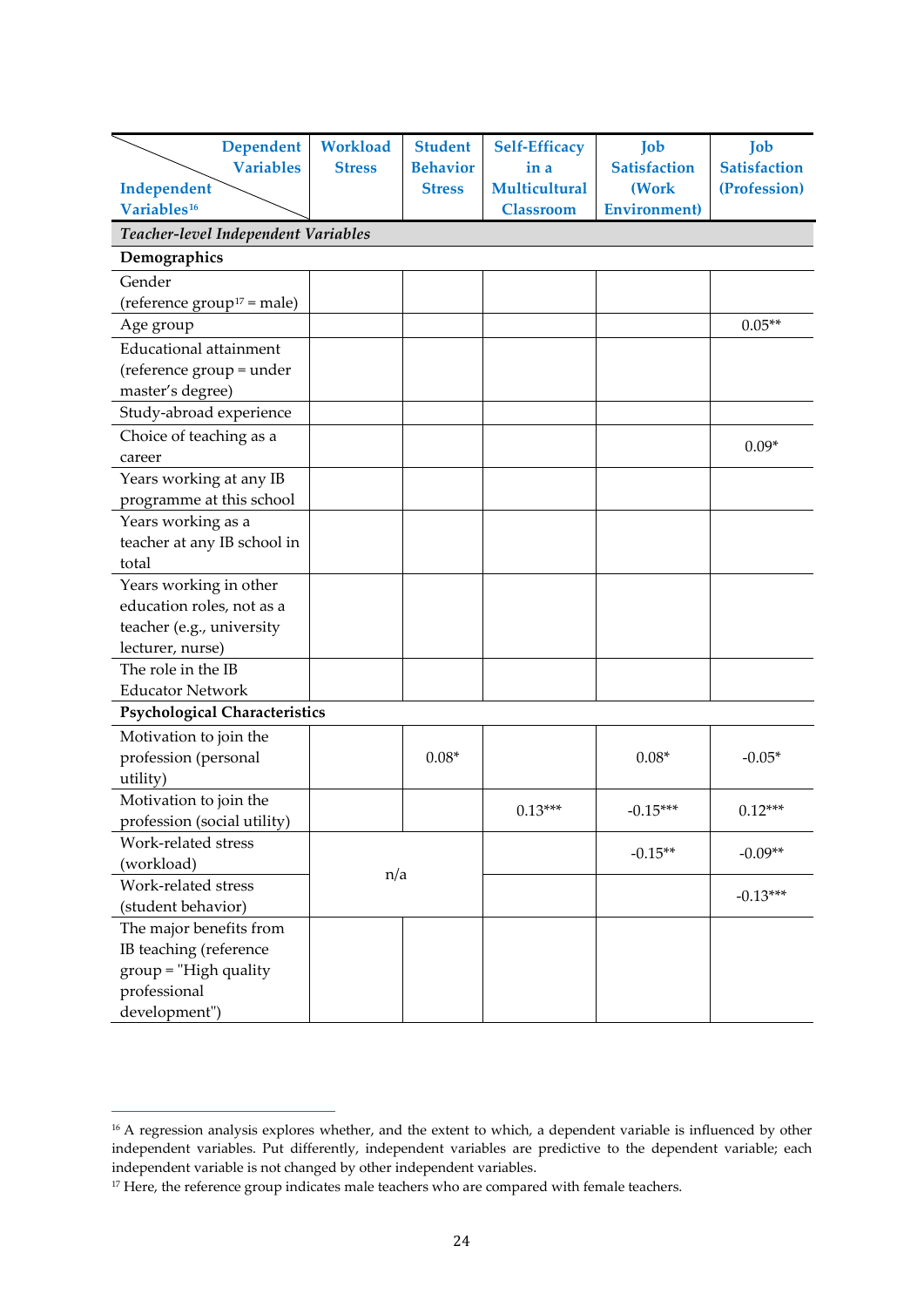| <b>Dependent</b>                    | <b>Workload</b> | <b>Student</b>  | <b>Self-Efficacy</b> | Job                  | Job                 |
|-------------------------------------|-----------------|-----------------|----------------------|----------------------|---------------------|
| <b>Variables</b>                    | <b>Stress</b>   | <b>Behavior</b> | in a                 | <b>Satisfaction</b>  | <b>Satisfaction</b> |
| Independent                         |                 | <b>Stress</b>   | <b>Multicultural</b> | (Work                | (Profession)        |
| Variables <sup>18</sup>             |                 |                 | <b>Classroom</b>     | <b>Environment</b> ) |                     |
| Teacher-level Independent Variables |                 |                 |                      |                      |                     |
| A pedagogy known to                 |                 |                 |                      |                      |                     |
| produce students who are            |                 |                 |                      |                      |                     |
| motivated to continue               |                 |                 |                      |                      |                     |
| inquiry and lifelong                |                 |                 |                      | $-0.08*$             |                     |
| learning beyond national            |                 |                 |                      |                      |                     |
| curriculum.                         |                 |                 |                      |                      |                     |
| The important attributes            |                 |                 |                      |                      |                     |
| in working as an IB                 |                 |                 |                      |                      |                     |
| teacher (reference group =          |                 |                 |                      |                      |                     |
| "internationally minded")           |                 |                 |                      |                      |                     |
| Self-efficacy in a                  |                 |                 |                      |                      |                     |
| multicultural classroom             |                 | n/a             |                      |                      |                     |
| <b>Pedagogical Characteristics</b>  |                 |                 |                      |                      |                     |
| Time spent on actual                |                 |                 |                      |                      |                     |
| teaching and learning (%)           | $-0.01***$      | $-0.01***$      |                      |                      |                     |
| Frequency of involvement in         |                 |                 |                      |                      |                     |
| professional development            |                 |                 |                      | $0.02**$             |                     |
| Pedagogical autonomy in             | $-0.13**$       |                 |                      |                      |                     |
| classroom                           |                 |                 |                      | $0.12**$             |                     |
| Variety of assessment               |                 |                 |                      |                      |                     |
| practices                           |                 |                 |                      |                      |                     |
| Core teaching practices             |                 |                 |                      |                      |                     |
| Teaching in one or two IB           |                 |                 |                      |                      |                     |
| programmes (reference               |                 |                 |                      |                      |                     |
| $group = one$ IB                    |                 |                 |                      |                      |                     |
| programme)                          |                 |                 |                      |                      |                     |
| Cross-programme                     |                 |                 |                      |                      |                     |
| involvement                         |                 |                 |                      |                      |                     |
| Frequency of involvement            |                 |                 |                      |                      |                     |
| in IB-related professional          |                 |                 |                      |                      |                     |
| development                         |                 |                 |                      |                      |                     |
| IB-specific teaching                |                 |                 | $0.31***$            |                      |                     |
| practices                           |                 |                 |                      |                      |                     |
| School-level Independent Variables  |                 |                 |                      |                      |                     |
| Demographics                        |                 |                 |                      |                      |                     |
| School type (reference              |                 |                 |                      |                      |                     |
| $group = public)$                   |                 |                 |                      |                      |                     |
| Private-national                    | $-0.18*$        |                 |                      |                      |                     |
| Private-international               | $-0.29*$        |                 |                      |                      |                     |
|                                     |                 |                 |                      |                      |                     |

<span id="page-24-0"></span><sup>&</sup>lt;sup>18</sup> A regression analysis explores whether, and the extent to which, a dependent variable is influenced by other independent variables. Put differently, independent variables are predictive to the dependent variable; each independent variable is not changed by other independent variables.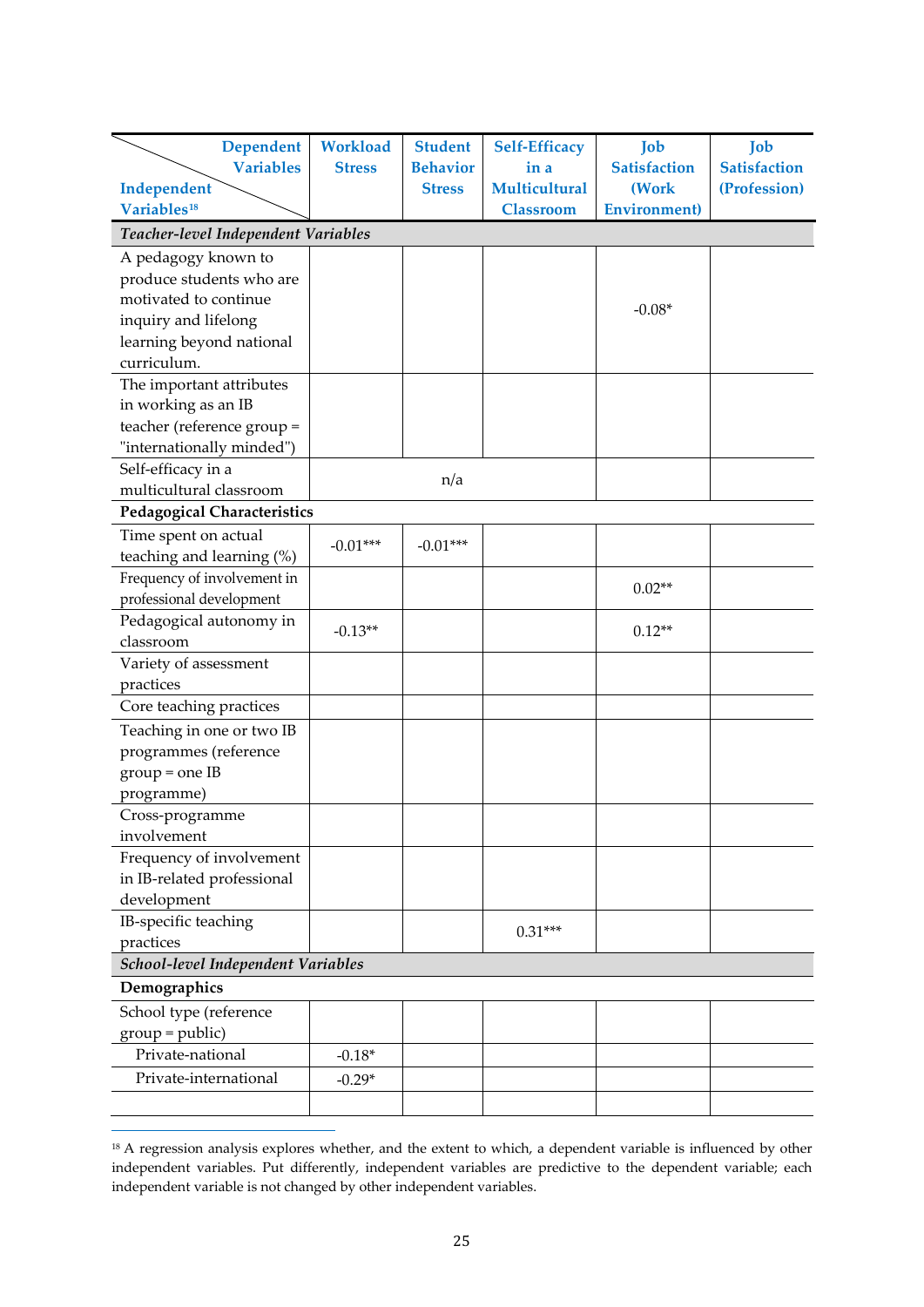| <b>Dependent</b><br><b>Variables</b><br>Independent           | Workload<br><b>Stress</b> | <b>Student</b><br><b>Behavior</b><br><b>Stress</b> | <b>Self-Efficacy</b><br>in a<br><b>Multicultural</b> | Job<br><b>Satisfaction</b><br>(Work | Job<br><b>Satisfaction</b><br>(Profession) |
|---------------------------------------------------------------|---------------------------|----------------------------------------------------|------------------------------------------------------|-------------------------------------|--------------------------------------------|
| Variables <sup>19</sup><br>School-level Independent Variables |                           |                                                    | <b>Classroom</b>                                     | <b>Environment</b> )                |                                            |
| IB programme status                                           |                           |                                                    |                                                      |                                     |                                            |
| (reference group =                                            |                           |                                                    |                                                      |                                     |                                            |
| Continuum)                                                    |                           |                                                    |                                                      |                                     |                                            |
| Two IB programmes                                             |                           |                                                    |                                                      | $0.20*$                             | $0.16*$                                    |
| One IB programme                                              |                           |                                                    |                                                      |                                     |                                            |
| <b>Pedagogical Characteristics</b>                            |                           |                                                    |                                                      |                                     |                                            |
| Induction activities at this                                  |                           |                                                    |                                                      |                                     |                                            |
| school                                                        |                           |                                                    |                                                      |                                     |                                            |
| Formal induction                                              |                           |                                                    |                                                      |                                     |                                            |
| Informal induction                                            |                           |                                                    |                                                      |                                     |                                            |
| Engagement in mentor-                                         |                           |                                                    |                                                      |                                     |                                            |
| mentee relationship at                                        |                           |                                                    |                                                      |                                     |                                            |
| this school                                                   |                           |                                                    |                                                      |                                     |                                            |
| Having an assigned                                            |                           |                                                    |                                                      |                                     |                                            |
| mentor                                                        |                           |                                                    |                                                      |                                     |                                            |
| Currently an assigned                                         |                           |                                                    |                                                      |                                     |                                            |
| mentor                                                        |                           |                                                    |                                                      |                                     |                                            |
| School climate                                                |                           |                                                    |                                                      | $0.36**$                            |                                            |
| School practices for                                          |                           |                                                    |                                                      |                                     |                                            |
| diversity                                                     |                           |                                                    |                                                      |                                     |                                            |
| Teachers' capacity for                                        |                           |                                                    |                                                      |                                     |                                            |
| organizational learning                                       |                           |                                                    |                                                      |                                     |                                            |
| Engagement in teachers'                                       |                           |                                                    |                                                      |                                     |                                            |
| professional community                                        |                           |                                                    |                                                      |                                     |                                            |
| Professional collaboration                                    |                           |                                                    |                                                      |                                     |                                            |
| in lessons among teachers                                     |                           |                                                    |                                                      |                                     |                                            |
| Exchange and co-                                              |                           |                                                    |                                                      |                                     |                                            |
| ordination among<br>teachers                                  |                           |                                                    |                                                      |                                     |                                            |
| IB-specific teacher                                           |                           |                                                    |                                                      |                                     |                                            |
| collaboration                                                 |                           |                                                    |                                                      |                                     |                                            |
|                                                               |                           |                                                    |                                                      |                                     |                                            |

*Note. \*\*\*p < .001, \*\*p < .01, \*p < .05. A blank cell indicates a non-significant relation between the two intersecting variables.* 

Below is a summary of the findings from Table 8.

• Workload Stress: IB teachers who spent a larger proportion of class time on non-core parts of classroom activities, such as administrative tasks and keeping order in the classroom, reported a higher level of workload stress. However, when IB teachers perceived more autonomy in the classroom, they reported less workload stress. IB teachers working in public schools reported

<span id="page-25-0"></span><sup>&</sup>lt;sup>19</sup> A regression analysis explores whether, and the extent to which, a dependent variable is influenced by other independent variables. Put differently, independent variables are predictive to the dependent variable; each independent variable is not changed by other independent variables.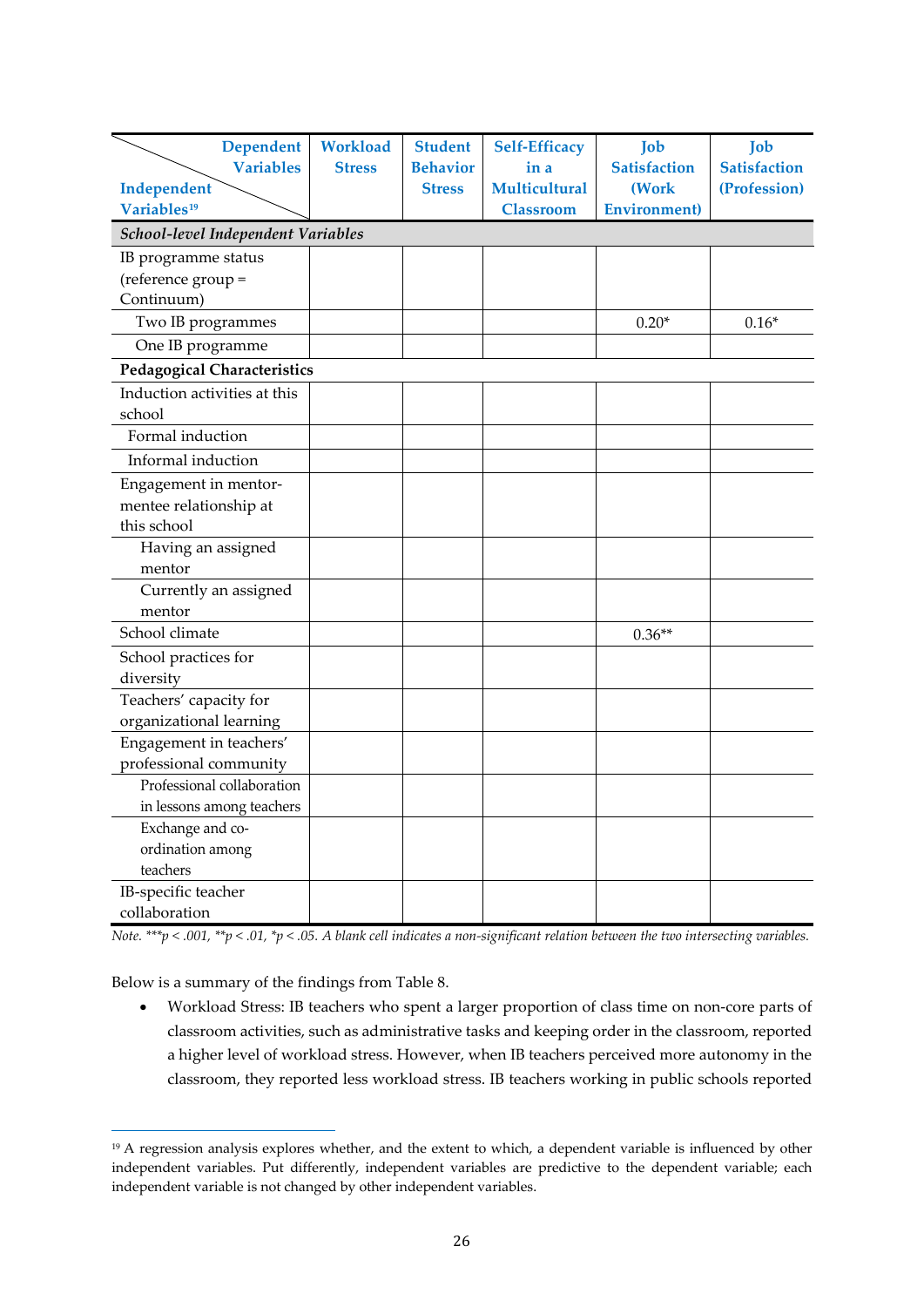a higher level of workload stress than their counterparts in private-national schools and private-international schools.

- Student Behavior Stress: IB teachers who spent more time on actual teaching and learning in the classroom reported less student behavior stress. IB teachers who reported a higher level of personal utility motivation to join the teaching profession perceived a higher level of student behavior stress.
- Self-Efficacy in a Multicultural Classroom: IB teachers who joined the teaching profession mainly because of the profession's contribution to society tended to report higher levels of selfefficacy in a multicultural classroom. IB-specific teaching practices associated positively with self-efficacy in a multicultural classroom. Furthermore, as we highlighted above, IB teachers reported a significantly higher level of self-efficacy in a multicultural classroom than TALIS teachers did. Given these linkages, the significantly higher level of the IB teachers' self-efficacy in a multicultural classroom may associate with IB teachers' involvement in IB-specific teaching practices.
- Job Satisfaction with the Work Environment: Social utility motivation to become a teacher associated positively with teachers' work environment satisfaction. IB teachers' workload stress and student behavior stress associated negatively with job satisfaction with the work environment. IB teachers who ranked "high quality professional development" as the major benefit from IB teaching reported a higher level of work environment satisfaction than those who chose "a pedagogy known to produce students who are motivated to continue inquiry and lifelong learning beyond national curriculum". The more frequently IB teachers reported involvement in professional development, the higher their reported job satisfaction with the work environment. Also, pedagogical autonomy in the classroom positively associated with IB teachers' job satisfaction with the work environment. At the school level, teachers working in schools with two IB programmes reported a higher level of work environment satisfaction than those in continuum schools did. Last, a positive school climate associated positively with teachers' work environment satisfaction.
- Job Satisfaction with Profession: IB teachers who reported being strongly motivated by social causes and contributions to join the teaching profession reportedly were more satisfied with their profession, compared to their peers who reported being mainly motivated by personal utility. Both workload stress and student behavior stress associated negatively with IB teachers' satisfaction with their profession. IB teachers' job satisfaction with the profession also associated with demographic characteristics: older teachers reported higher job satisfaction with the profession. Also, IB teachers whose first career choice was teaching reported a higher level of job satisfaction with the profession than those who did not choose teaching as their first career. At the school-level, teachers working in schools with two IB programmes reported a higher level of satisfaction with the profession than those in continuum schools.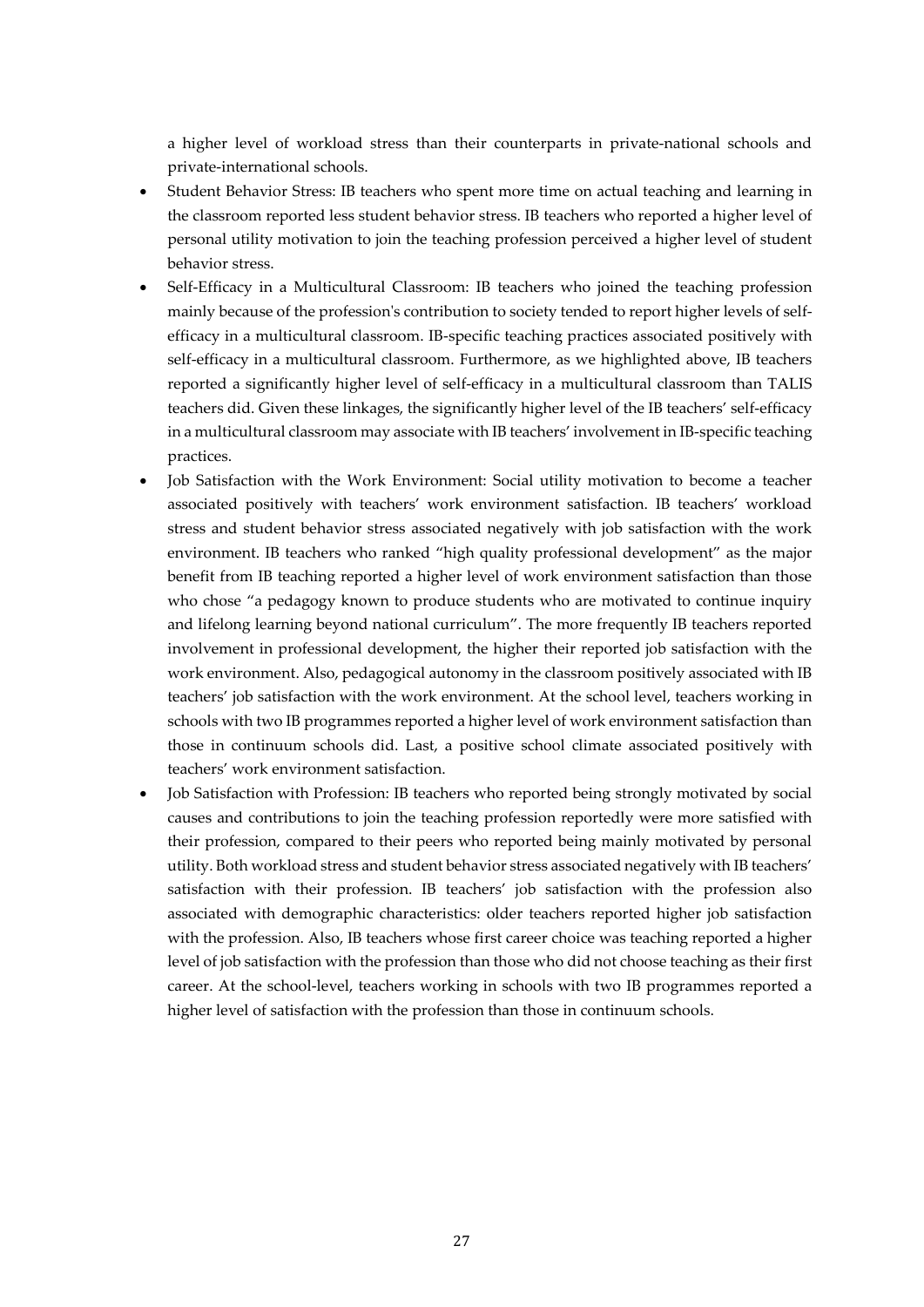# **3. LINKING KEY FINDINGS TO RESEARCH QUESTIONS**

In Table 9, we have summarized answers to our research questions by linking them to our key findings to enable our readers to see a complete picture of this study.

| <b>Research Questions</b>                                                                                                                                                      | <b>Key Findings</b>                                                                                                                                                                                                                                                                                                                                                                                                                                                                                                                                                                                                                                                                         |
|--------------------------------------------------------------------------------------------------------------------------------------------------------------------------------|---------------------------------------------------------------------------------------------------------------------------------------------------------------------------------------------------------------------------------------------------------------------------------------------------------------------------------------------------------------------------------------------------------------------------------------------------------------------------------------------------------------------------------------------------------------------------------------------------------------------------------------------------------------------------------------------|
| What are the common (or the<br>most salient) workforce<br>characteristics of IB teachers in<br>comparison with those of non-<br>IB teachers?<br>See Table 1 for full findings. | • IB teachers reportedly held a higher level of qualifications than TALIS<br>teachers. Most IB teachers reported holding master's degrees, while most<br>TALIS teachers reported holding bachelor's degrees. We found similar<br>patterns in almost all the jurisdictions in our study.<br>• Another distinctive feature of IB teachers was their reporting of<br>diverse experiences and backgrounds. Compared to TALIS teachers, they<br>reported: significantly more study-abroad experiences, took more diverse<br>pathways to become teachers, and had more years of working in other<br>education roles and non-education roles prior to joining the teaching<br>profession.          |
| Do IB teachers' perceptions of<br>the teaching profession differ<br>from those of non-IB teachers?<br>See Tables 2 and 3 for full<br>findings.                                 | • Compared to TALIS teachers, IB teachers reported being more satisfied<br>with their jobs, while also reporting a higher level of work-related stress.<br>• Work-related stress differed by jurisdictions, school type, and/or<br>continuum status.<br>• IB teachers perceived the progressive pedagogy of IB programmes and<br>opportunities for high-quality professional development as the two most<br>important benefits from IB teaching. They perceived involvement in<br>global networks and international school communities as the least<br>important benefit. However, relatively more IB teachers in East Asia<br>saw global networks and recognition as an important benefit. |
| How do IB teachers spend<br>their work time?<br>See Table 4 for full findings.                                                                                                 | • Compared to TALIS teachers, IB teachers reportedly spent a greater<br>portion of their classroom time on administrative tasks and a lower<br>portion of their time on keeping order in the classroom.                                                                                                                                                                                                                                                                                                                                                                                                                                                                                     |
| Are there any commonalities<br>and differences in professional<br>development activities<br>between IB teachers and non-<br>IB teachers?<br>See Table 4 for full findings      | • IB teachers reported involvement more frequently in the following<br>three domains for their professional development than TALIS teachers:<br>student assessment practices, knowledge of the curriculum, and<br>knowledge and understanding of my subject field(s).                                                                                                                                                                                                                                                                                                                                                                                                                       |
| Are there any commonalities<br>and differences in teaching<br>between IB teachers and non-<br>IB teachers?<br>See Tables 4 and 7 for full<br>findings.                         | • Both IB and TALIS teachers perceived pedagogical autonomy in the<br>classroom positively.<br>• IB teachers consistently indicated more frequent use of diverse<br>methods in assessing student learning outcomes in all the jurisdictions<br>than TALIS teachers did.<br>• IB teachers indicated more frequency than TALIS teachers did in<br>exercising core teaching practices characterized as 1) student-centered<br>teaching and learning practices and 2) constructivist approaches to                                                                                                                                                                                              |

Table 9. Research Questions and Implications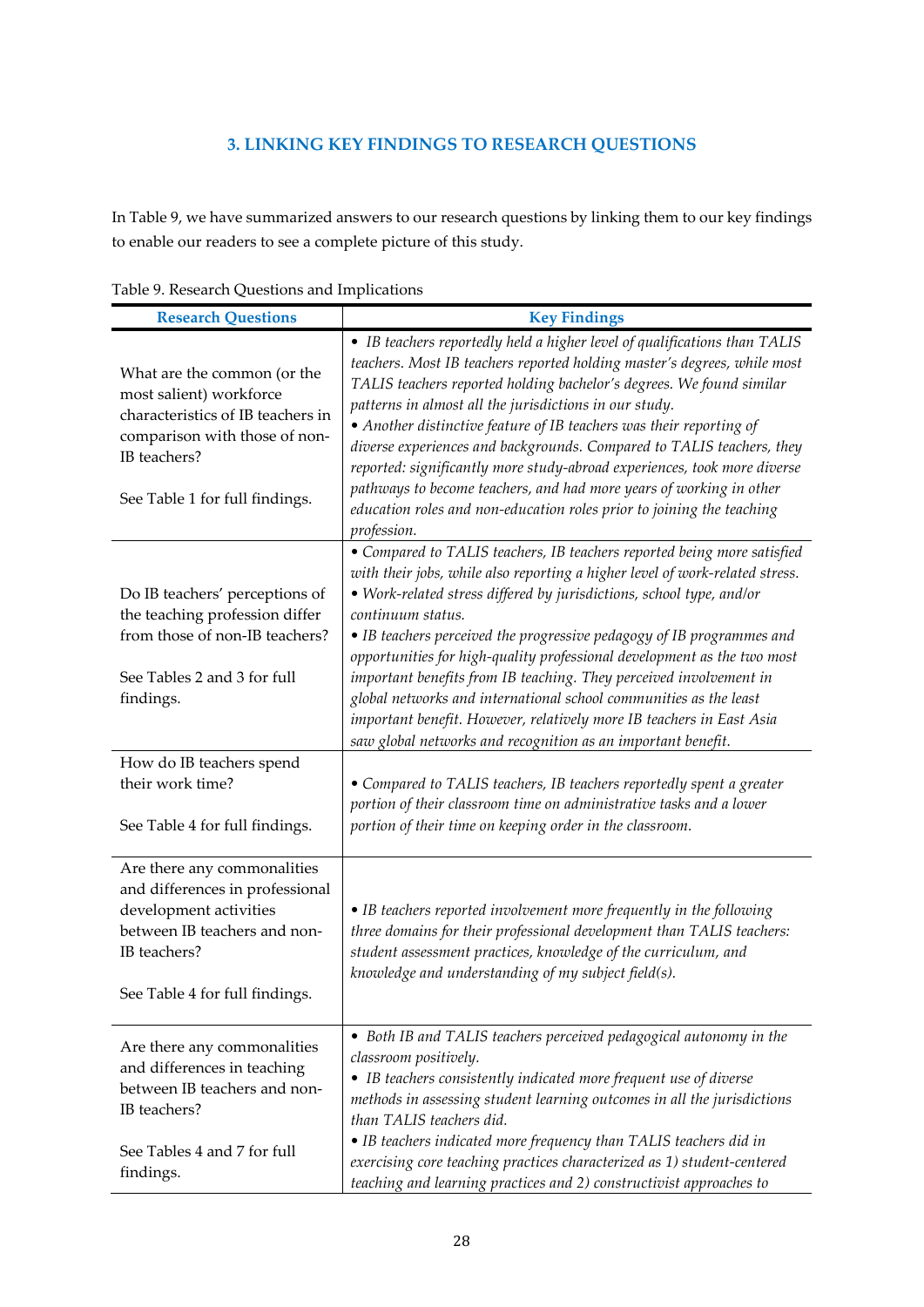|                                                                                                                                                                                  | teaching, learning, and curriculum. We found this pattern across the<br>three programmes and all eight jurisdictions.<br>• IB teachers reported being more frequently involved in teaching<br>adjacent programmes as subject teachers or in other supporting roles<br>than the TALIS teachers did.                                                                                                                                                                                                                                                                                                                                                                                                                                                                                                                                                                                                                                                                                |
|----------------------------------------------------------------------------------------------------------------------------------------------------------------------------------|-----------------------------------------------------------------------------------------------------------------------------------------------------------------------------------------------------------------------------------------------------------------------------------------------------------------------------------------------------------------------------------------------------------------------------------------------------------------------------------------------------------------------------------------------------------------------------------------------------------------------------------------------------------------------------------------------------------------------------------------------------------------------------------------------------------------------------------------------------------------------------------------------------------------------------------------------------------------------------------|
| Are there any commonalities<br>and differences in school-level<br>practices that support<br>diversity between the IB and<br>the TALIS schools?<br>See Table 5 for full findings. | • IB teachers reported educational practices for diversity as being much<br>more widely promoted in their schools than how the TALIS teachers<br>described their schools. Variation in educational practices among IB<br>schools across jurisdictions was smaller than that of TALIS teachers<br>described of their schools.                                                                                                                                                                                                                                                                                                                                                                                                                                                                                                                                                                                                                                                      |
| What are the most salient<br>features of IB teachers'<br>collaboration in conjunction<br>with improving teaching<br>practices?<br>See Table 7 for full findings.                 | • IB teachers indicated a tendency to share their ideas and teaching<br>materials frequently. However, they reported being less commonly<br>involved in sharing what they learned at workshops or conferences<br>outside of the school.<br>• There were variations in IB teachers' engagement in the professional<br>community by school type and continuum status.<br>• IB teachers attended "IB-specific" professional development activities<br>about once every 2-3 years. This seems to be related to the rigorous<br>school authorization process and the IB's regular evaluation cycle.                                                                                                                                                                                                                                                                                                                                                                                    |
| Are there any commonalities<br>and differences in IB teachers'<br>collaboration practices in<br>comparison with TALIS<br>teachers?<br>See Tables 5 and 7 for full<br>findings.   | • IB teachers reported that their colleagues had a higher capacity for<br>organizational learning than TALIS teachers did. Specifically, IB PYP<br>teachers more frequently agreed that their fellow teachers had greater<br>organizational learning capacity.<br>• IB teachers reportedly engaged more often than TALIS teachers in<br>activities in the professional community (i.e., approximately 5 to 10<br>times a year). The difference between IB and TALIS teachers was most<br>salient in the PYP (primary school for TALIS teachers) in terms of<br>"professional collaboration in lessons".<br>• Both IB and TALIS teachers reported being more active on "exchange<br>and co-ordination" than "professional collaboration in lessons". <sup>20</sup><br>• For cross-jurisdictional comparison, IB teachers indicated a higher<br>level of engagement in professional community activities than their<br>TALIS counterparts across all jurisdictions, except Denmark. |
| Are there any commonalities<br>and/or differences in<br>institutional support (i.e.,<br>induction and mentor-mentee<br>relationship) between IB and<br>TALIS schools?            | • IB teachers reported receiving a formal induction "at the current<br>school" more frequently TALIS teachers did.<br>• IB teachers reported participation in informal induction activities<br>during their first employment and at the current school more frequently<br>than TALIS teachers did, a pattern we found in most jurisdictions.<br>• IB teachers reported being more actively engaged in mentor-mentee<br>relationships in school than TALIS teachers did.                                                                                                                                                                                                                                                                                                                                                                                                                                                                                                           |

<span id="page-28-0"></span><sup>&</sup>lt;sup>20</sup> This pattern was also found in other studies (e.g., Lee & Kim, 2016; Lee et al., 2012; Lin et al., 2018), demonstrating that teachers are less active on de-privatized practices (e.g., open sharing of classroom management and teaching practices through formal/informal invitations of colleague teachers) and joint teaching, the key components of "professional collaboration in lessons."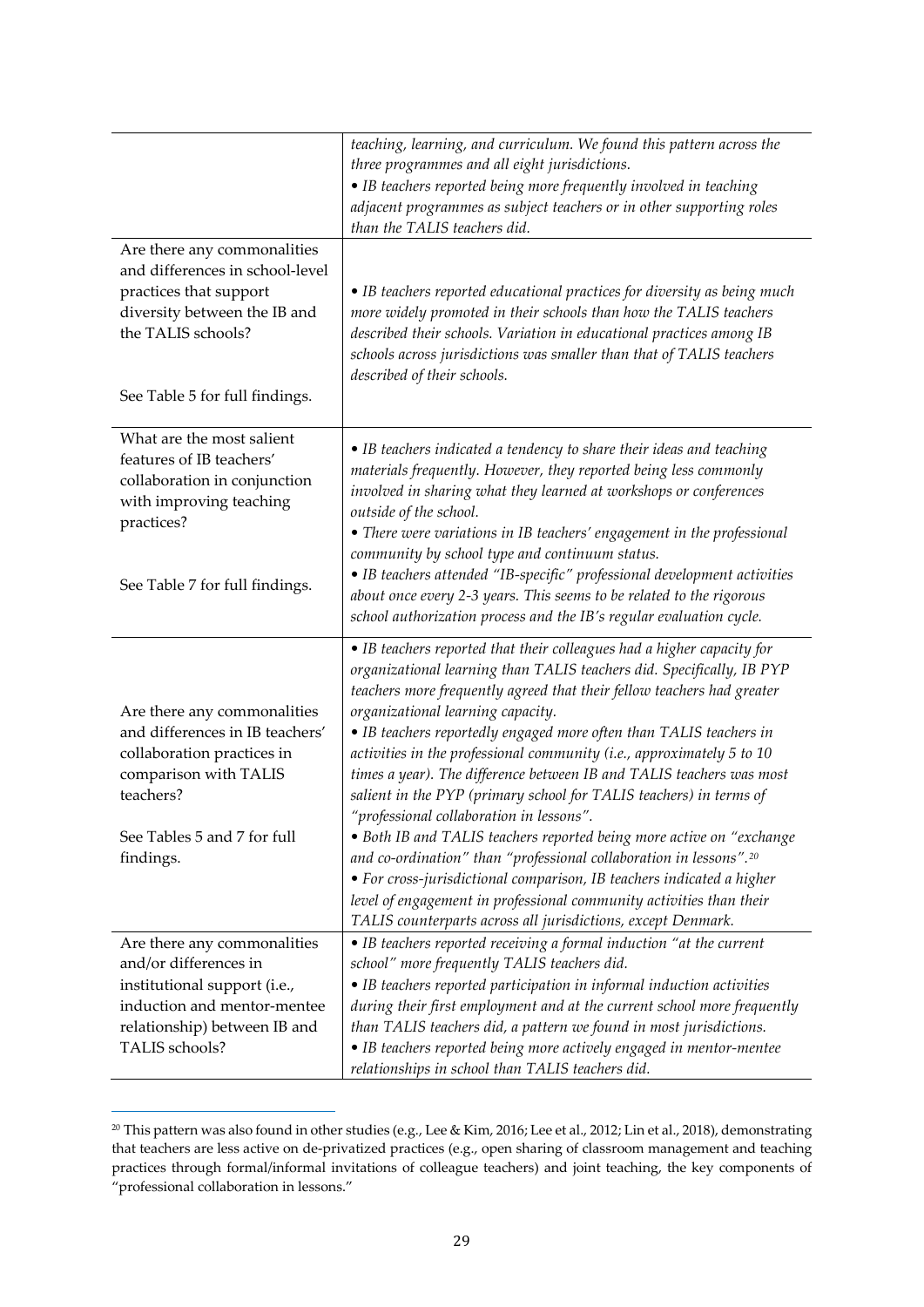| See Table 5 for full findings.                                                                                                                                                                                                                                                                                             |                                                                                                                                                                                                                                                                                                                                                                                                                                                                                                                                                                                                                                                                                                                                                                                                                                                                                                                                                                                                                                                                                                                                                                                                                                                                                                                                                                                                                                                                                                                                                                                                                                                                                                                                                                                                                                                                                                                                                                                                                                                                                                                                                                                                               |
|----------------------------------------------------------------------------------------------------------------------------------------------------------------------------------------------------------------------------------------------------------------------------------------------------------------------------|---------------------------------------------------------------------------------------------------------------------------------------------------------------------------------------------------------------------------------------------------------------------------------------------------------------------------------------------------------------------------------------------------------------------------------------------------------------------------------------------------------------------------------------------------------------------------------------------------------------------------------------------------------------------------------------------------------------------------------------------------------------------------------------------------------------------------------------------------------------------------------------------------------------------------------------------------------------------------------------------------------------------------------------------------------------------------------------------------------------------------------------------------------------------------------------------------------------------------------------------------------------------------------------------------------------------------------------------------------------------------------------------------------------------------------------------------------------------------------------------------------------------------------------------------------------------------------------------------------------------------------------------------------------------------------------------------------------------------------------------------------------------------------------------------------------------------------------------------------------------------------------------------------------------------------------------------------------------------------------------------------------------------------------------------------------------------------------------------------------------------------------------------------------------------------------------------------------|
| Are there any differences in<br>school climate perceived by<br>teachers within IB schools and<br>between IB schools and TALIS<br>schools?<br>See Table 5 for full findings.                                                                                                                                                | • There was no significant difference in perceptions of school climate<br>between IB and TALIS teachers. Both IB and TALIS teachers perceived<br>school climate as moderately positive (2.85 and 2.87, respectively, on a<br>4-point rating scale). <sup>21</sup><br>• Among IB teachers, those working in continuum schools perceived<br>school climate more negatively compared to their colleagues in schools<br>implementing a single IB programme or two IB programmes. We<br>speculate a relation to the higher level of workload stress reported by<br>teachers in continuum schools. Teachers in single-programme IB schools<br>reported the most positive perception of school climate.<br>• IB teachers working in public schools perceived school climate more<br>positively than their counterparts in private-national and private-<br>international schools.                                                                                                                                                                                                                                                                                                                                                                                                                                                                                                                                                                                                                                                                                                                                                                                                                                                                                                                                                                                                                                                                                                                                                                                                                                                                                                                                    |
| What demographic<br>characteristics and<br>pedagogical practices of IB<br>teachers are associated with<br>their work-related stress, self-<br>efficacy in a multicultural<br>classroom, and job satisfaction<br>when controlling for key<br>demographics?<br>See Tables 2 and 3 for full<br>findings.<br>What school-level | • Workload Stress: When controlling for teacher- and school-level<br>variables, IB teachers who spent more time on actual teaching and<br>learning reported less workload stress. Also, when IB teachers perceived<br>more autonomy in the classroom, they reported less workload stress.<br>• Work-Related Stress (Student behavior): IB teachers who spent more<br>time on actual teaching and learning reported less student behavior<br>stress. In addition, IB teachers who reported a higher level of personal<br>utility motivation to join the teaching profession (e.g., steady career<br>path and job security) perceived a higher level of student behavior stress.<br>• Self-Efficacy in a Multicultural Classroom: Social utility motivation<br>to become a teacher (e.g., teaching for influencing the development of<br>children and young people) associated positively with IB teachers' self-<br>efficacy in a multicultural classroom. Another positive predictor was IB-<br>specific teaching practices.<br>• Job Satisfaction with Work Environment: Social utility motivation to<br>become a teacher associated positively with teachers' work environment<br>satisfaction. In contrast, teachers' workload stress and student behavior<br>stress associated negatively with job satisfaction with the work<br>environment. Also, the more frequently IB teachers reported<br>involvement in professional development, the higher they reported job<br>satisfaction with the work environment. Pedagogical autonomy in the<br>classroom also associated positively with IB teachers' job satisfaction<br>with the work environment.<br>• Job Satisfaction with Profession: IB teachers who reported being<br>strongly motivated by social causes and contributions to join the<br>teaching profession also reported greater satisfaction with their<br>profession, compared to peers who reportedly were mainly motivated by<br>personal utility to become a teacher. In addition, both workload stress<br>and student behavior stress associated negatively with IB teachers'<br>satisfaction with their profession.<br>• Job Satisfaction with Work Environment: When controlling for |
| characteristics are associated                                                                                                                                                                                                                                                                                             | teacher-level characteristics, teachers working in schools with multiple                                                                                                                                                                                                                                                                                                                                                                                                                                                                                                                                                                                                                                                                                                                                                                                                                                                                                                                                                                                                                                                                                                                                                                                                                                                                                                                                                                                                                                                                                                                                                                                                                                                                                                                                                                                                                                                                                                                                                                                                                                                                                                                                      |

<span id="page-29-0"></span><sup>21</sup> These findings run in opposition to Boal and Nakamoto's (2020) study on the PYP's impact on school climate. However, they do align with a Nakamoto et al. (2021) study on school climate that used similar quantitative methods to the Boal and Nakamoto study but with comparable data from MYP schools.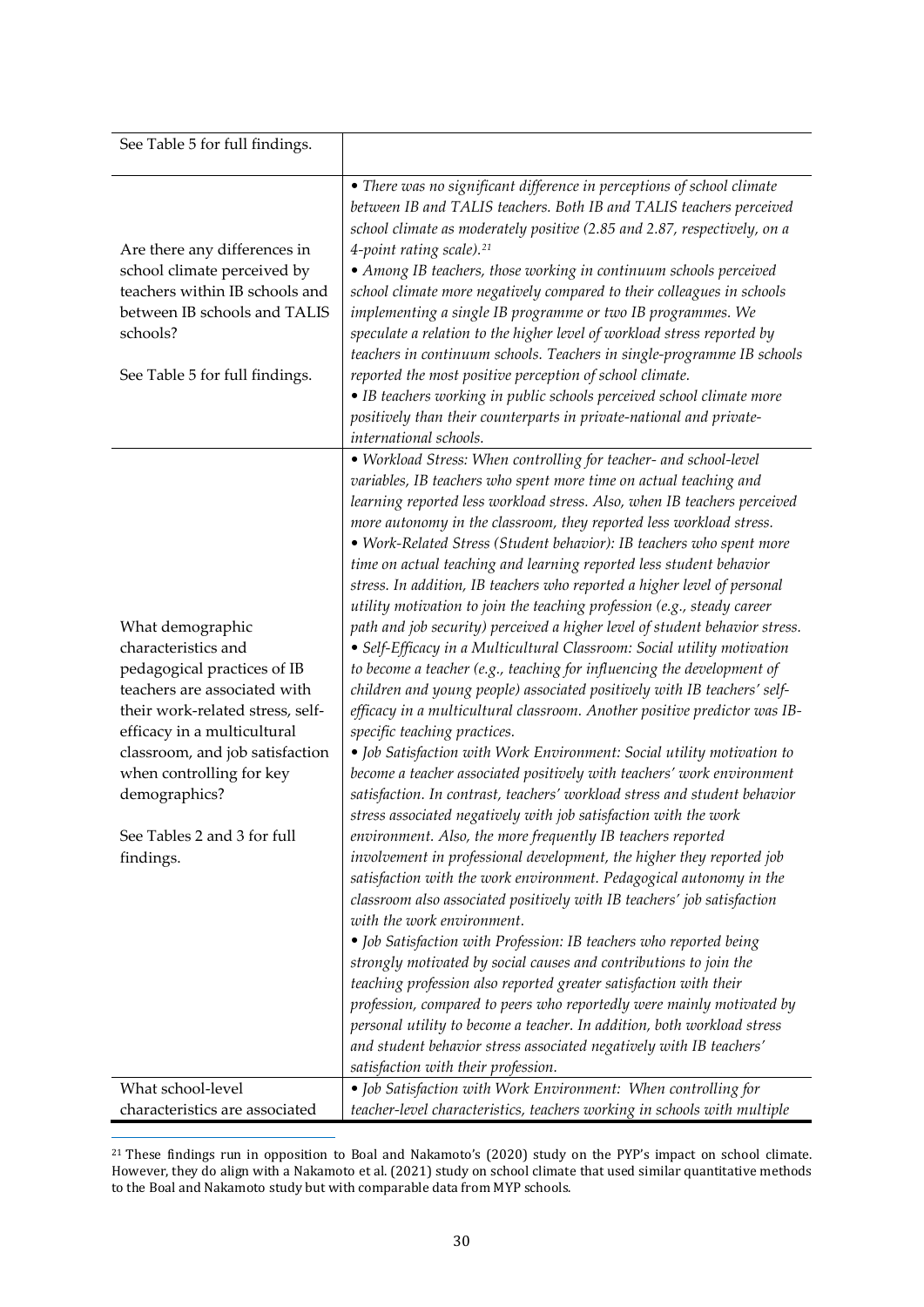| with enabling IB teachers to     | IB programmes had a higher level of work environment satisfaction than       |
|----------------------------------|------------------------------------------------------------------------------|
| feel professionally more         | those in continuum schools. School climate also associated positively        |
| satisfied, efficacious, and less | with teachers' work environment satisfaction.                                |
| stressed?                        | • Job Satisfaction with Profession: Teachers working in schools with         |
|                                  | multiple IB programmes reported a higher level of satisfaction with their    |
| See Tables 2 and 3 for full      | profession than those at continuum schools. Notably, school climate          |
| findings.                        | associated positively with teachers' work environment satisfaction,          |
|                                  | whereas it did not associate positively with job satisfaction with the       |
|                                  | profession. It is reasonable to suggest, therefore, that cultural aspects of |
|                                  | school organization, such as school climate, are critical for IB teachers'   |
|                                  | job satisfaction with the work environment, but not with their               |
|                                  | profession.                                                                  |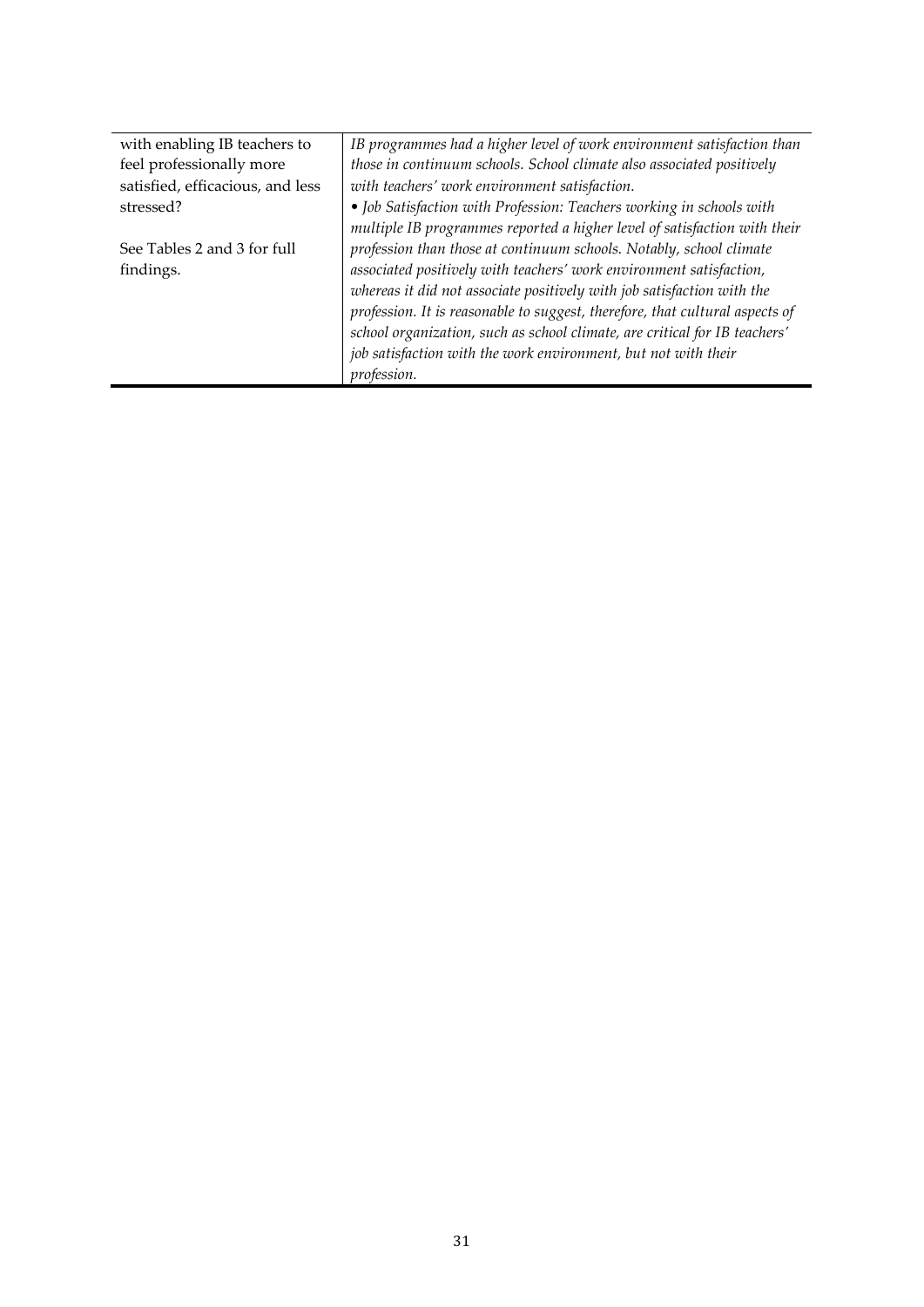#### **4. RECOMMENDATIONS**

Drawing on the key findings, we have provided a list of recommendations for the IB as an organization and for IB schools.

#### **4.1. Recommendations to the IB**

First, we note that IB teachers reported a higher level of self-efficacy in a multicultural classroom, compared to TALIS teachers. In addition, IB teachers indicated more active engagements than TALIS teachers did in core teaching practices and organizational learning. We found these patterns across all three programmes and eight jurisdictions. Furthermore, IB teachers reportedly were more engaged in PLCs in their schools than TALIS teachers, another pattern found across all programmes and in most jurisdictions. These positive professional characteristics of IB teachers and schools should be recognized as one of the IB's strengths as a major education provider that aims to develop young people across the globe. We recommend that the IB further investigates whether such favorable findings are generalizable and how they impact student learning experiences and outcomes.

Second, teachers in IB schools reported educational practices for diversity much more widely than their counterparts in TALIS schools. The variation in those educational practices among IB schools across jurisdictions was smaller than in TALIS schools. In particular, the school practice of "adopting teaching and learning practices that integrate global issues throughout the curriculum" was particularly salient in IB schools. This phenomenon aligns well with the IB's mission that aims to "create a better and more peaceful world through intercultural understanding and respect" (IB, 2017). We recommend that the IB continues to support practices that value diversity in its authorized schools as a distinctive feature of the IB. Inside the classroom, schools can promote global citizenship by relating curriculum content to global events and exposing students to the perspective of diverse people worldwide. At the same time, schools can also encourage students to understand and respect diversity within their own societies by gender, race/ethnicity, and social class, as examples. Outside the classroom, schools can provide practical opportunities for students to interact with diverse groups through community engagement in the PYP's Exhibition, the MYP's Community Project or Personal Project, and the DP's CAS.

Third, we believe that the IB should pay attention to the relatively higher level of workload stress of teachers in public IB schools, especially with regards to why teachers reported a higher level of workload stress and how school leaders can support them in implementing IB programmes.

Fourth, in relation to the workload stress issue, we suggest that the IB also pays attention to teachers' workload issues in continuum schools. On the one hand, teachers in continuum schools reported higher 1) engagement in professional collaboration, 2) participation in induction programs, and 3) rates of having a mentor assigned from the school. On the other hand, they perceived a higher level of workload, a lower level of job satisfaction, lower pedagogical autonomy, and a less positive school climate. These mixed findings suggest that while the organizational features of continuum schools could offer opportunities for teachers to be a part of a PLC (Lee et al., 2012; Lin et al., 2018), such structures and functionalities can impose more workload on teachers, which can dampen individual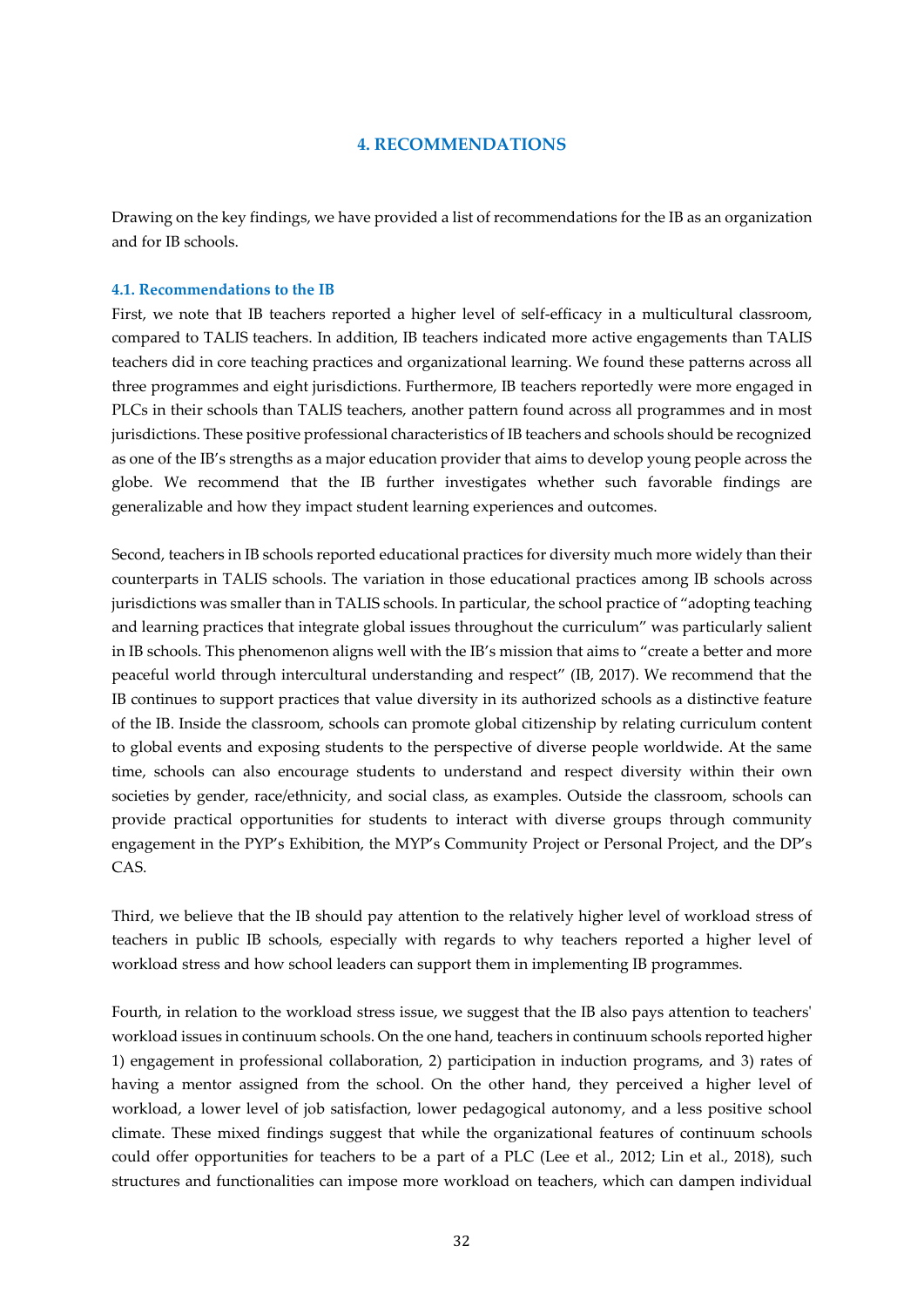teachers' job satisfaction and overall school climate. If this is the case, engagement in professional community and collaboration can be perceived as mandated, adding to workload rather than offering authentic opportunities for professional growth. Although this interpretation needs to be further examined through follow-up research, given that 11 out of the 173 schools were continuum schools in our study, the paradoxical features of continuum schools on teachers' work life and practices warrant further investigation.

Fifth, like TALIS teachers, IB teachers reported being less active on de-privatized practices (e.g., open sharing of classroom management and teaching practices through formal/informal invitations of colleague teachers) and joint teaching, the key components of "professional collaboration in lessons." In this regard, the IB may need to provide workshops for teachers and school leaders on how to promote de-privatized practices without undermining individual teachers' pedagogical autonomy.

Finally, we recommend promoting IB global networks and recognition as an IB teacher among the IB teacher communities, especially in Anglo-Saxon countries. This could be achieved by providing more opportunities for teachers to interact beyond regional workshops and annual conferences, for example, by further leveraging the International Baccalaureate Educator Network (IBEN). In fact, in East Asia, senior IB educators highly regard teachers who are part of the IBEN. Consequently, more IB teachers in East Asia aspire to achieve similar professional development within the IB community because they regard global networks and international school communities as a valuable aspect of their career development.

### **4.2. Recommendations to IB Schools**

First, in relation to IB teachers' work stress and job satisfaction, we recommend that school leaders place more emphasis on cultivating supportive work environments for IB teachers to 1) spend more time in actual teaching and learning activities and 2) engage in professional development opportunities as the more frequently IB teachers reported involvement in professional development, the higher their reported job satisfaction with the work environment. In addition, school leaders should safeguard teachers' pedagogical autonomy in the classroom, given the positive role of pedagogical autonomy in lowering teachers' workload stress and increasing job satisfaction with work environments. Finally, school leaders should pay attention to cultivating a positive school climate in relation to teachers' satisfaction with work environments. Note that school climate was positive when teachers perceived the presence of shared beliefs, responsibilities, practices, and participation in decision-making processes. School leaders need to ensure the presence of such organizational beliefs and practices through their leadership and management.

Second, in terms of a professional community, both IB and TALIS teachers reported being more active on "exchange and co-ordination" than "professional collaboration in lessons." Also, as noted above, IB teachers reported being less active on de-privatized practices and joint teaching. We suggest the following three inter-related approaches to promoting professional collaboration in lessons: 1) IB school leaders can encourage teachers to participate in workshops outside the school aimed at IB-specific teaching practices and lessons (Culross & Tarver, 2007; Savage & Drake, 2016; Storz & Hoffman, 2018) and also promote "peer-to-peer teacher observations" within a school (Hamilton, 2013), and 2) IB school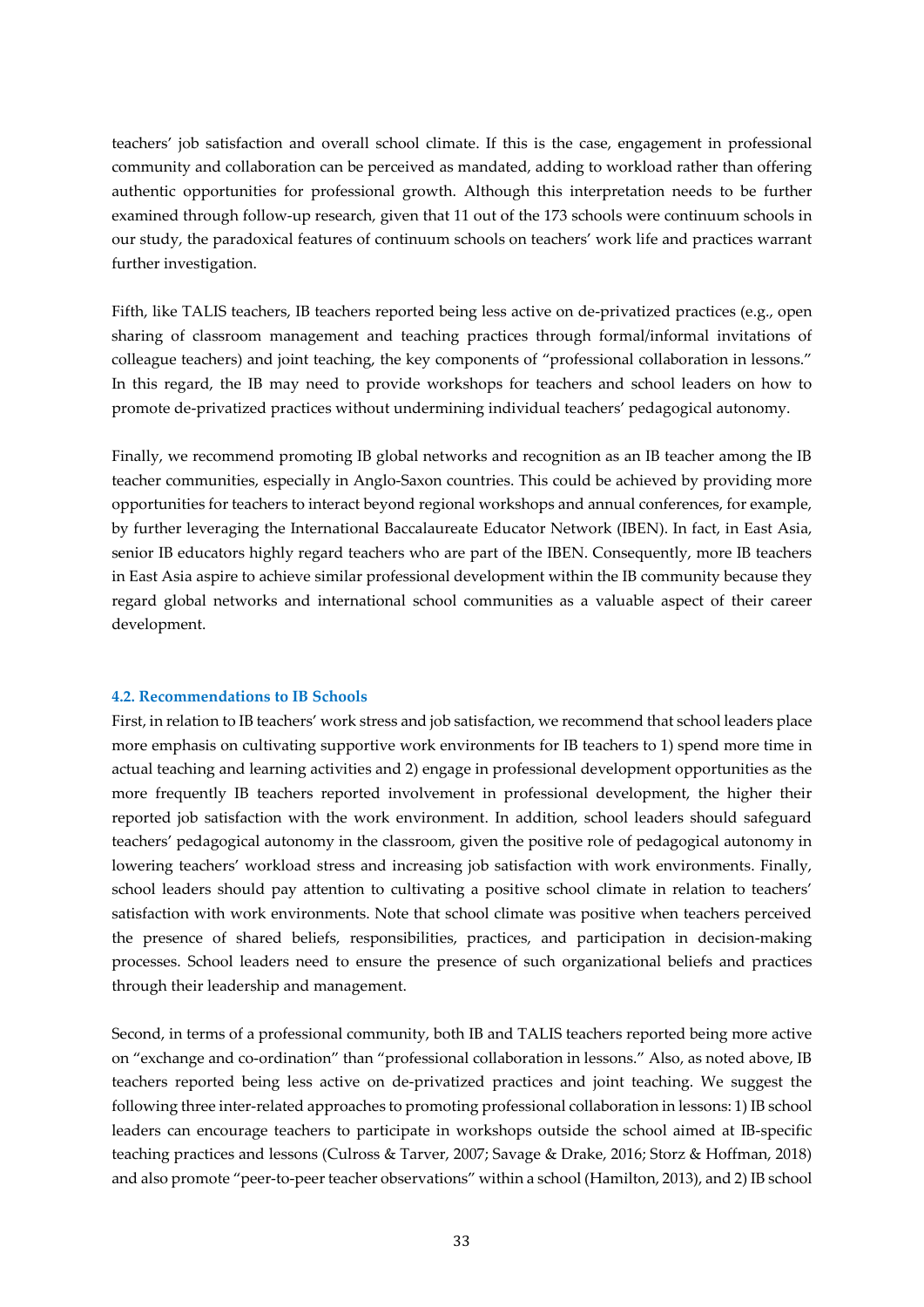leaders should seek to cultivate accommodative school cultures that promote de-privatized practices as naturally occurring professional practices, not as externally imposed one-off initiatives.

Third, while IB teachers tended to share their ideas and teaching materials relatively frequently, they reported less frequent involvement in sharing what they learned at workshops or conferences outside the school. Given this finding, we suggest that there should be greater opportunities for teachers to share what they learn from outside. We recommend that one platform for this is IBEN, which aims to train educators to support the development and implementation of IB programmes. Chadwick et al.'s (2019) study drew attention to the high potential of IBEN to develop teachers' knowledge, build confidence, and benefit their students. We concur with their call for IB school leaders to strengthen recognition and awareness of IBEN to foster an international professional community.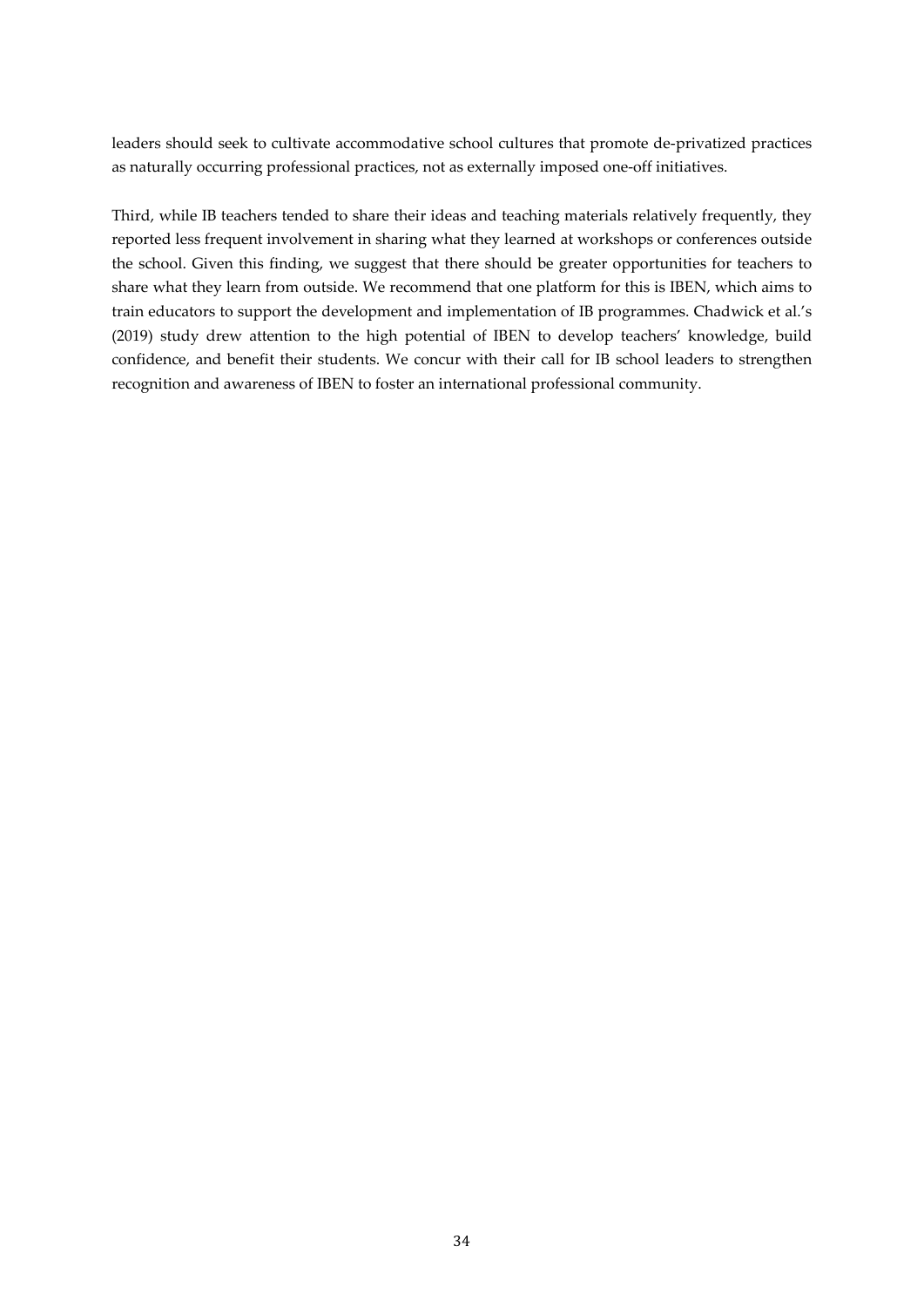### **5. LIMITATIONS AND DIRECTIONS FOR FUTURE RESEARCH**

We recognize that there are several limitations to this study. First, our sampling was not based on random schemes, given the voluntary participation. As a result, we could not establish representativeness among IB teachers. Also, since the demographics of the entire IB teacher population is not known, it was not possible to check whether our IB teacher samples were similar or dissimilar to those not included in our data. Second, although our survey covered one-third of IB schools in eight jurisdictions, which is a high school-level participation rate, we could not compute response rates of each school due to data inaccessibility at the level of teachers within schools. Third, while we tried to take school-level characteristics into account in our analysis, we could not include some important variables due to data inaccessibility, such as a school community's socio-economic status.

We await follow-up studies that further tease out professional characteristics of IB teachers. As examples, we suggest that studies could build on our findings by investigating

- what facilitates IB teachers' engagement in PLCs;
- the nature and type of IB professional development;
- how workload stress relates to pressure on IB teachers' performance; and
- how IB teaching differs from general descriptions of high-quality or effective teaching

Moreover, we call for in-depth investigations in each of the eight jurisdictions in this study to further illuminate how contextual factors may shape the professional characteristics of IB teachers.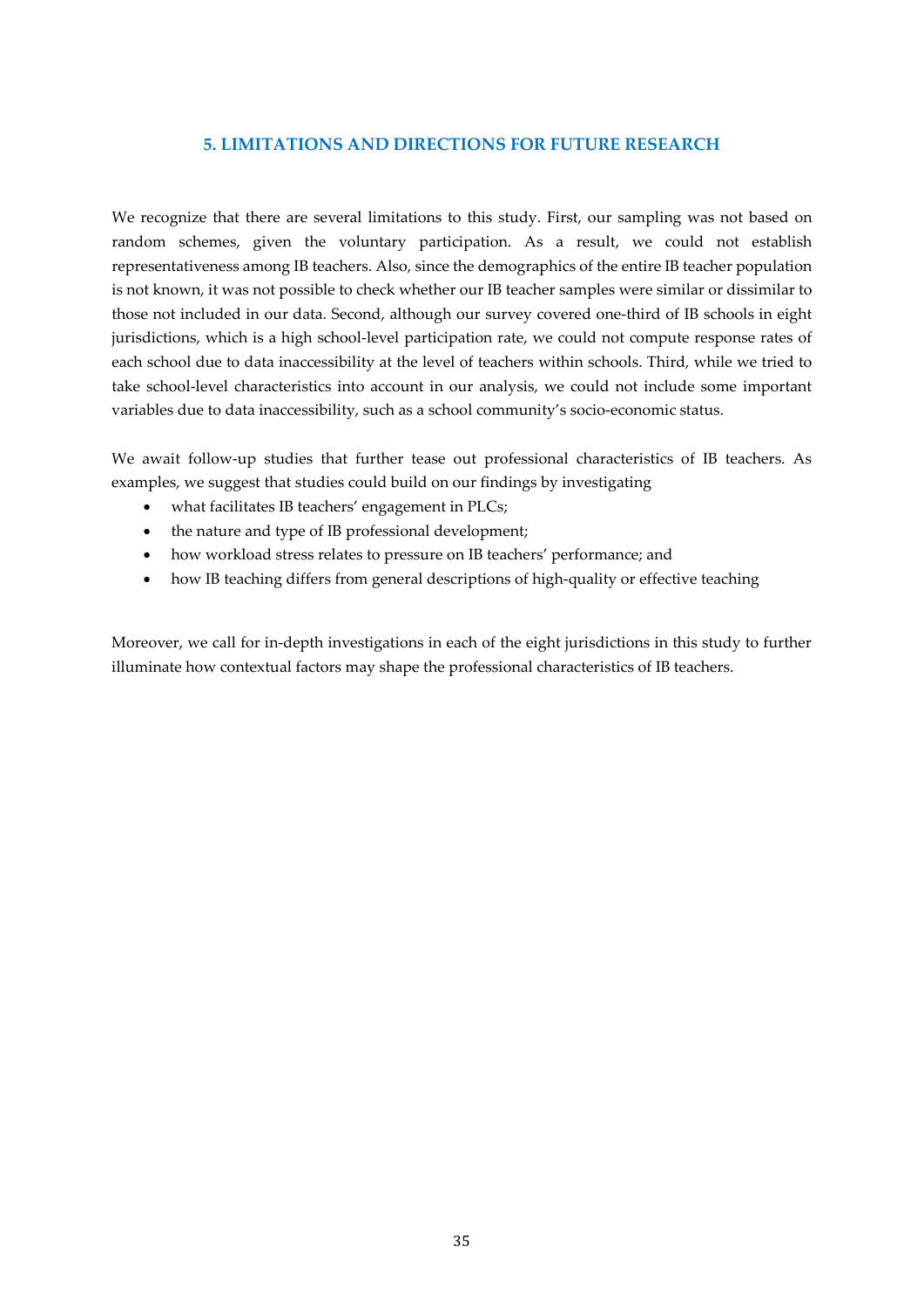#### **6. REFERENCES**

- Aiken, L. S., Stein, J. A., & Bentler, P. M. (1994). Structural equation analysis of clinical subpopulation differences and comparative treatment groups. *Journal of Consulting and Clinical Psychology, 62*(3), 488-499. https://doi.org/10.1037/0022-006X.62.3.488
- Ainley, J., & Carstens, R. (2018). Teaching and Learning International Survey (TALIS) 2018 conceptual framework, *OECD Education Working Papers*, No. 187, OECD Publishing, Paris. https://doi.org/10.1787/799337c2-en

Bandura, A. (1997). *Self-efficacy: The exercise of control*. London, England: Macmillan.

- Blandford, S., & Shaw, M. (2001) The nature of international school leadership, In S. Blandford & M. Shaw (Eds.) *Managing international schools* (pp. 9–28). London: Routledge.
- Boal, A., & Nakamoto, J. (2020). *School change: How does IB Primary Years Programme implementation impact school climate?* Bethesda, MD, USA. International Baccalaureate Organization. https://ibo.org/contentassets/af50aa7dc14a4ce4bcc4381dd706c415/pyp-school-change-fullreport.pdf
- Chadwick, K. L., Thier, M., & Todd, J. (2019). *International Baccalaureate Educator Network: Success case study*. Bethesda, MD, USA. International Baccalaureate. https://ibo.org/globalassets/publications/ib-research/continuum/iben-final-report-en.pdf
- Choi, S., & Lee, S. W. (2020). Enhancing teacher self-efficacy in multicultural classrooms and school climate: The role of professional development in multicultural education in the United States and South Korea. *AERA Open, 6*(4), 1-17. https://doi.org/10.1177/2332858420973574
- Cohen, J. (1990). Things I have learned (so far). *American Psychologist, 45*(12), 1304–1312. https://doi.org/10.1037/0003-066X.45.12.1304
- Cole, D. A., Maxwell, S. E., Arvey, R., & Salsa, E. (1993). Multivariate group comparisons of variable systems: MANOVA and structural equation modeling. *Psychological Bulletin, 114*(1), 174–184. https://doi.org/10.1037/0033-2909.114.1.174
- Culross, R. R., & Tarver, E. T. (2007). Teacher and student perceptions of the International Baccalaureate program: A first year perspective. *Journal of School Choice, 1*(4), 53-62. https://doi.org/10.1300/15582150802098670
- Dickson, A., Perry, L. B., & Ledger, S. (2018). Impacts of International Baccalaureate programmes on teaching and learning: A review of the literature. *Journal of Research in International Education, 17*(3), 240-261. https://doi.org/10.1177/1475240918815801
- Doherty, C., & Shield, P. (2012). Teachers work in curricular markets: Conditions of design and relations between the International Baccalaureate diploma and the local curriculum. *Curriculum Inquiry, 42*(3), 414-441. https://doi.org/10.1111/j.1467-873X.2012.00596.x
- Halicioğlu, M. (2008). The IB Diploma programme in national schools: The case of Turkey. *Journal of Research in International Education, 7*(2), 164-183. https://doi.org/10.1177/1475240908091303
- Hallinger, P., Walker, A., & Lee, M. (2010). *A study of successful practices in the IB program continuum*. Hong Kong: Hong Kong Institute of Education. https://ibo.org/research/outcomesresearch/continuum-studies/a-study-of-successful-practices-in-the-ib-continuum-2010/
- Hamilton, E. R. (2013). His ideas are in my head: Peer-to-peer teacher observations as professional development*. Professional Development in Education, 39*(1), 42-64. https://doi.org/10.1080/19415257.2012.726202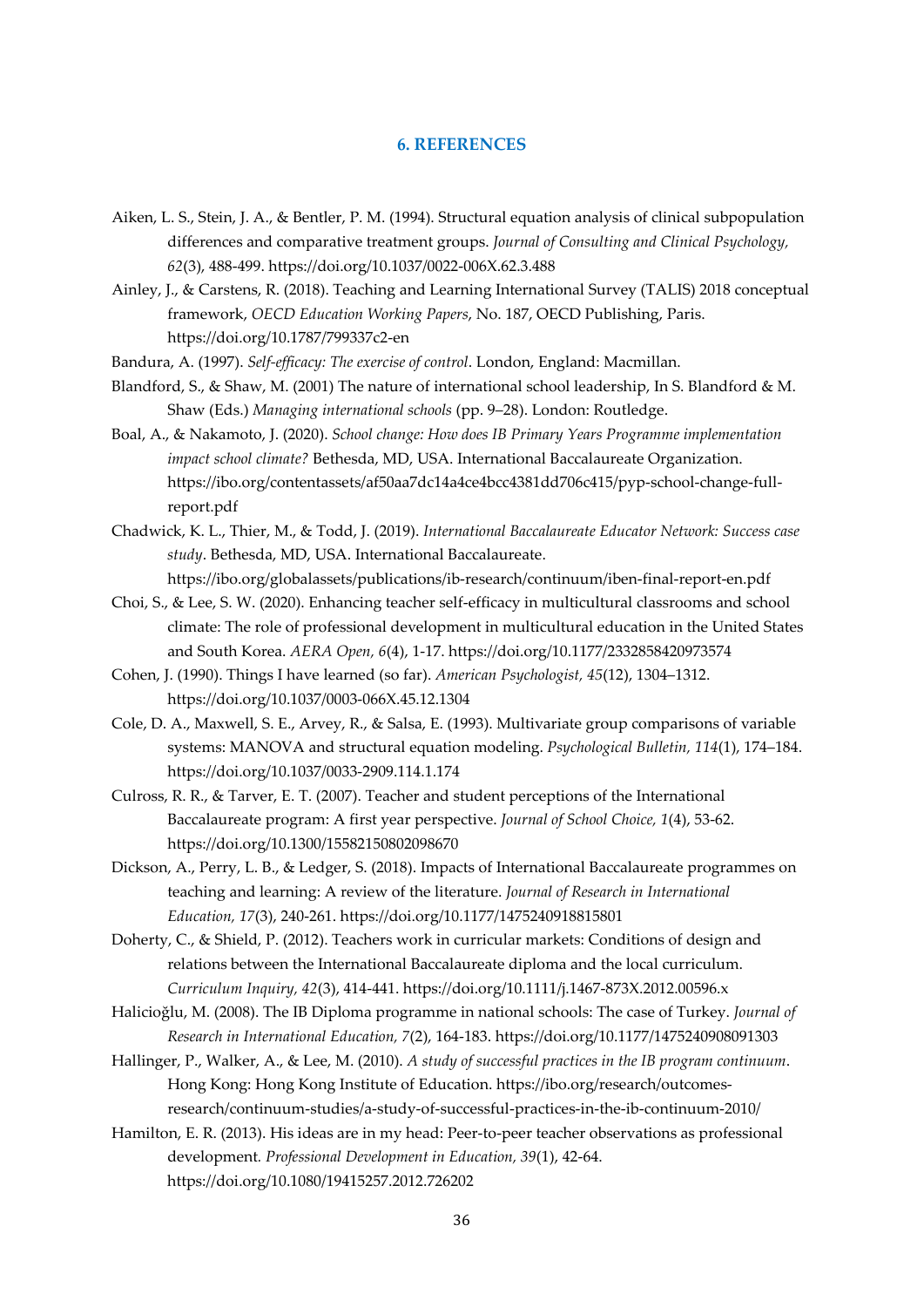- Hancock, G. R. (1997). Structural equation modeling methods of hypothesis testing of latent variable means. *Measurement and Evaluation in Counseling and Development, 30*(2), 91-105. https://doi.org/10.1080/07481756.1997.12068926
- International Baccalaureate (IB). (2017). *What is an IB education. [https://www.ibo.org/globalassets/what-is](https://www.ibo.org/globalassets/what-is-an-ib-education-2017-en.pdf)[an-ib-education-2017-en.pdf](https://www.ibo.org/globalassets/what-is-an-ib-education-2017-en.pdf)*
- International Baccalaureate (IB). (2021). *Diploma Programme Curriculum*. https://www.ibo.org/programmes/diploma-programme/curriculum/
- Lee, M., Hallinger, P., & Walker, A. (2012). A distributed perspective on instructional leadership in International Baccalaureate (IB) schools. *Educational Administration Quarterly, 48*(4), 664-698. https://doi.org/10.1177/0013161X11436271
- Lee, M., & Kim, J. (2016). The emerging landscape of school-based professional learning communities in South Korean schools. *Asia Pacific Journal of Education, 36*(2), 266-284. https://doi.org/10.1080/02188791.2016.1148854
- Lee, M., & Louis, K. S. (2019). Mapping a strong school culture and linking it to sustainable school improvement. *Teaching and Teacher Education, 81*, 84-96. https://doi.org/10.1016/j.tate.2019.02.001
- Lee, M., Louis, K. S., & Anderson, S. (2012). Local education authorities and student learning: The effects of policies and practices. *School Effectiveness and School Improvement, 23*(2), 133-158. http://doi.org/10.1080/09243453.2011.652125
- Lee, M., Spinks, J.A., Wright, E., Dean, J., & Ryoo, J.H. (2017)*. A Study of the Post-Secondary Outcomes of IB Diploma Alumni in Leading Universities in Asia Pacific: Report for the International Baccalaureate Organization*. Bethesda, MD: International Baccalaureate Organization. https://ibo.org/globalassets/publications/ib-research/dp/postsecondary-outcomes-asia-pacificfull-report-en.pdf
- Lee, M., & Wright, E. (2016). Moving from elite international schools to the world's elite universities: Acritical perspective. *International Journal of Comparative Education and Development, 18*(2), 120– 136. https://doi.org/10.1108/IJCED-01-2016-0002
- Lin, W., Lee, M., & Riordan, G. (2018). The role of teacher leadership in professional learning community (PLC) in International Baccalaureate (IB) schools: A social network approach. *Peabody Journal of Education. 93*(5), 534-550. https://doi.org/10.1080/0161956X.2018.1515833
- Louis, K.S. & Lee, M. (2016). Teachers' capacity for organizational learning: The effects of school culture and context. *School Effectiveness and School Improvement, 27*(4),534-556. https://doi.org/10.1080/09243453.2016.1189437
- Nakamoto, J., Murphy, E., & Nemer McCullough, S. (2021). *School change: How does IB Middle Years Programme implementation impact school climate?* Bethesda, MD, USA. International Baccalaureate Organization. https://ibo.org/globalassets/publications/ib-research/policy/mypschool-change-final-report.pdf
- Organisation for Economic Co-operation and Development (OECD) (2019). *TALIS 2018 Technical Report*. Paris: OECD Publishing.
- Savage, M. J., & Drake, S. M. (2016). Living transdisciplinary curriculum: Teachers' experiences with the International Baccalaureate's Primary Years Programme. *International Electronic Journal of Elementary Education, 9*(1), 1-20.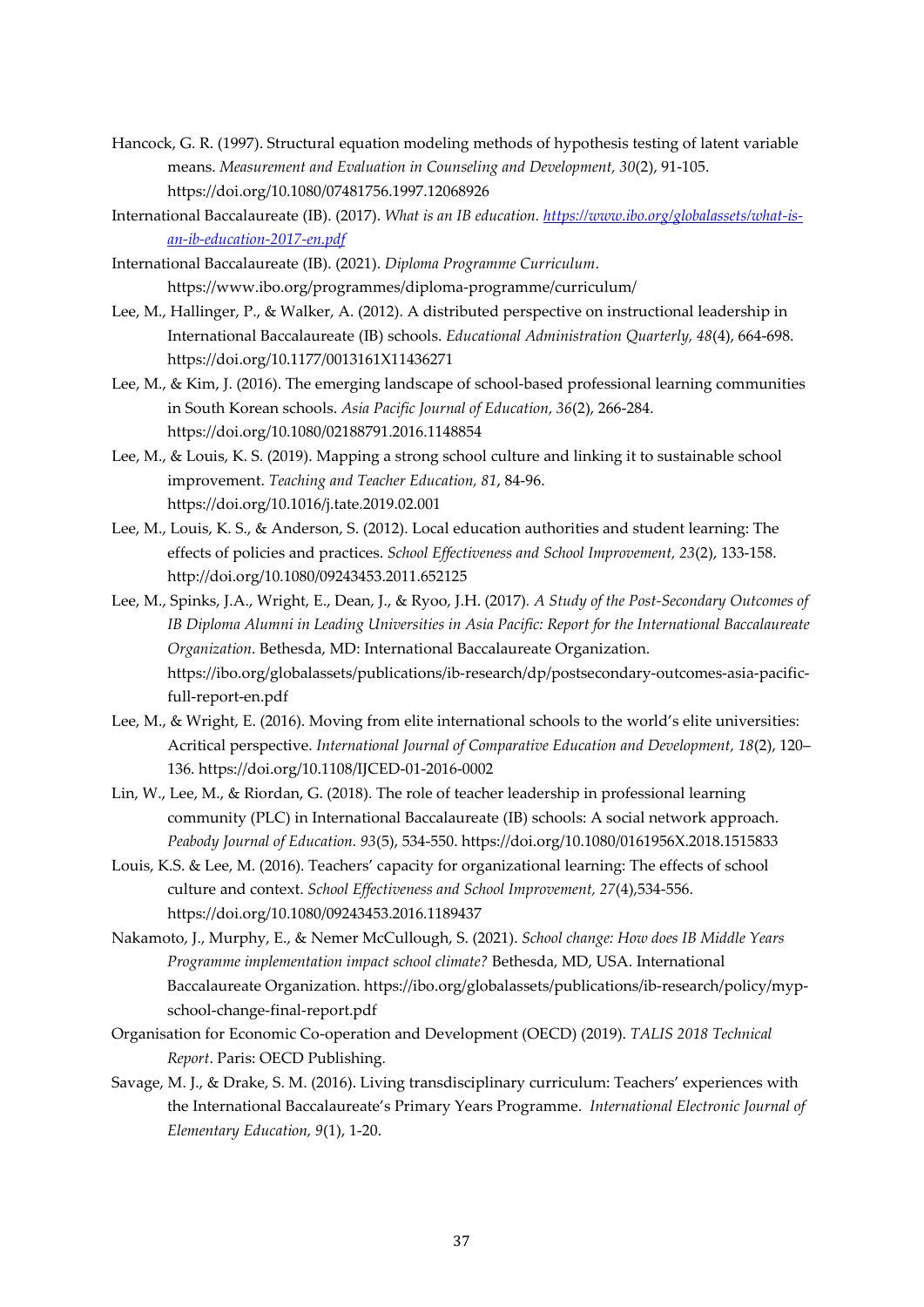- Siwatu, K. O. (2007). Preservice teachers' culturally responsive teaching self-efficacy and outcome expectancy beliefs. *Teaching and Teacher Education, 23*(7), 1086–1101. https://doi.org/10.1016/j.tate.2006.07.011
- Storz, M., & Hoffman, A. (2018). Becoming an International Baccalaureate Middle Years Program: Perspectives of teachers, students, and administrators*. Journal of Advanced Academics, 29*(3), 216-248. https://doi.org/10.1177/1932202X18770171
- Walker, A., & Lee, M. (2018). Weaving curriculum connections in International Baccalaureate (IB) schools. *Peabody Journal of Education*, *93*(5), 468-485. https://doi.org/10.1080/0161956X.2018.1515837
- Wright, E., & Lee, M. (2014). Elite International Baccalaureate Diploma Programme schools and intercultural understanding in China. *British Journal of Educational Studies, 62*(2), 149-169. https://doi.org/10.1080/00071005.2014.924615
- Wright, E., & Lee, M. (2019). Re/producing the global middle class: International Baccalaureate alumni at 'world-class' universities in Hong Kong. *Discourse: Studies in the Cultural Politics of Education, 40*(5), 682-696. https://doi.org/10.1080/01596306.2019.1573880